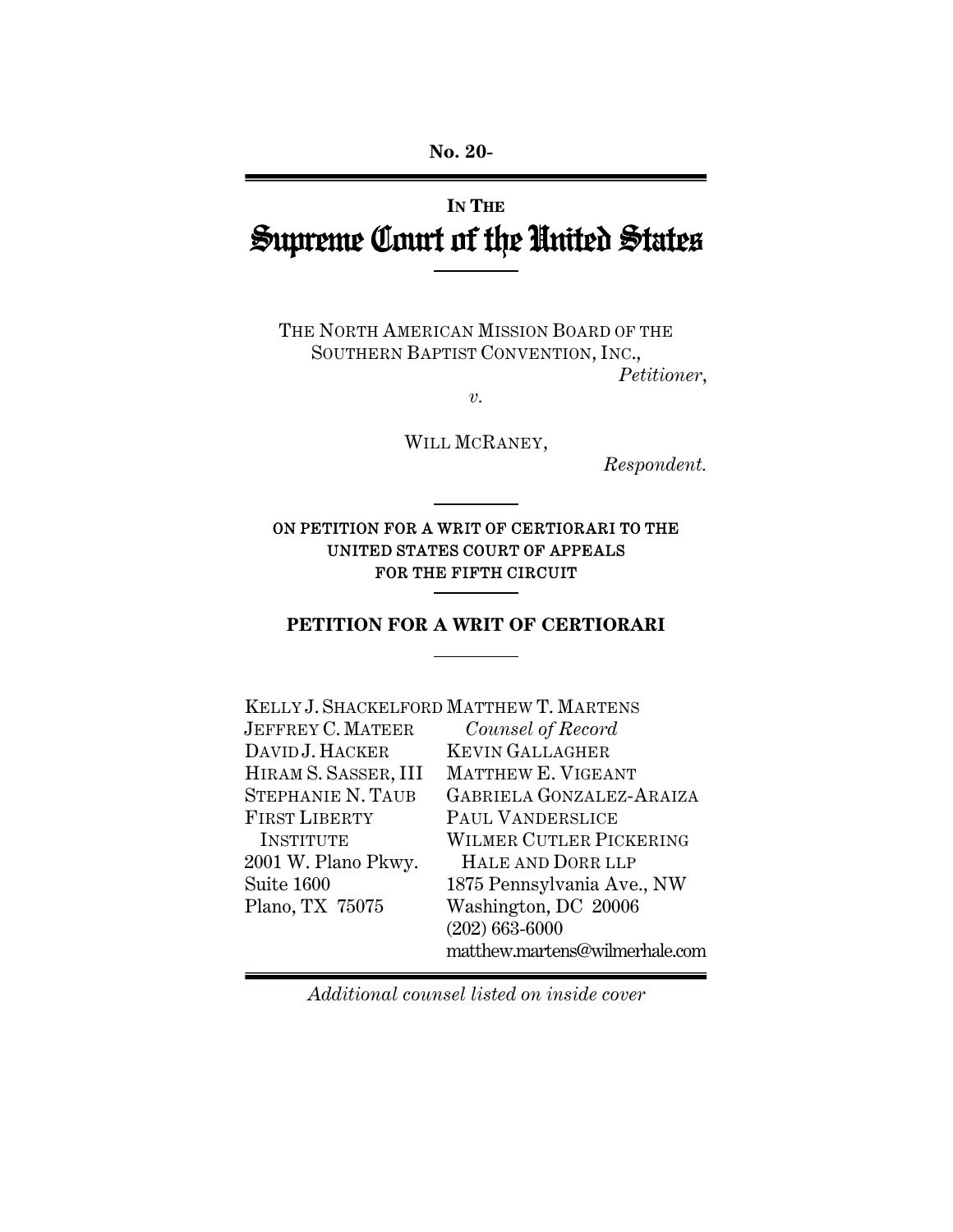| KATHLEEN I. CARRINGTON KEVIN R. PALMER |                         |
|----------------------------------------|-------------------------|
| <b>DONNA BROWN JACOBS</b>              | WILMER CUTLER PICKERING |
| <b>JOSHUA J. WIENER</b>                | HALE AND DORR LLP       |
| <b>BUTLER SNOW LLP</b>                 | 60 State Street         |
| 1020 Highland Colony                   | Boston, MA 02109        |
| Pkwy. Suite 1400                       |                         |
| Ridgeland, MS 39157                    |                         |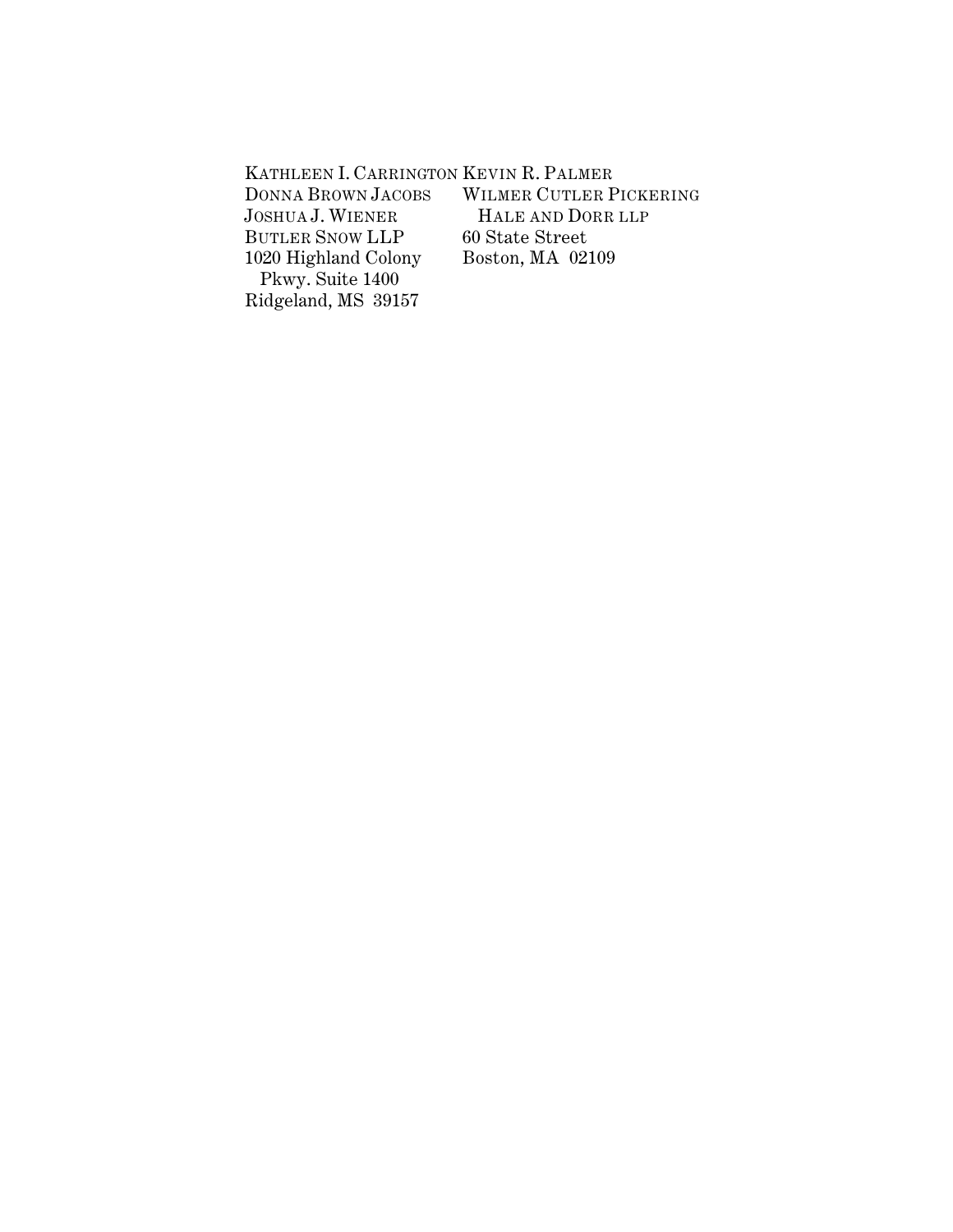#### **QUESTIONS PRESENTED**

1. Whether a secular court can, consistent with the First Amendment's Religion Clauses, adjudicate a minister's employment-related state law tort claims against a religious organization using neutral principles of tort law.

2. Whether the First Amendment precludes the adjudication of a minister's employment-related state law tort claims only when brought against the legal entity that was the minister's employer.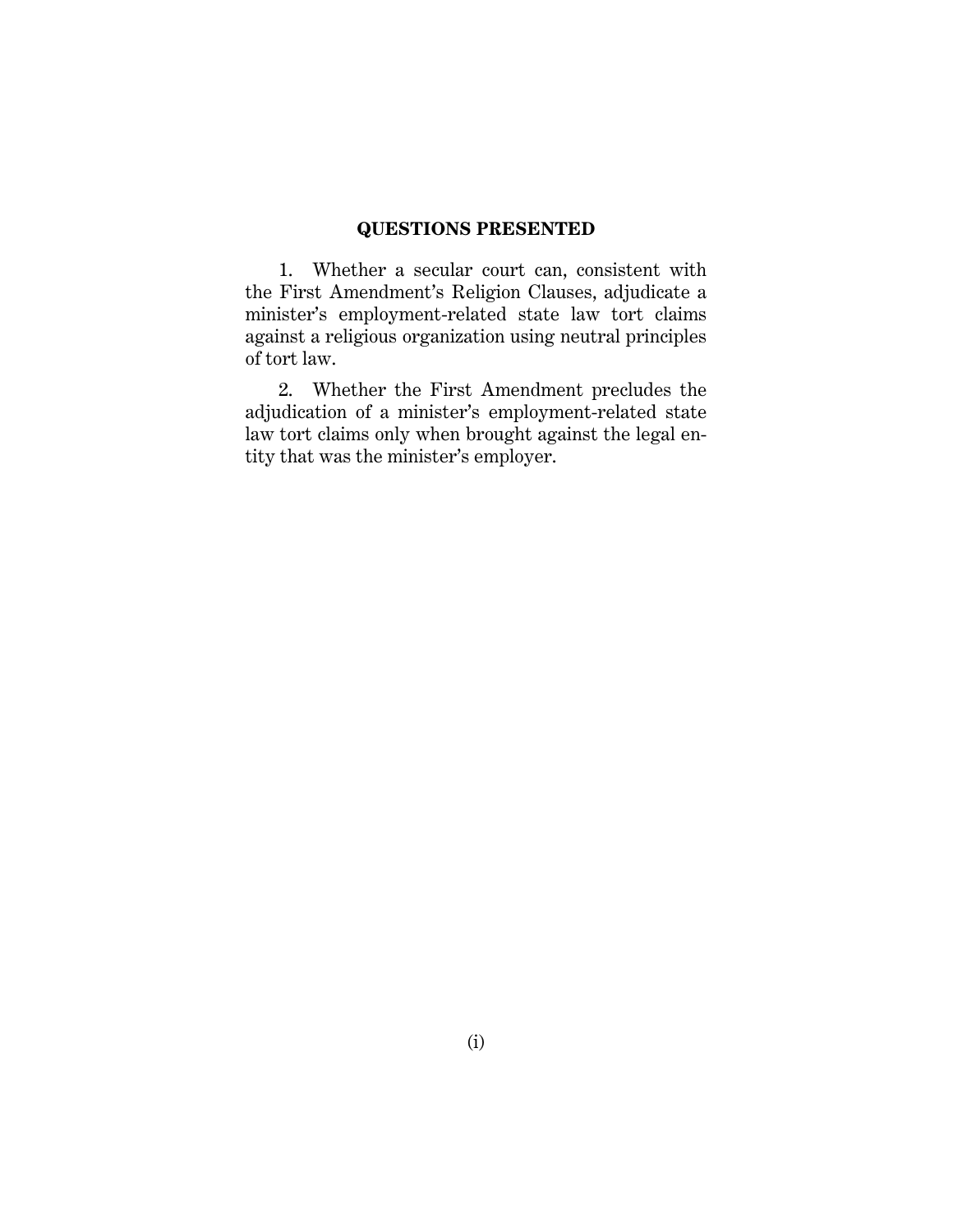#### **PARTIES TO THE PROCEEDING**

Petitioner is The North American Mission Board of the Southern Baptist Convention, Inc., which was the defendant in the district court and appellee in the court of appeals.

Respondent, who is an ordained minister and was formerly the Executive Director of the Baptist Convention of Maryland/Delaware, Inc., was the plaintiff in the district court and appellant in the court of appeals.

The Baptist Convention of Maryland/Delaware, Inc. is a state convention comprised of 560 Baptist churches that works in cooperation with the Southern Baptist Convention. It was a third-party respondent below that received a subpoena *duces tecum* from Petitioner and successfully moved to quash the same.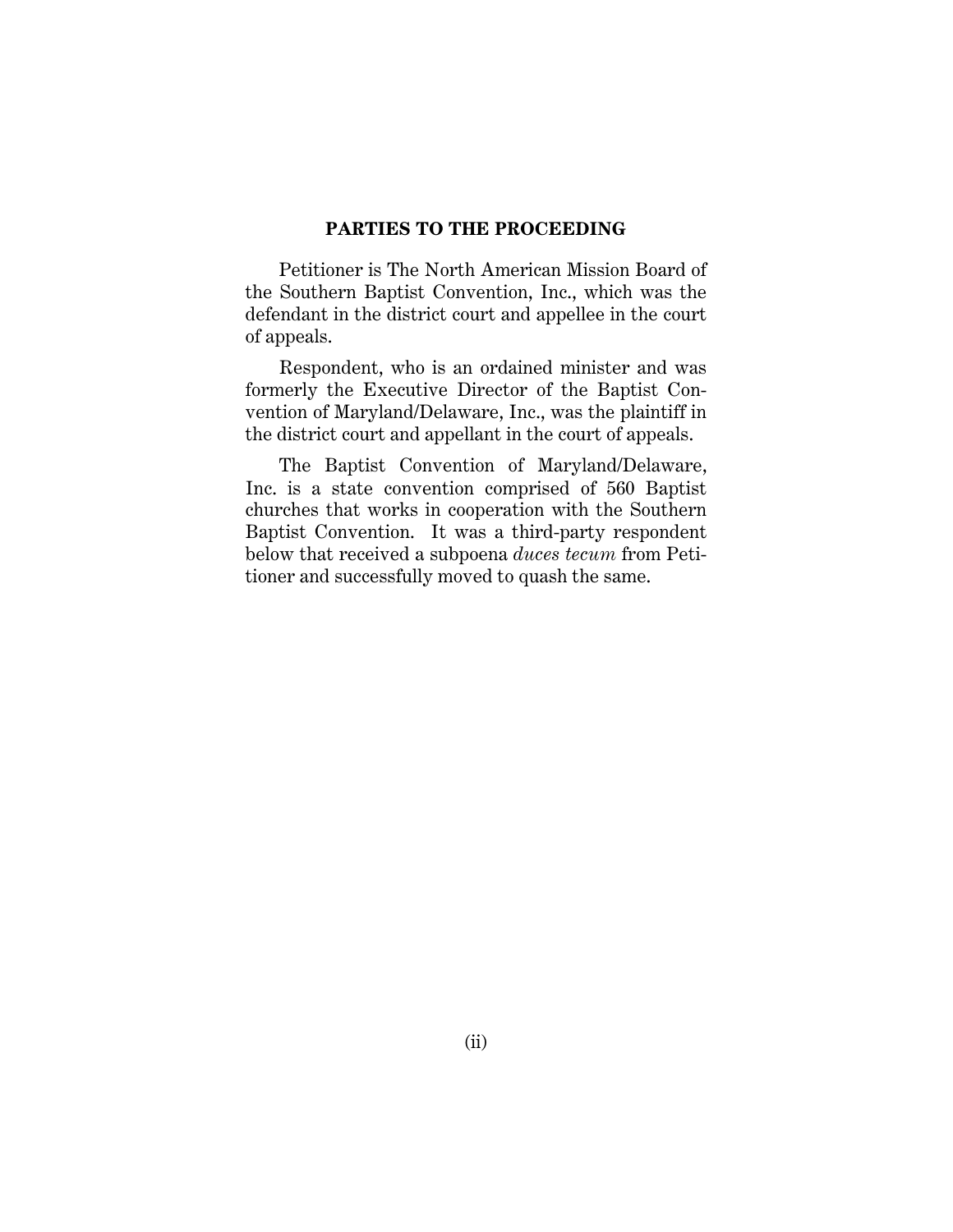## **CORPORATE DISCLOSURE STATEMENT**

Petitioner is a non-profit corporation organized under the laws of the state of Georgia that has only one member—the Southern Baptist Convention. It has no parent corporation and no stock.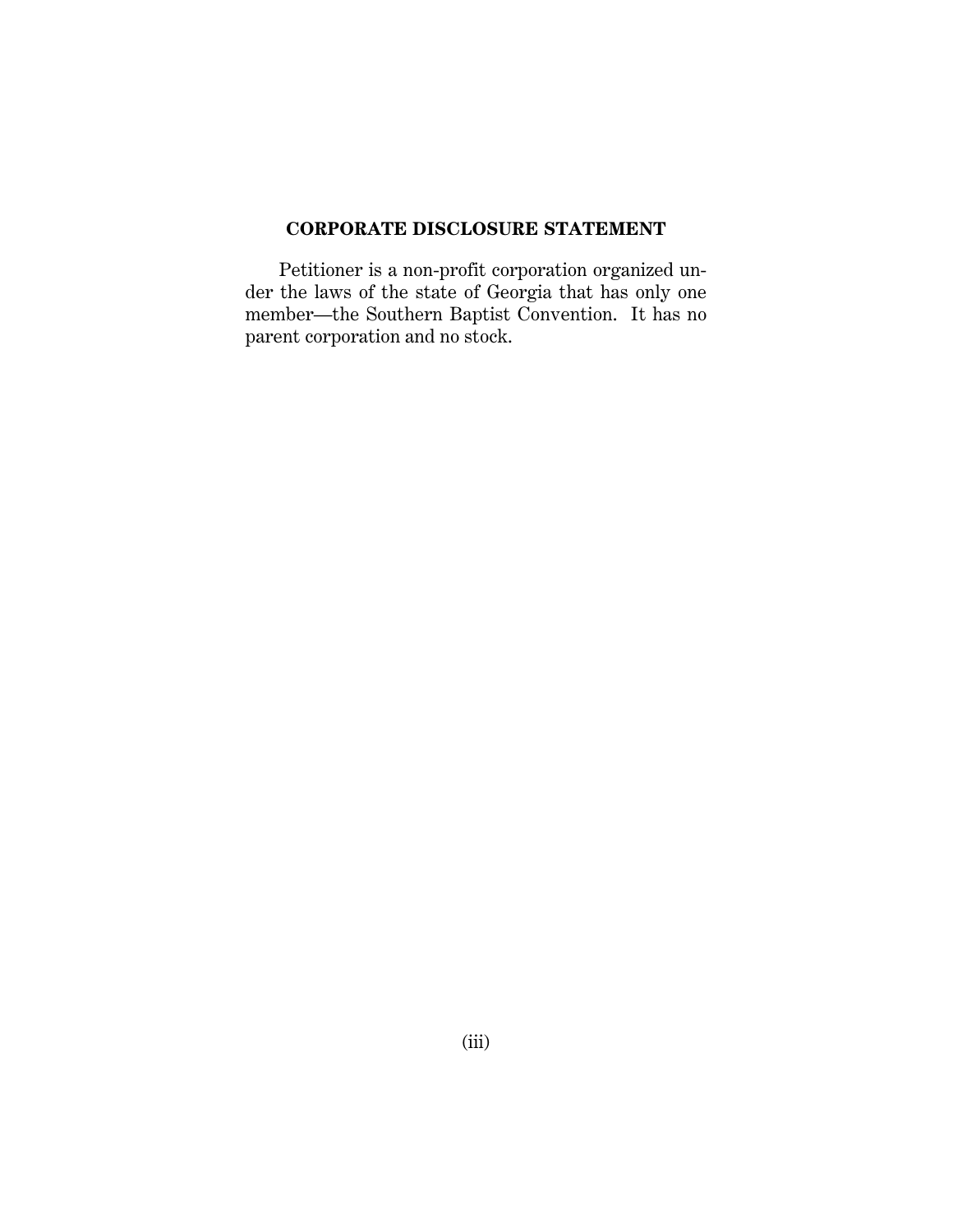#### **RELATED PROCEEDINGS**

United States District Court (N.D. Miss):

*McRaney* v. *North American Mission Board of the Southern Baptist Convention, Inc.*, No. 1:17-cv-00080-GHD-DAS (Apr. 24, 2019)

United States Court of Appeals (5th Cir.):

*McRaney* v. *North American Mission Board of the Southern Baptist Convention, Inc.*, No. 19-60293 (July 16, 2020), *petition for reh'g denied* (Nov. 25, 2020)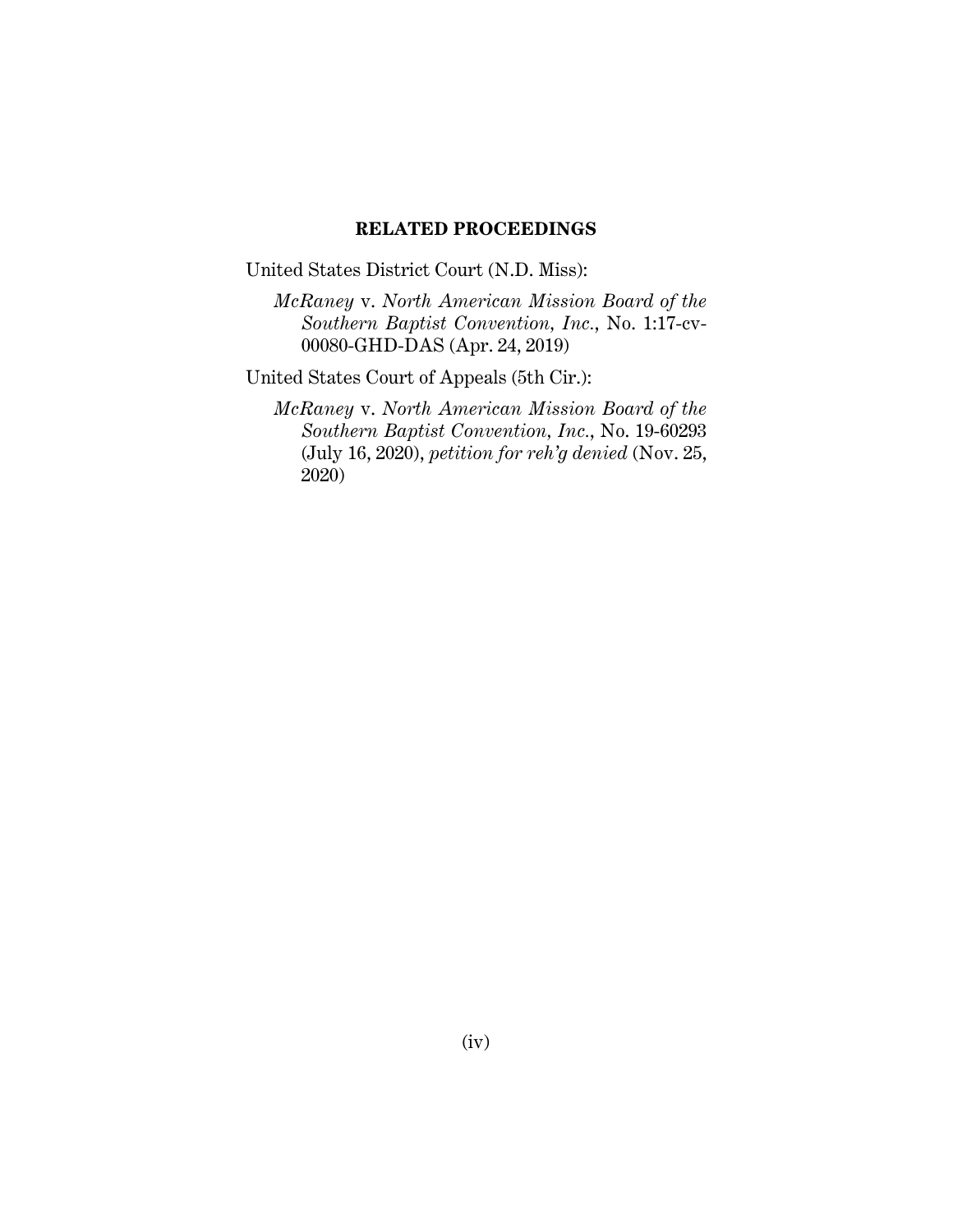# **TABLE OF CONTENTS**

| Page                                                                 |
|----------------------------------------------------------------------|
|                                                                      |
|                                                                      |
| CORPORATE DISCLOSURE STATEMENTiii                                    |
|                                                                      |
|                                                                      |
|                                                                      |
|                                                                      |
|                                                                      |
| CONSTITUTIONAL PROVISIONS                                            |
|                                                                      |
|                                                                      |
| Reverend McRaney's Dispute With<br>A.                                |
| B.                                                                   |
| 1.                                                                   |
| $a_{\cdot}$                                                          |
| Motion to Quash Subpoena10<br>$\mathbf{b}$ .                         |
| Motion for Partial Summary<br>$\mathbf{c}$ .<br>${\it Judgment}\,11$ |
| Proceedings On Appeal 13<br>$2_{-}$                                  |
| $\overline{a}$ .                                                     |
| Petition for Rehearing 14<br>$\mathbf{b}$ .                          |
| REASONS FOR GRANTING THE PETITION 15                                 |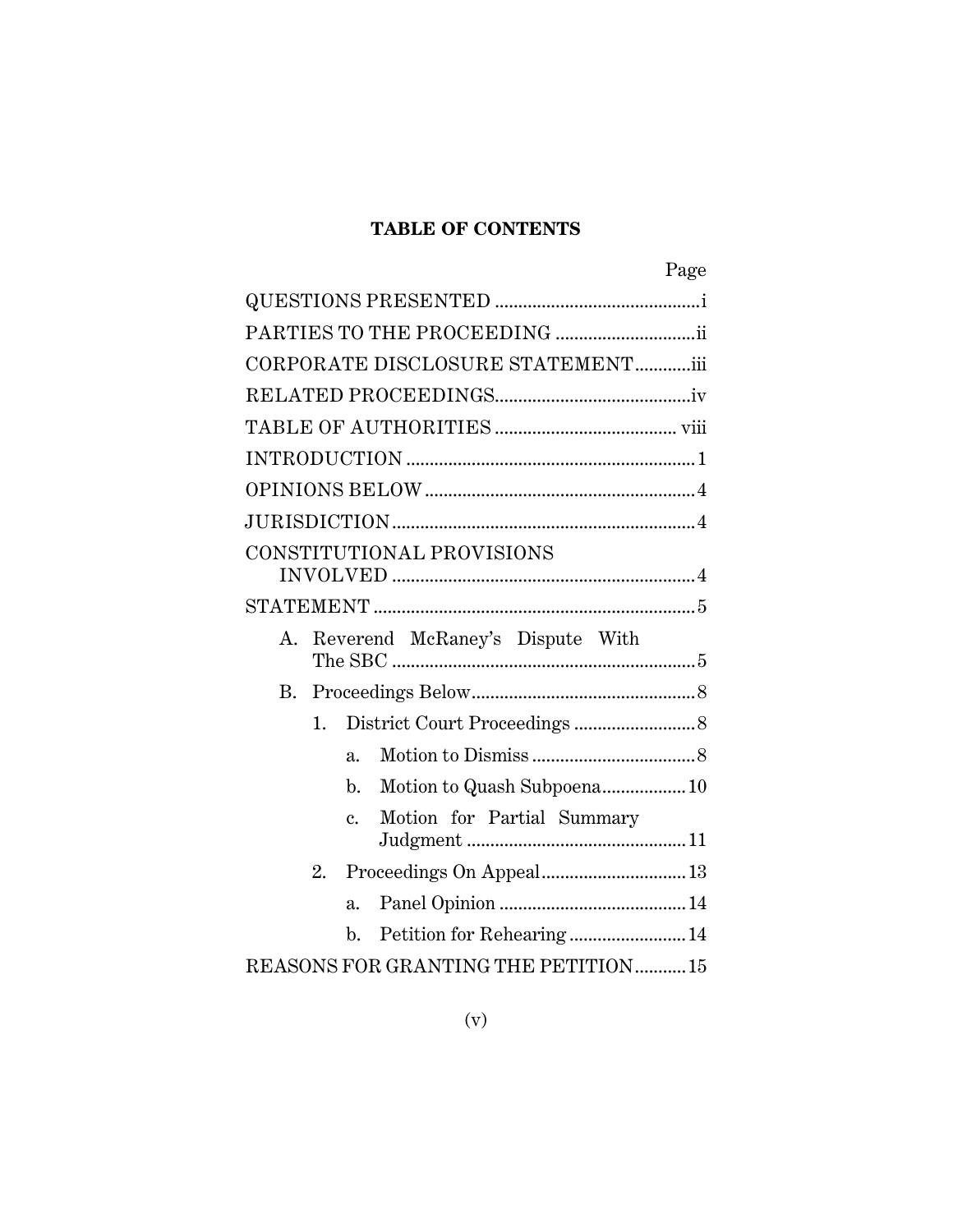# **TABLE OF CONTENTS—Continued**

| THE FIFTH CIRCUIT'S DECISION DEPARTS<br>I.<br>FROM THIS COURT'S CHURCH AUTONOMY                                                                                                            |
|--------------------------------------------------------------------------------------------------------------------------------------------------------------------------------------------|
|                                                                                                                                                                                            |
| A. The First Amendment's Church<br>Autonomy Doctrine Precludes Secular<br>Courts From Adjudicating A Minis-<br>ter's Employment-Related State Law<br>Tort Claims Under "Neutral Principles |
| The First Amendment's Church<br>В.<br>Autonomy Doctrine Does Not Depend<br>On Denominational Corporate Structure21                                                                         |
| II. THE FIFTH CIRCUIT'S DECISION CONFLICTS<br>WITH DECISIONS OF OTHER FEDERAL<br>COURTS OF APPEALS AND STATE COURTS                                                                        |
| A. The Lower Courts Are Divided Over<br>Whether A Minister's Employment-<br>Related State Law Tort Claims<br>Against A Religious Organization May<br>Be Resolved By Secular Courts Under   |
| The Lower Courts Are Divided Over<br>В.<br>Whether The Church Autonomy<br>Doctrine Applies Only To Preclude<br>Actions Against The Legal Entity That<br>Was The Minister's Employer 32     |
| III. THE QUESTIONS PRESENTED ARE IMPORTANT33                                                                                                                                               |
|                                                                                                                                                                                            |

vi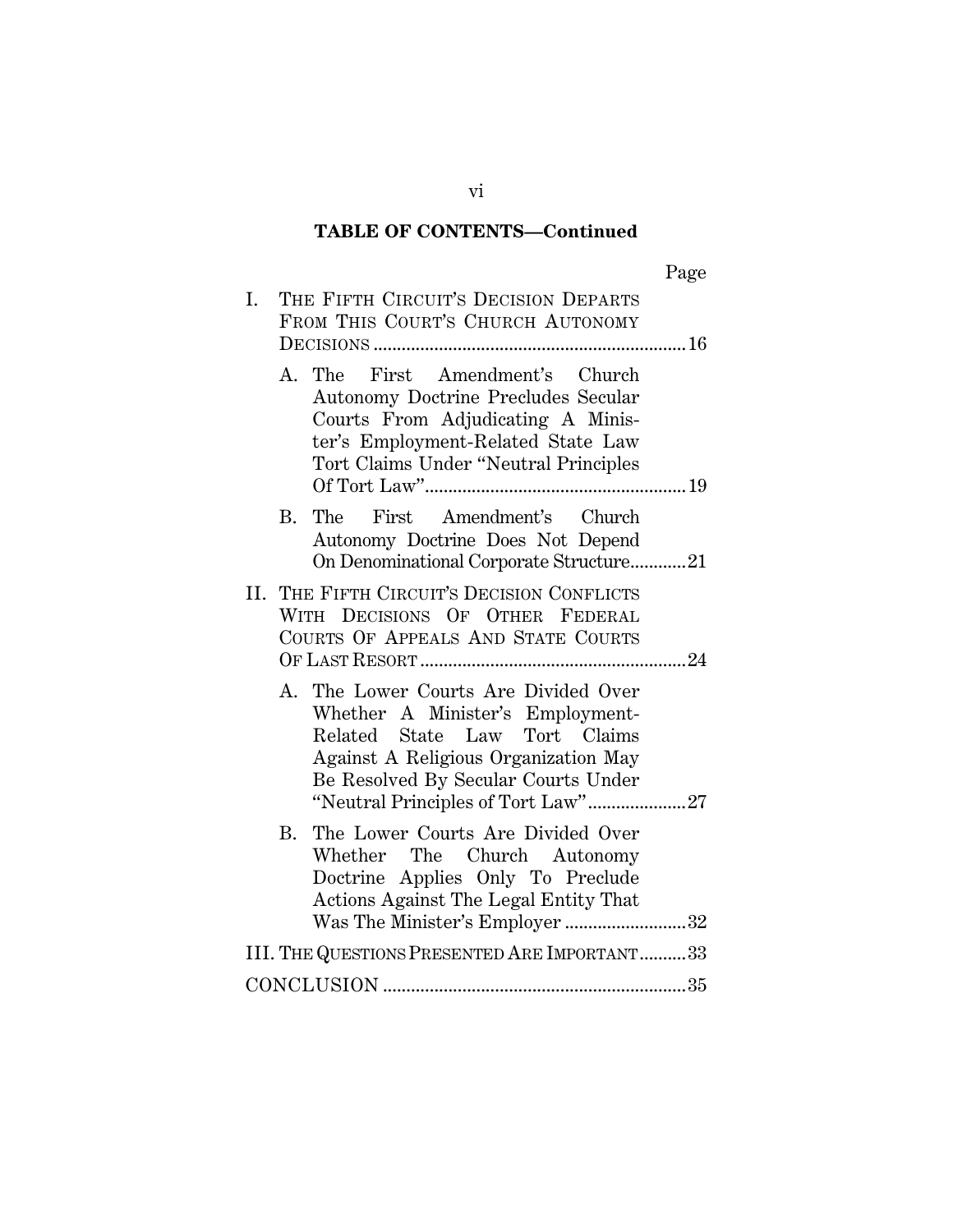# **TABLE OF CONTENTS—Continued**

| APPENDIX A: Opinion of the United States<br>Court of Appeals for the Fifth Circuit,                                                                                               |  |
|-----------------------------------------------------------------------------------------------------------------------------------------------------------------------------------|--|
| APPENDIX B: Order of the United States<br>District Court for the Northern District of<br>Mississippi granting in part and denying in<br>part defendant's motion to dismiss, dated |  |
| APPENDIX C: Memorandum Opinion of the<br>United States District Court for the<br>Northern District of Mississippi, dated                                                          |  |
| APPENDIX D: Order of the United States<br>District Court for the Northern District of<br>Mississippi dismissing case, dated April 22,                                             |  |
| APPENDIX E: Order of the United States<br>Court of Appeals for the Fifth Circuit deny-<br>ing petition for rehearing en banc, dated                                               |  |

vii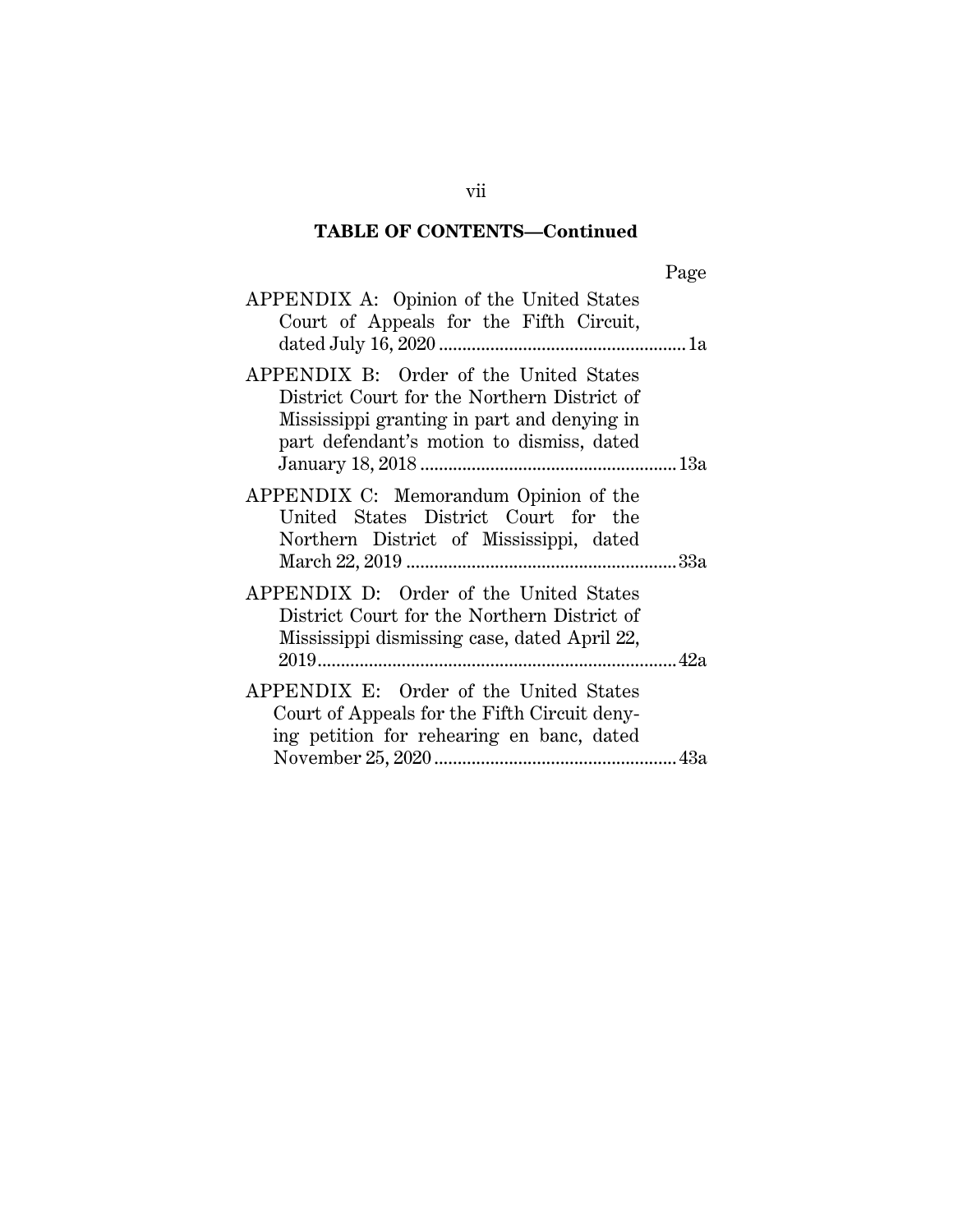# **TABLE OF AUTHORITIES**

# **CASES**

Page(s)

| Amgen Inc. v. Connecticut Retirement Plans                                             |
|----------------------------------------------------------------------------------------|
| Banks v. St. Matthew Baptist Church,                                                   |
| Bell v. Presbyterian Church (U.S.A.),<br>126 F.3d 328 (4th Cir. 1997) 24, 25, 26, 28   |
| Brazaukas v. Fort Wayne-South Bend Diocese,                                            |
| Burwell v. Hobby Lobby Stores, Inc.,                                                   |
| Callahan v. First Congregational Church of<br>Haverhill, 808 N.E.2d 301 (Mass. 2004)30 |
| Cantwell v. Connecticut, 310 U.S. 296 (1940)20                                         |
| Cha v. Korean Presbyterian Church of<br>Washington, 553 S.E.2d 511 (Va. 2001)30        |
| Drevlow v. Lutheran Church, Missouri Synod,                                            |
| El-Farra v. Sayyed, 226 S.W.3d 792 (Ark. 2006)30                                       |
| Erdman v. Chapel Hill Presbyterian Church,                                             |
|                                                                                        |
| Heard v. Johnson, 810 A.2d 871 (D.C. 2002) 30                                          |
| Hiles v. Episcopal Diocese of Massachusetts,                                           |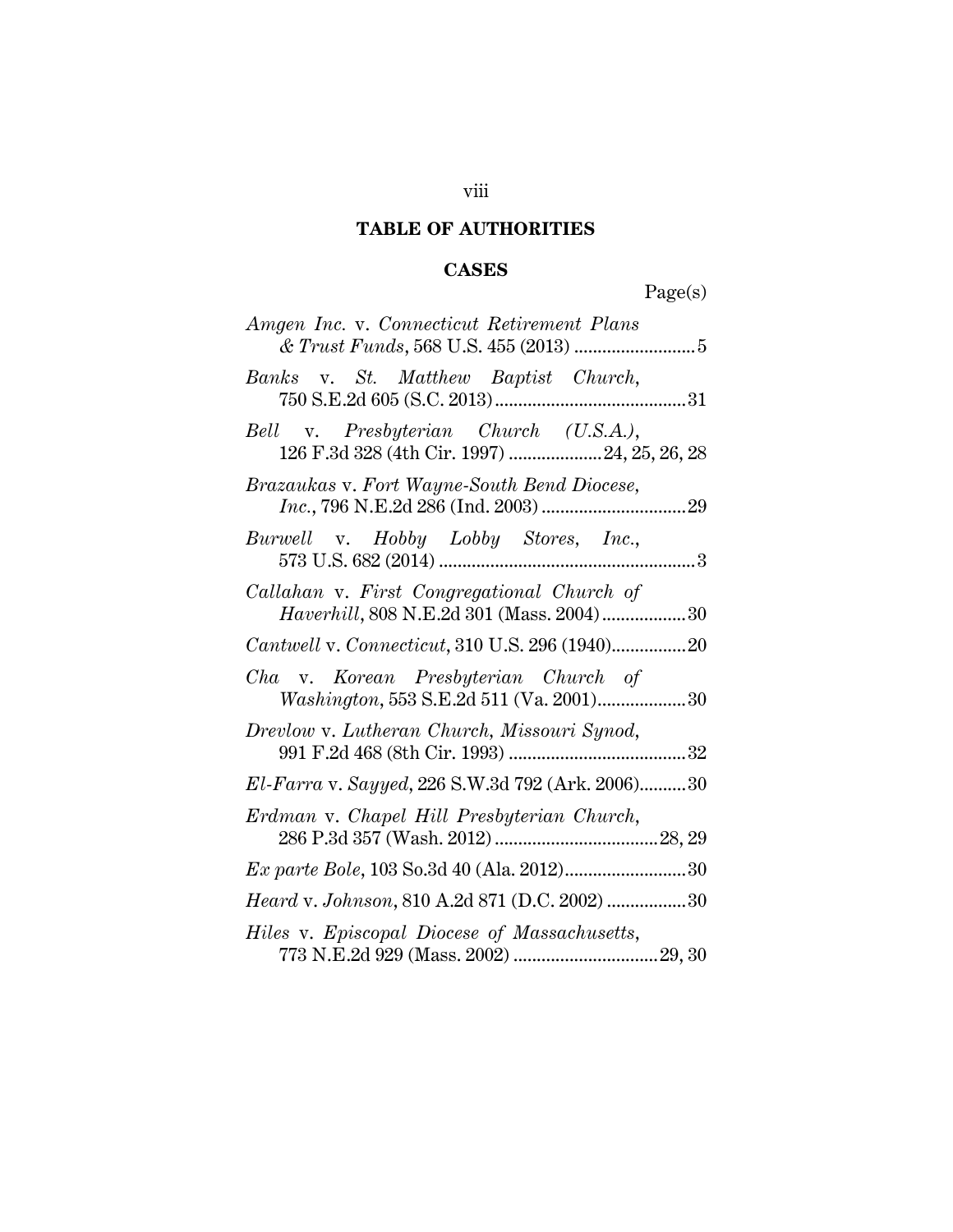# **TABLE OF AUTHORITIES—Continued**

| Hosanna-Tabor Evangelical Lutheran Church<br>& School v. EEOC, 565 U.S. 171 (2012)  passim |
|--------------------------------------------------------------------------------------------|
| Hustler Magazine, Inc. v. Falwell, 485 U.S. 46                                             |
| Hutchison v. Thomas, 789 F.2d 392 (6th Cir.                                                |
|                                                                                            |
| Kedroff v. St. Nicholas Cathedral of Russian<br>Orthodox Church in North America,          |
| Marshall v. Munro, 845 P.2d 424 (Alaska 1993) 31                                           |
| Miller v. Catholic Diocese of Great Falls,                                                 |
| NLRB v. Catholic Bishop of Chicago, 440 U.S.                                               |
| Our Lady of Guadalupe School v. Morrissey,                                                 |
| Petruska v. Gannon University, 462 F.3d 294                                                |
| Presbyterian Church in United States. v. Hull                                              |
| Rehfield v. Diocese of Joliet, _N.E.3d_,<br>2021 WL 382458 (Ill. Feb. 4, 2021)34           |
| Roman Catholic Archdiocese of San Juan,<br>Puerto Rico v. Acevedo Feliciano,               |

ix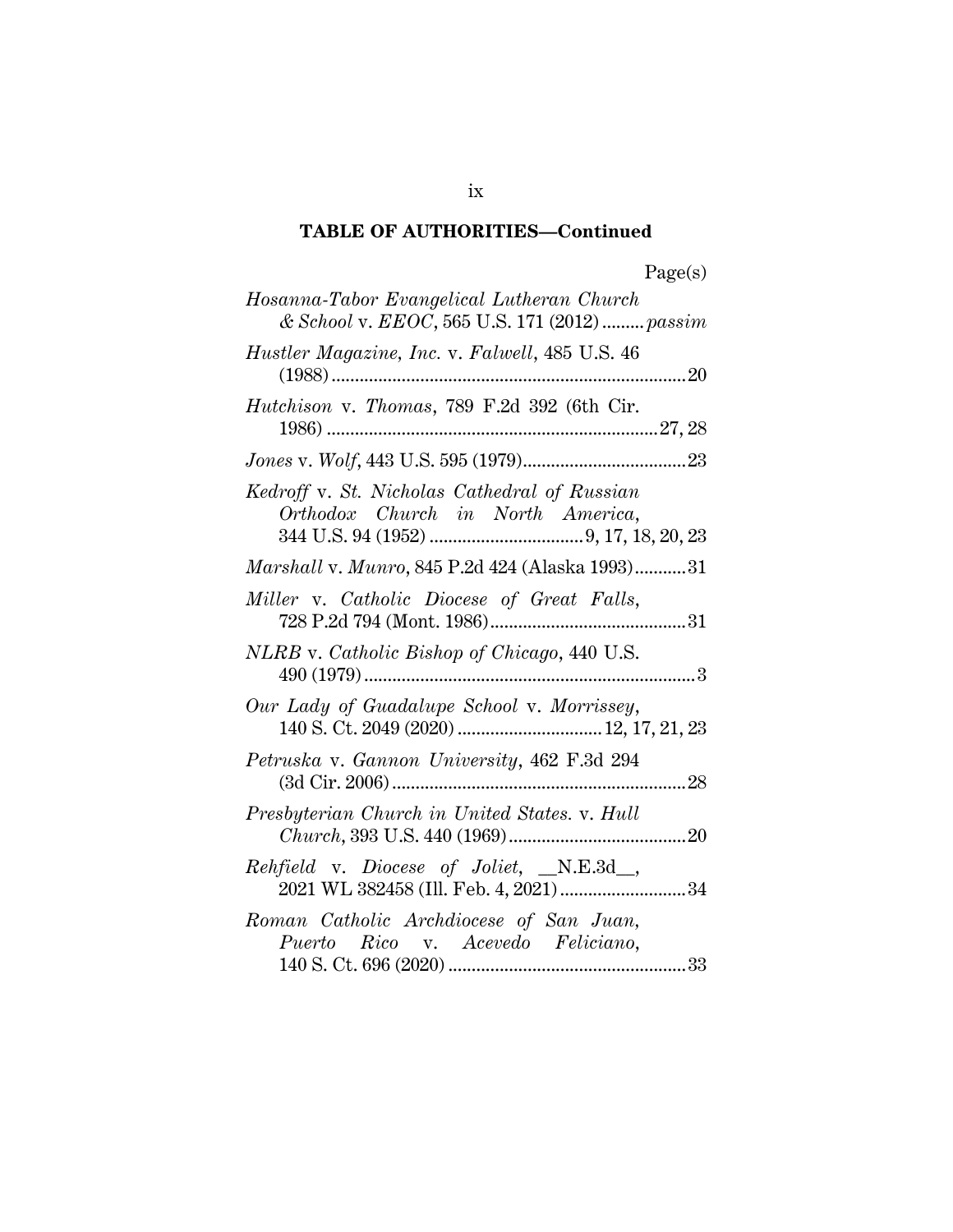# **TABLE OF AUTHORITIES—Continued**

| Serbian Eastern Orthodox Diocese for United<br>States & Canada v. Milvojevich, 426 U.S. |  |
|-----------------------------------------------------------------------------------------|--|
|                                                                                         |  |
| St. Joseph Catholic Orphan Society v.                                                   |  |
| Stormans, Inc. v. Wiesman, 136 S. Ct. 2433                                              |  |
| United States v. Morrison, 529 U.S. 598 (2000)20                                        |  |
| Van Osdol v. Vogt, 908 P.2d 1122 (Colo. 1996)31                                         |  |
|                                                                                         |  |

# **CONSTITUTIONS, STATUTES, AND RULES**

| U.S. Constitution |  |
|-------------------|--|
|                   |  |
|                   |  |
|                   |  |
|                   |  |

# **OTHER AUTHORITIES**

| About the SBC: Constitution,                                                         |
|--------------------------------------------------------------------------------------|
| https://www.sbc.net/about/what-we-                                                   |
| do/legal-documentation/constitution/                                                 |
|                                                                                      |
| Archdiocese of Los Angeles, Administrative<br>Handbook (last visited Feb. 16, 2021), |
| https://handbook.la-archdiocese.org/                                                 |

x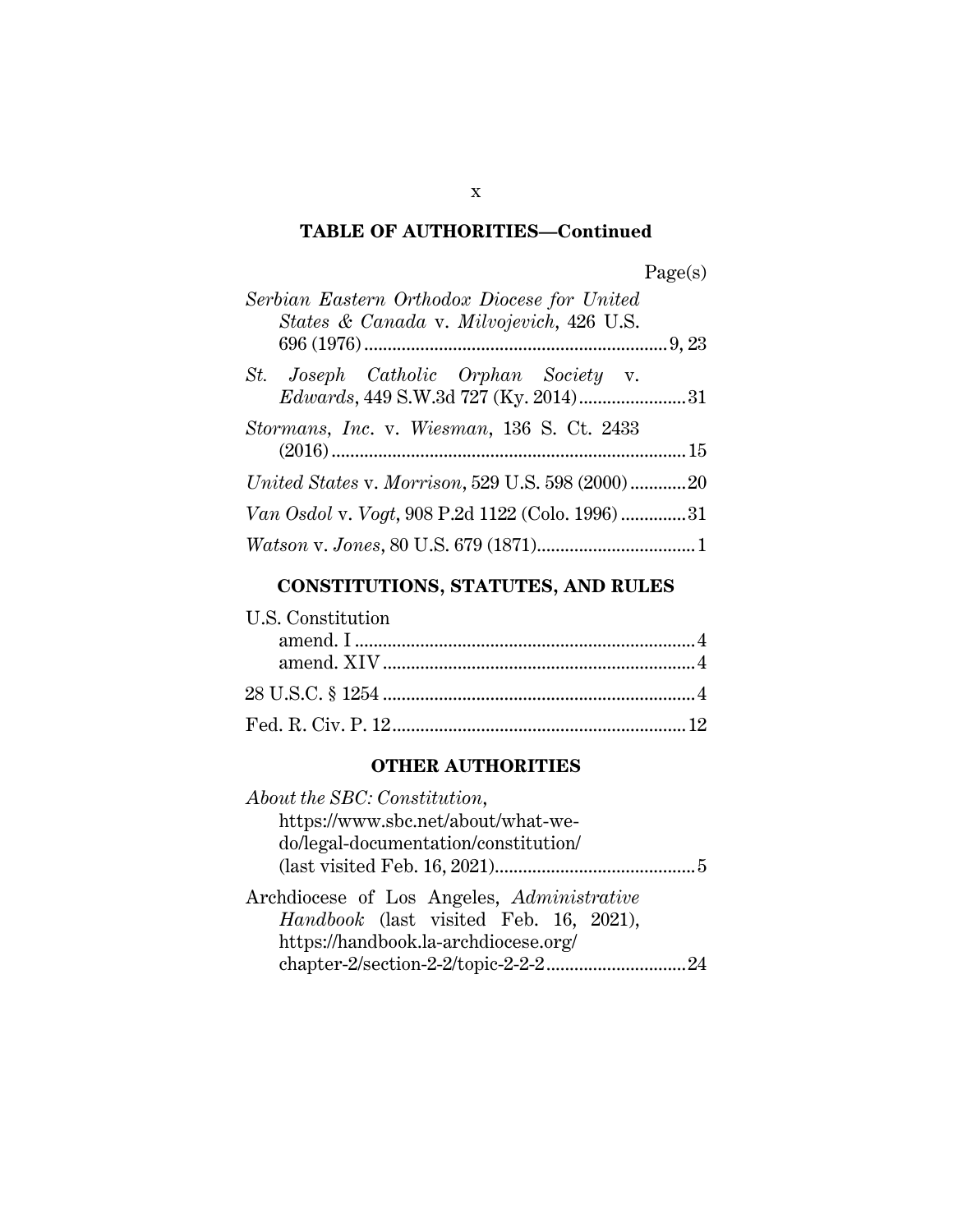# **TABLE OF AUTHORITIES—Continued**

| age(s |
|-------|
|-------|

| Catholic Diocese of Madison, Parish             |
|-------------------------------------------------|
| Corporations, https://madisondiocese.org/       |
| parish-corporations (last visted Feb. 16,       |
|                                                 |
| Chopko, Mark E. & Marissa Parker, Still a       |
| Threshold Question: Refining the                |
| Ministerial Exception Post-Hosanna-             |
| Tabor, 10 First Amend. L. Rev. 233 (2012)  33   |
| 2 González, Justo L., The Story of Christianity |
|                                                 |
| Lexico, https://www.lexico.com/en/definition/ec |
|                                                 |
| McConnell, Michael W., The Origins and          |
| Historical Understanding of Free Exercise       |
| of Religion, 103 Harv. L. Rev. 1409 (1990)23    |
| SBC Entities, www.sbc.net/about/what-we-        |
|                                                 |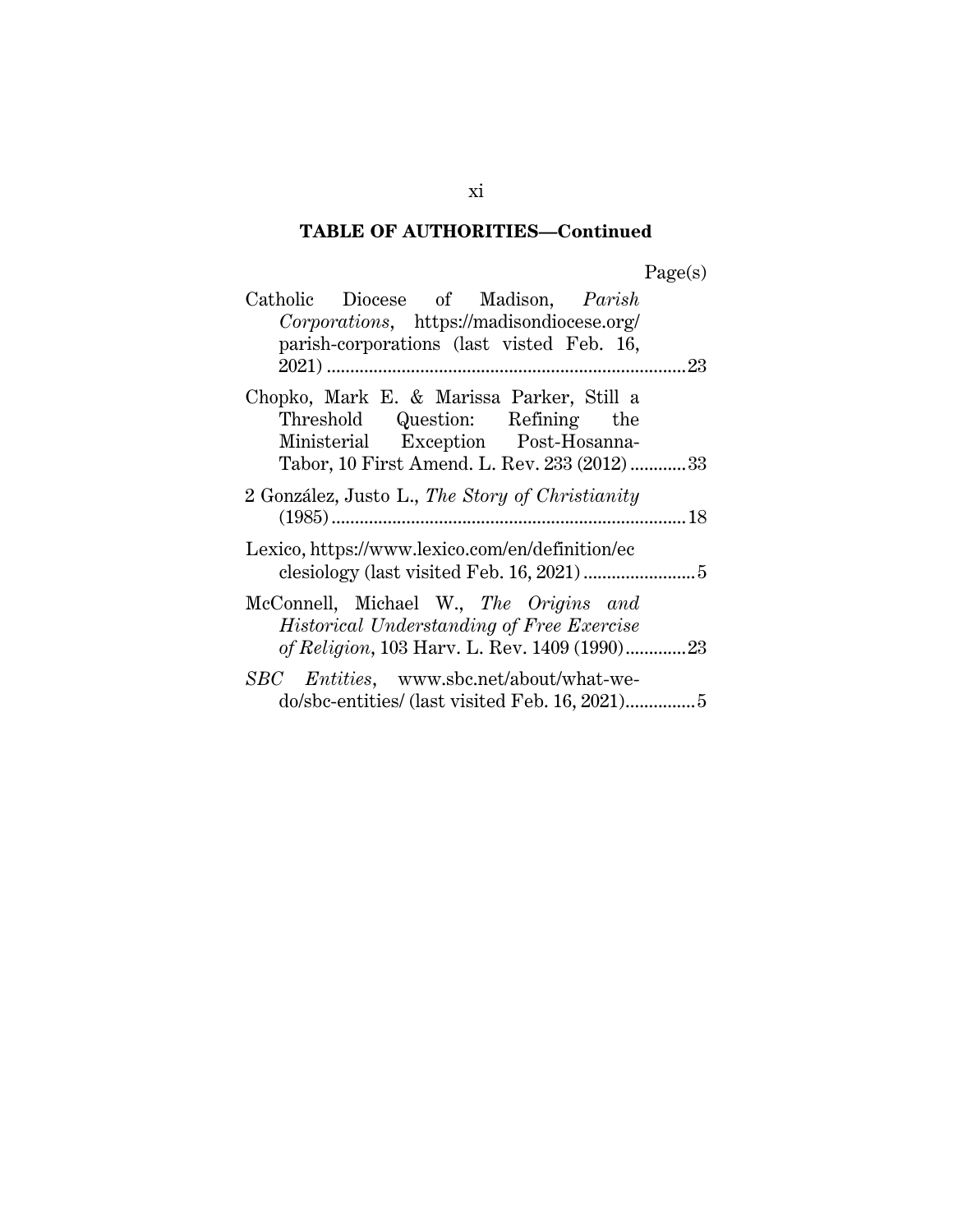# **IN THE** Supreme Court of the United States

No. 20-

THE NORTH AMERICAN MISSION BOARD OF THE SOUTHERN BAPTIST CONVENTION, INC.,

*Petitioner*,

*v.* 

WILL MCRANEY,

*Respondent.* 

### ON PETITION FOR A WRIT OF CERTIORARI TO THE UNITED STATES COURT OF APPEALS FOR THE FIFTH CIRCUIT

#### **PETITION FOR A WRIT OF CERTIORARI**

The North American Mission Board of the Southern Baptist Convention, Inc. (SBC Mission Board) respectfully petitions for a writ of certiorari to review the judgment of the United States Court of Appeals for the Fifth Circuit.

#### **INTRODUCTION**

Among the most fundamental questions for a religious organization is who should serve as its spiritual leader—a question far beyond the reach of secular courts. This Court has recognized as much for at least one hundred and fifty years. *See Watson* v. *Jones*, 80 U.S. 679, 727 (1871) ("[W]henever the questions of …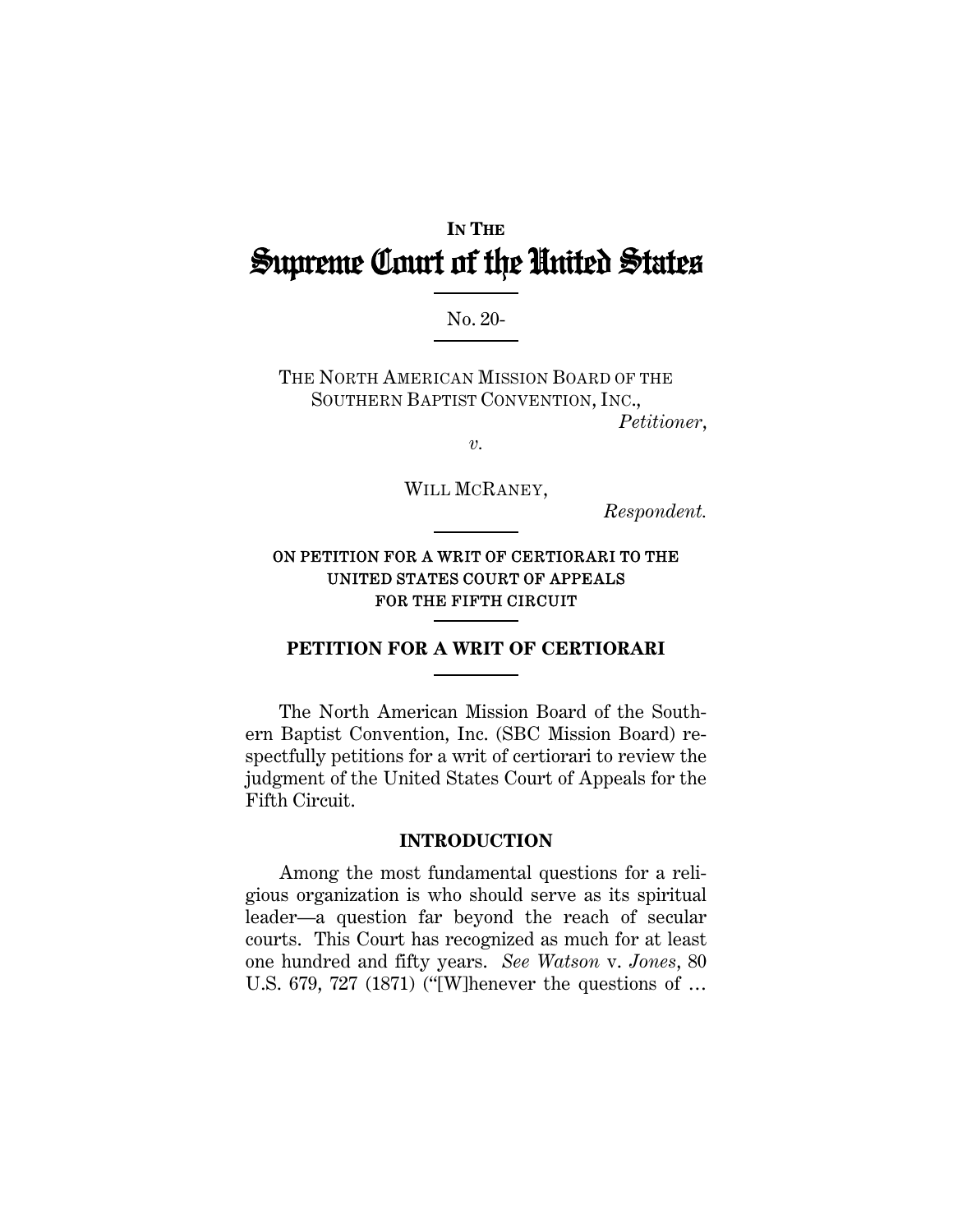ecclesiastical rule … have been decided by the highest of these church judicatories to which the matter has been carried, the legal tribunals must accept such decisions as final."). Accordingly, in *Hosanna-Tabor Evangelical Lutheran Church & School* v. *EEOC*, 565 U.S. 171 (2012), this Court affirmed what lower courts had long recognized, namely that the First Amendment's guarantee of church autonomy requires a "ministerial exception" to federal employment discrimination laws.

Expressly left open in *Hosanna-Tabor* was whether a similar exception is constitutionally-mandated with regard to a minister's employment-related state law tort claims. In this case, the court of appeals deepened a split of appellate authority on that question, holding that a ministerial employment dispute may be adjudicated by a secular court so long as only "neutral principles of tort law" are applied to the controversy. The court of appeals' decision conflicts with the decisions of numerous other federal courts of appeals and state appellate courts of last resort holding that state law tort claims arising from ministerial employment disputes, like the federal employment discrimination claims at issue in *Hosanna-Tabor*, cannot be adjudicated by secular courts. And the court of appeals' decision is wrong, as eight judges on the Fifth Circuit recognized in dissenting from the denial of rehearing en banc, for it conflicts with this Court's decisions and with fundamental principles of the First Amendment's Religion Clauses.

Particularly troubling is the court of appeals' holding that a religious organization can avoid a minister's legally neutral tort claim only if it offers "evidence" of a "valid religious reason" for its actions, App. 8a—an invitation to the district court to assess the validity of religious reasoning in contravention of this Court's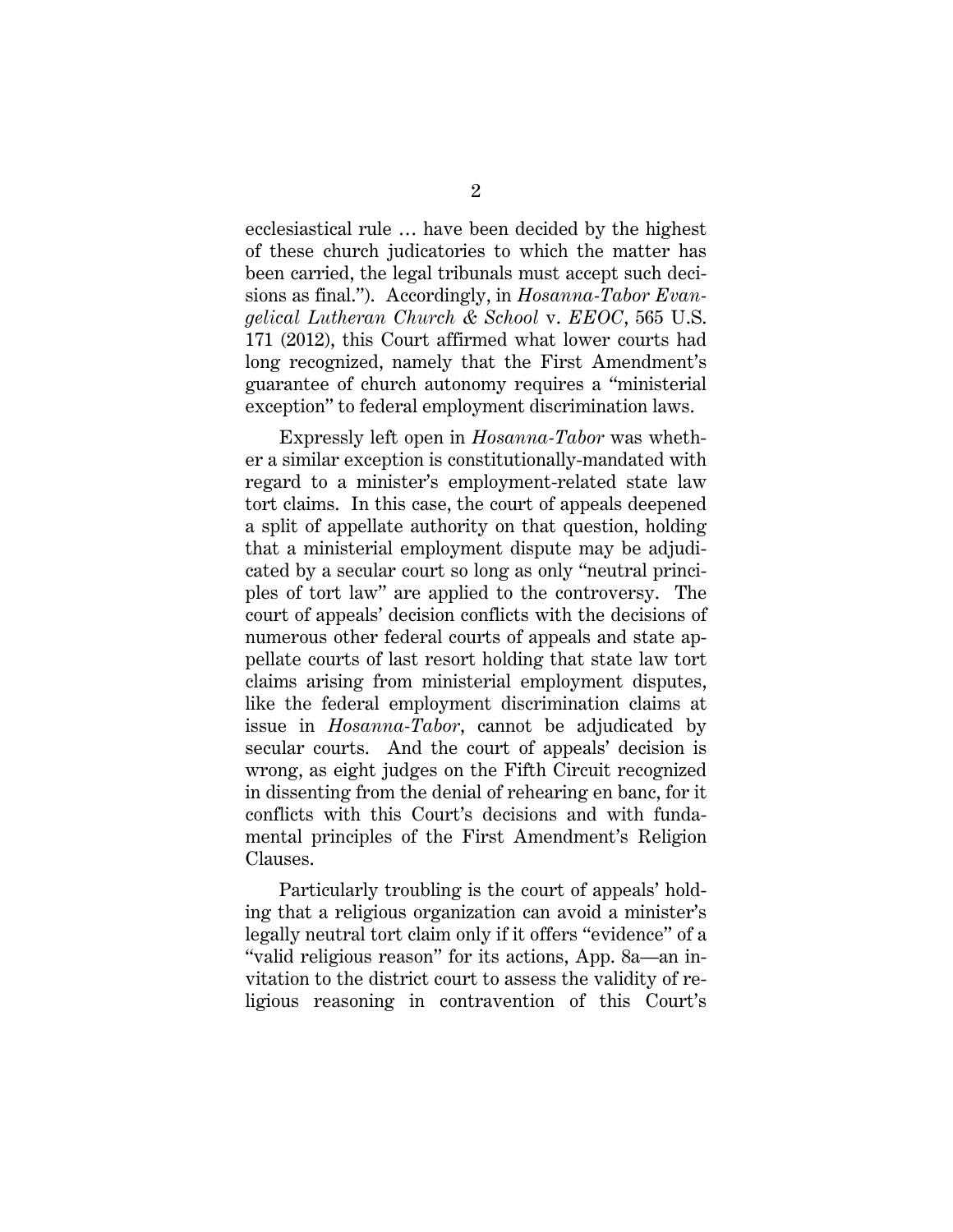precedents. This Court has long made clear that a secular court's interrogation of the validity of religious tenets in this manner is impermissible. *See NLRB* v. *Catholic Bishop of Chicago*, 440 U.S. 490, 502 (1979) (warning that "the very process of inquiry" into the "good faith" of a religious position "may impinge on the rights guaranteed by the Religion Clauses"); *Burwell* v. *Hobby Lobby Stores, Inc.*, 573 U.S. 682, 725 (2014) ("[I]t is not for us to say" whether a party's religious beliefs "are mistaken or insubstantial.").

This case presents an ideal vehicle for the Court to resolve the split of authority over the application of the First Amendment's church autonomy doctrine to a minister's employment-related state law tort claims against a religious organization.<sup>1</sup> It is undisputed that Reverend McRaney is a "minister" and that the SBC Mission Board is a religious organization, and Reverend McRaney alleged a causal connection between the allegedly tortious conduct and the termination of his ministerial employment. The applicability of the church autonomy doctrine to state law tort claims in these circumstances is a frequently recurring question of enormous significance to churches and other religious organizations, and the erroneous decision below endorses a state law evasion of this Court's holding in *Hosanna-Tabor*. To prevent such constitutionally impermissible intrusion into church affairs by secular courts, this Court should grant review and reverse.

<sup>&</sup>lt;sup>1</sup> The Court need not resolve here the distinct question of the applicability of the church autonomy doctrine to a congregant's tort claims against the church or a minister.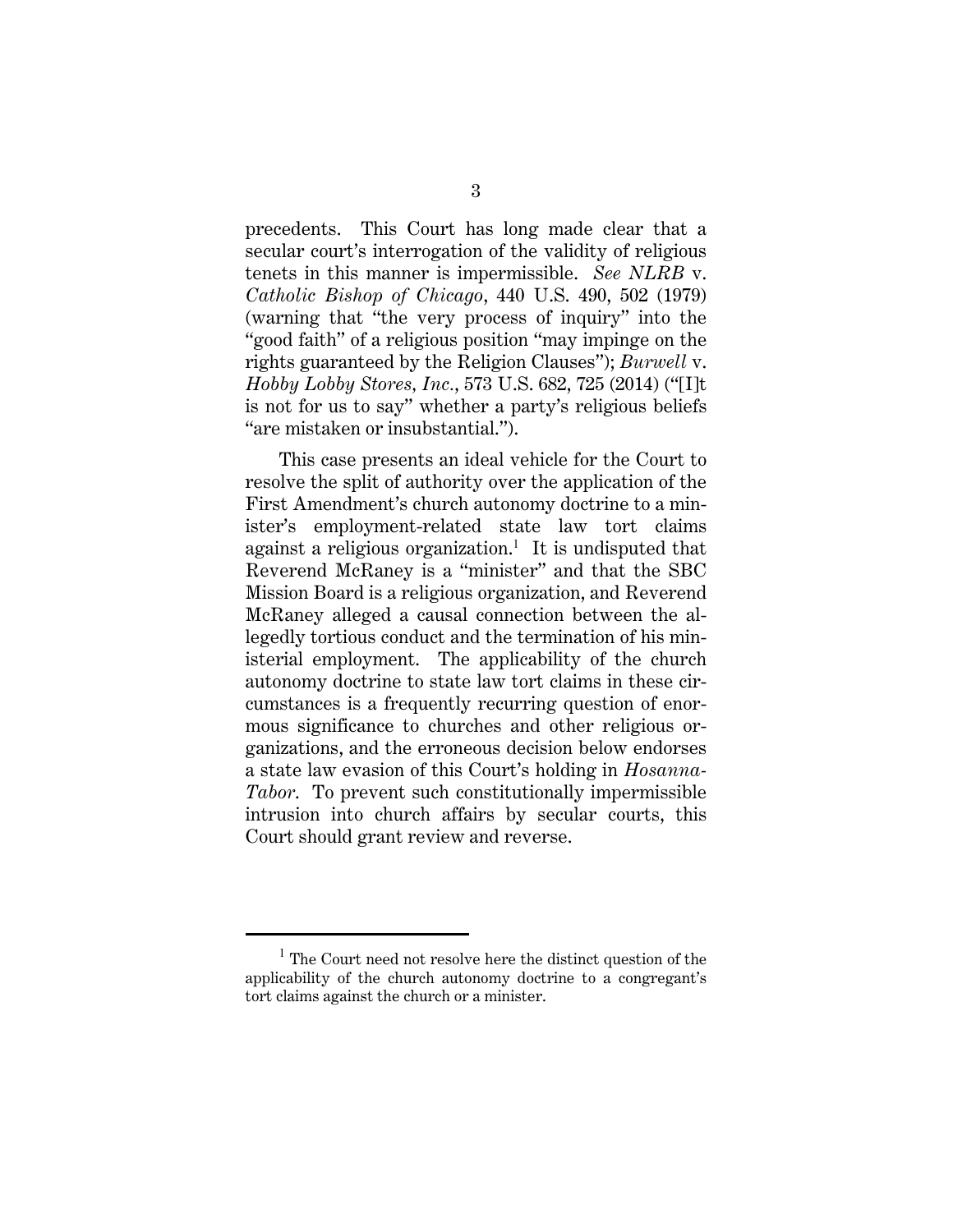#### **OPINIONS BELOW**

The opinion of the court of appeals (App. 1a-8a) is reported at 966 F.3d 346. The denial of rehearing en banc (App. 43a-77a) is reported at 980 F.3d 1066. The district court's opinion denying defendant's motion to dismiss (App. 15a-32a) is reported at 304 F. Supp. 3d 514. The district court's opinion dismissing plaintiff's case for lack of subject matter jurisdiction (App. 33a-42a) is unpublished but is available at 2019 WL 1810991.

#### **JURISDICTION**

The judgment of the court of appeals was entered on July 16, 2020. A timely petition by the SBC Mission Board for rehearing en banc was denied on November 25, 2020. This Court has jurisdiction under 28 U.S.C. § 1254(1).

#### **CONSTITUTIONAL PROVISIONS INVOLVED**

The First Amendment to the U.S. Constitution provides in relevant part: "Congress shall make no law respecting an establishment of religion, or prohibiting the free exercise thereof."

The Fourteenth Amendment to the U.S. Constitution provides in relevant part: "No state shall make or enforce any law which shall abridge the privileges or immunities of citizens of the United States; nor shall any state deprive any person of life, liberty, or property, without due process of law; nor deny to any person within its jurisdiction the equal protection of the laws."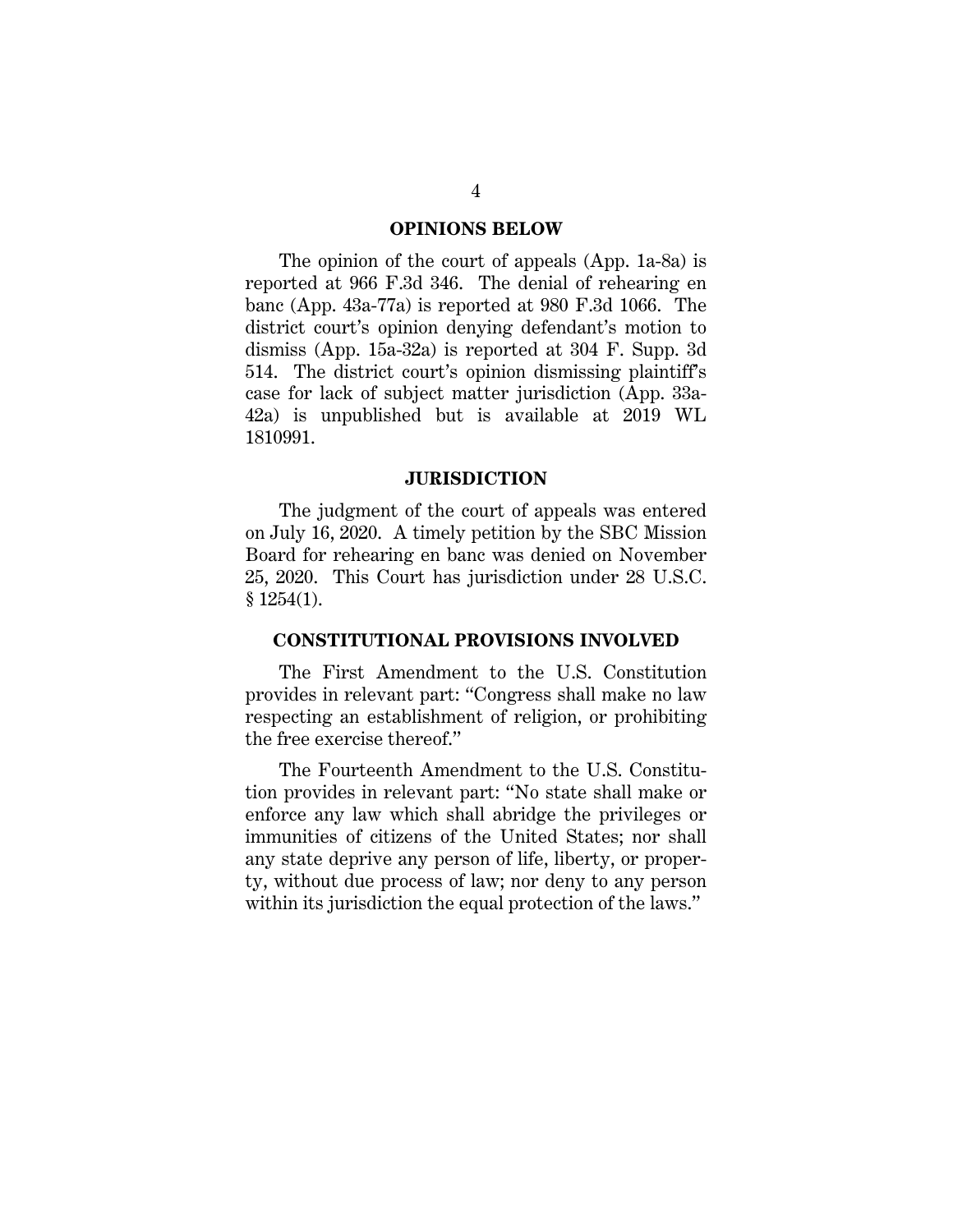#### **STATEMENT**

#### **A. Reverend McRaney's Dispute With The SBC**

Baptist ecclesiology<sup>2</sup> is non-hierarchical; spiritual authority rests with individual congregations that then partner with one another to advance gospel work on a broader scale. The Southern Baptist Convention (SBC) consists of "messengers" who are members of Baptist churches in cooperation with the Convention.<sup>3</sup> Petitioner SBC Mission Board is one of 12 boards and agencies of the SBC.<sup>4</sup> Dkt. 5-4 ("Compl.") at  $2.5$  The SBC Mission Board's trustees are elected for multiple year terms at the annual meeting of the SBC. *Id*.

The Baptist Convention of Maryland/Delaware (BCMD) is a state convention comprised of 560 Baptist

 $2$  Ecclesiology is the theology of the nature and structure of the Christian church. *See* Lexico, https://www.lexico.com/en/ definition/ecclesiology (last visited Feb. 16, 2021).

<sup>3</sup> *About the SBC: Constitution*, https://www.sbc.net/ about/what-we-do/legal-documentation/constitution/ (last visited Feb. 16, 2021).

<sup>&</sup>lt;sup>4</sup> The other boards and agencies of the SBC include its six seminaries. *SBC Entities*, www.sbc.net/about/what-we-do/sbcentities/ (last visited Feb. 16, 2021).

 $^5$  All references to "Dkt." are to the district court docket in this case, *McRaney* v. *The North American Mission Board of the Southern Baptist Convention, Inc.*, No. 1:17-cv-080 (N.D. Miss.). Given the procedural posture of this case, the SBC Mission Board has accepted, for purposes of this petition, the truth of the allegations in Reverend McRaney's complaint. Indeed, the allegations of Reverend McRaney's complaint are binding on him. *See Amgen Inc.* v. *Connecticut Ret. Plans & Trust Funds*, 568 U.S. 455, 470 n.6 (2013) ("Factual assertions in pleadings and pretrial orders, unless amended, are considered judicial admissions conclusively binding on the party who made them.").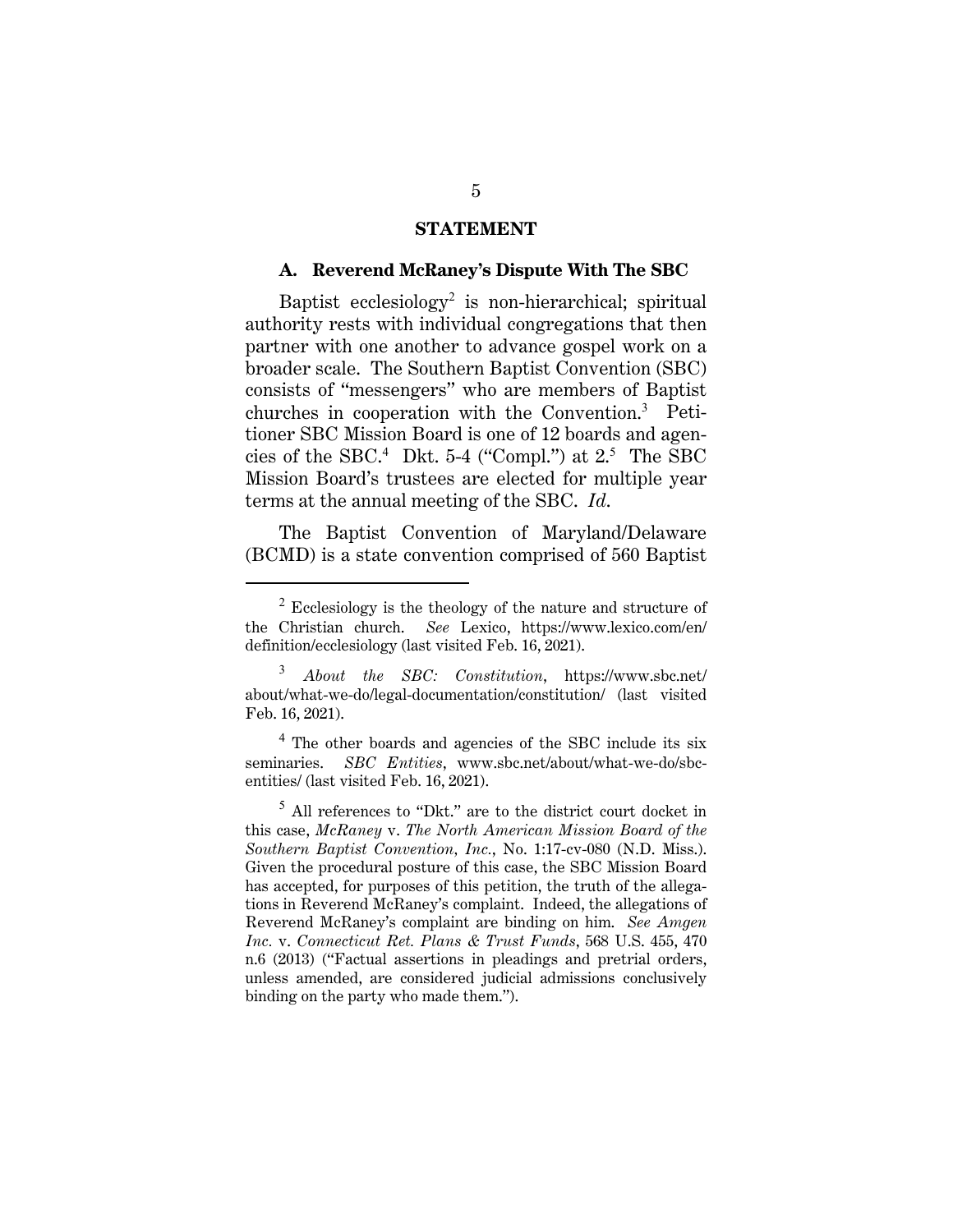churches that works in cooperation with the SBC. Compl. 2. Until June 2015, Reverend McRaney was the Executive Director of the BCMD responsible for the "ministry direction and priorities of the organization." Compl. 2, 4. The BCMD and the SBC Mission Board have historically partnered together under a written operating agreement known as a "Strategic Partnership Agreement" (SPA). Compl. 3. As the preamble to the SPA explains, the SBC Mission Board "exists to work with churches, associations and state conventions in mobilizing Southern Baptists as a missional force to impact North America with the gospel of Jesus Christ through evangelism and church planting." Dkt. 3-1 at 1.

In 2014, the SBC Mission Board proposed changes to the SPA that, in Reverend McRaney's view, gave the SBC Mission Board more control over state conventions. Compl. 3. Reverend McRaney asked to meet with the president of the SBC Mission Board to discuss these changes, but, according to Reverend McRaney, the president informed various leaders of the BCMD that it was Reverend McRaney who refused to meet. Compl. 4. In any event, Reverend McRaney, by his own admission, "consistently declined to accept the newly written SPA," viewing it as "weakening the autonomy" of the BCMD and relinquishing control to the SBC Mission Board with respect to the "starting [of] new churches" and "the selection … of church planters." *Id*.

According to Reverend McRaney, his refusal to accept the proposed revisions to the SPA caused the SBC Mission Board to give notice that it was cancelling the existing SPA. Compl. 4-5. The SBC Mission Board's letter to the BCMD communicating this decision contained, according to Reverend McRaney, "false and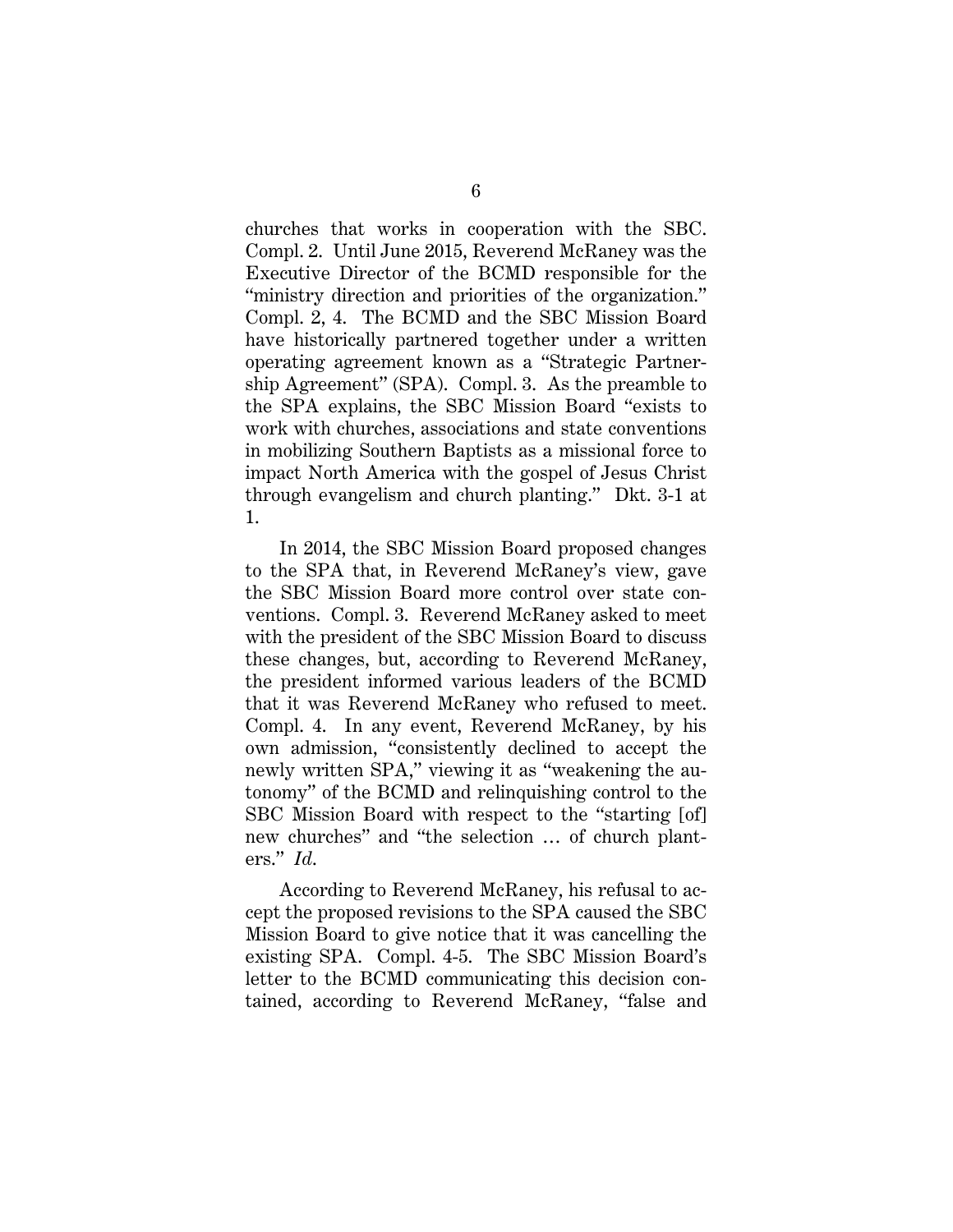libelous accusation[s]" against him. Compl. 4. In addition, Reverend McRaney contends that the SBC Mission Board threatened to withhold funding from the BCMD unless Reverend McRaney was terminated and the new SPA was executed. Compl. 5. Thereafter, Reverend McRaney was terminated from his employment with the BCMD. Compl. 4.

Following Reverend McRaney's termination, he was scheduled to speak at a large mission symposium in Louisville, Mississippi where he would have had the opportunity to sell his books on "mission strategy." Compl. 5. Reverend McRaney contends that he was disinvited as a speaker at the symposium as a result of "interference" by employees of the SBC Mission Board. *Id*. Reverend McRaney likewise contends that the SBC Mission Board (unsuccessfully) sought to have him disinvited as a speaker at a pastor's conference hosted by the Florida Baptist Convention. *Id*. Finally, Reverend McRaney alleges that his photo was posted at the SBC Mission Board headquarters Welcome Desk, implying that he was untrustworthy and an enemy of the Board. Compl. 6.

Based on these allegations, Reverend McRaney filed suit against the SBC Mission Board, alleging (a) intentional interference with his "business relationships" (*i.e.*, his employment) with the BCMD, (b) defamation that "result[ed]" in the termination of his employment with the BCMD, (c) intentional interference with his "business relationships" as a speaker at the Mission Symposium in Louisville, Mississippi, (d) intentional interference with his "business relationships" as a speaker at the Florida Baptist Convention's pastors conference, and (e) intentional infliction of emotional distress by posting his photograph. Compl. 6-7.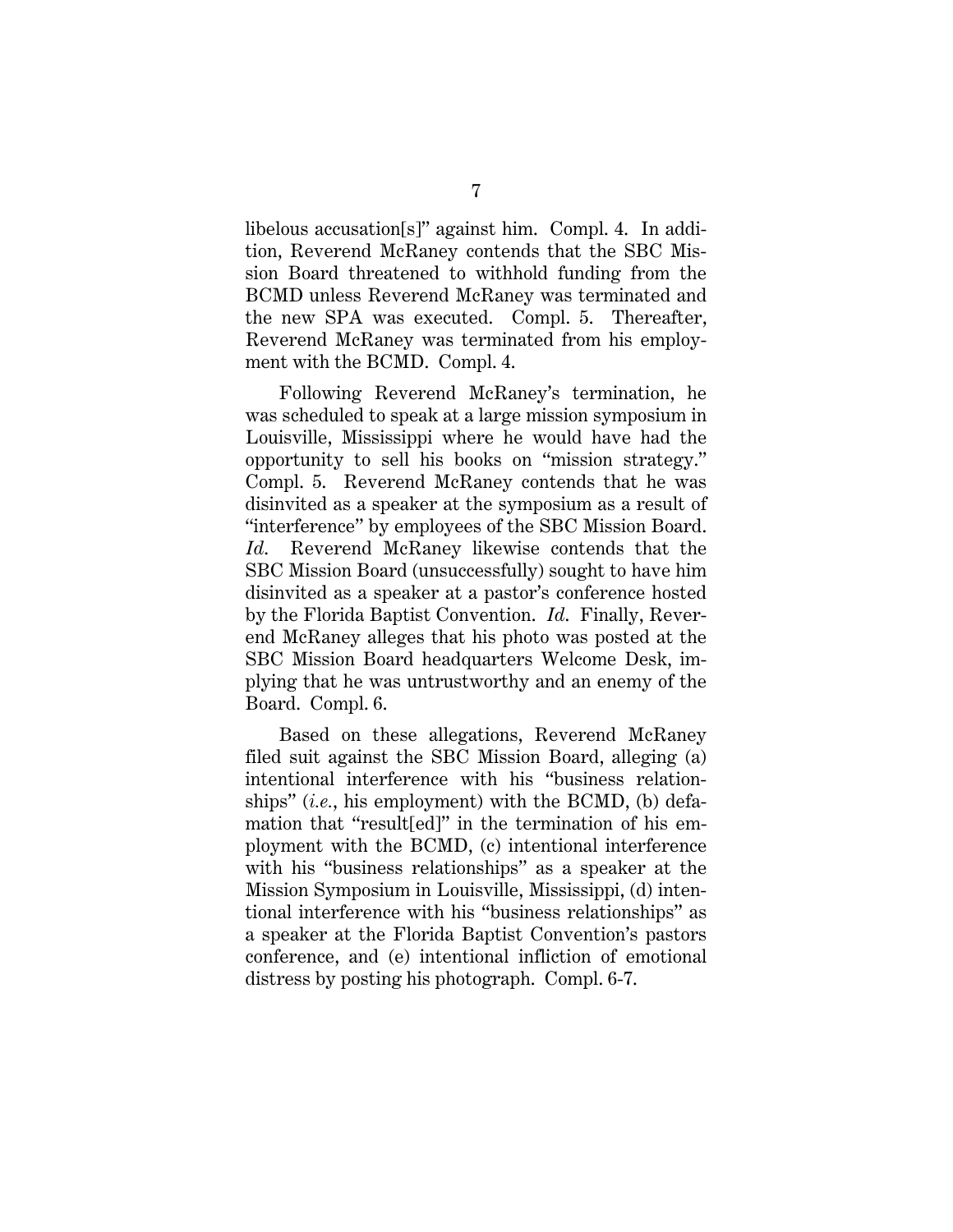#### **B. Proceedings Below**

#### **1. District Court Proceedings**

#### **a. Motion to Dismiss**

Reverend McRaney filed his complaint in Mississippi state court, but the SBC Mission Board removed the case to federal district court based on diversity of citizenship. The SBC Mission Board then moved to dismiss, arguing that Reverend McRaney's claims were barred by the First Amendment's "ministerial exception"<sup>6</sup> because the dispute was "an ecclesiastical matter and not one for the courts." Dkt. 9 at 2.

In response, Reverend McRaney conceded that his "cause of action had its roots in Church policy" and was, in his view, "a battle of power and authority between two religious organizations," namely the SBC Mission Board and the BCMD. Dkt. 13 at 3. And though he acknowledged that "all relevant facts occurred within the confines of the Southern Baptist Church," he argued that a secular court could nonetheless resolve the dispute because, unlike "the hierarchical nature of … the Catholic Church governed from Rome," the SBC Mission Board is "merely a supporting organization of the [SBC]." Dkt. 13 at 2.

The district court largely<sup>7</sup> denied the motion to dismiss, noting that, while Reverend McRaney "quali-

 $6$  The SBC Mission Board noted in its motion that the "ministerial exception" has also been described as the "church-minister exception," the "church autonomy doctrine," and the "ecclesiastical abstention doctrine." Dkt. 9 at 6.

 $7$  The district court granted the SBC Mission Board's motion to dismiss Reverend McRaney's claim that the Board interfered with his speaking engagement at the Florida pastor's conference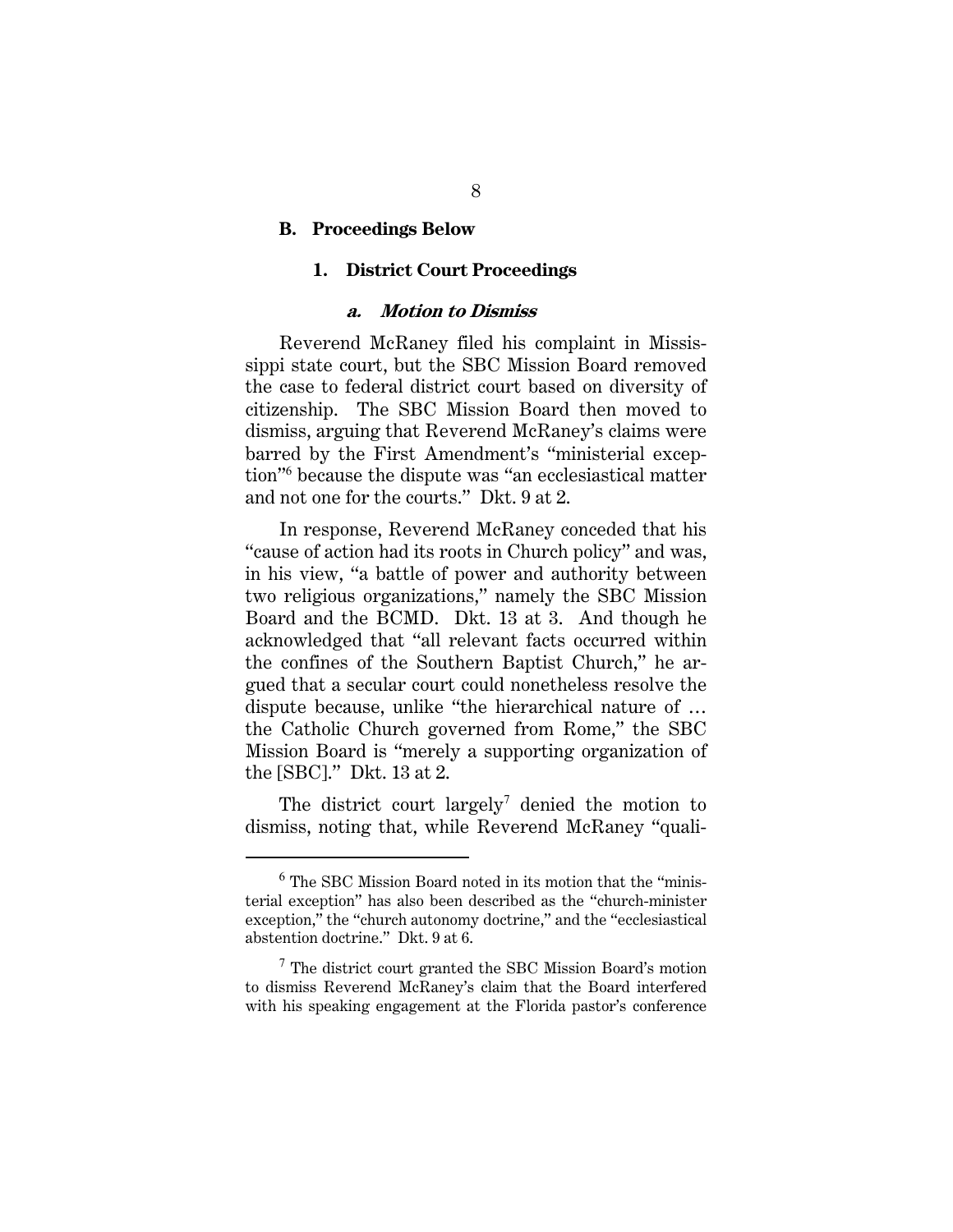fies as a 'minister' to whom the exception applies," the ministerial exception did not require dismissal here because "every case the Court has reviewed in which the ministerial exception was applied involved a plaintiff who had been previously employed by the defendant religious organization *itself* (and not just employed by a related or affiliated organization)." Dkt. 19 at 5.

Treating the ecclesiastical abstention doctrine as distinct from the ministerial exception, the district court interpreted the former as granting to churches the '"power to decide for themselves, free from state interference, matters of church government as well as those of faith and doctrine.'" Dkt. 19 at 6 (quoting *Kedroff* v. *St. Nicholas Cathedral of Russian Orthodox Church in N. Am.*, 344 U.S. 94, 116 (1952)). According to the district court, it was permitted to resolve "church disputes over church polity and church administration" so long as it could do so "without resolving underlying controversies over religious doctrine." Dkt. 19 at 6-7 (quoting *Serbian E. Orthodox Diocese for U.S. & Can.* v. *Milvojevich*, 426 U.S. 696, 710 (1976)). The district court ruled that, "[w]hile this is a dispute between members of the same religious denomination, it is not one which, on the face of the complaint, involves a review of *internal* policies, *internal* procedures, or *internal* decisions of the church." Dkt. 19 at 7 (internal quotation marks omitted). In the district court's view, the complaint related to the SBC Mission Board's "*external* actions toward separate autonomous organizations, rather than internal decisions within the hierarchy of a single organization." *Id*.

because he was not ultimately disinvited from speaking at the conference and thus suffered no cognizable interference with any business relationship. Dkt. 19 at 12.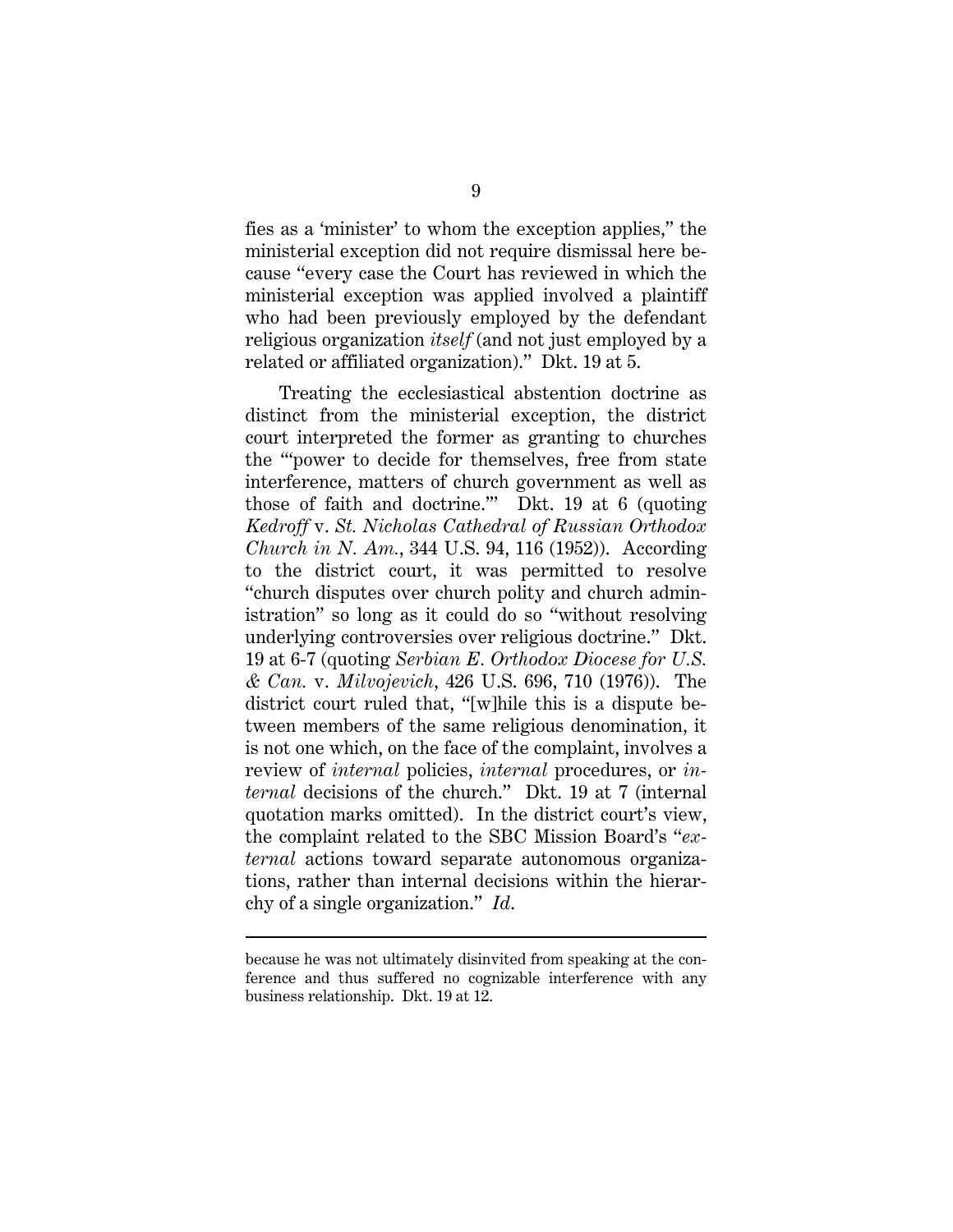Finally, with regard to Reverend McRaney's defamation claim, the district court reasoned that it too could be adjudicated because its resolution required only that the district court determine "whether the statements about McRaney were false and whether they caused his termination [as the leader of the BCMD], neither of which will require the Court to delve into any religious practices or matters of internal church governance." Dkt. 19 at 10.

The SBC Mission Board sought to certify an interlocutory appeal on (a) whether the ministerial exception applies only to the minister's legal employer and not to affiliated religious organizations that allegedly caused the termination of the minister's employment, and (b) whether Reverend McRaney's claims presented a religious controversy to which the ecclesiastical abstention doctrine applied. Dkt. 23 at 1. The district court denied the motion. Dkt. 23 at 4.

#### **b. Motion to Quash Subpoena**

In order to defend itself against the allegation that statements by the SBC Mission Board to the BCMD "result[ed]" in the termination of Reverend McRaney's employment with the latter, the Board served a subpoena duces tecum on the BCMD seeking, *inter alia*, minutes of meetings of its trustees during which either of the following was discussed: (a) collaboration with the SBC Mission Board "in missionary hiring, missionary funding and/or church planting," or (b) Reverend McRaney's ministry performance. Dkt. 30-1 at 1. The subpoena also sought Reverend McRaney's personnel file and any communications concerning the SBC Mission Board, the SPA, the "ministry budget," or "ministry personnel or program[s]." Dkt. 30-1 at 3.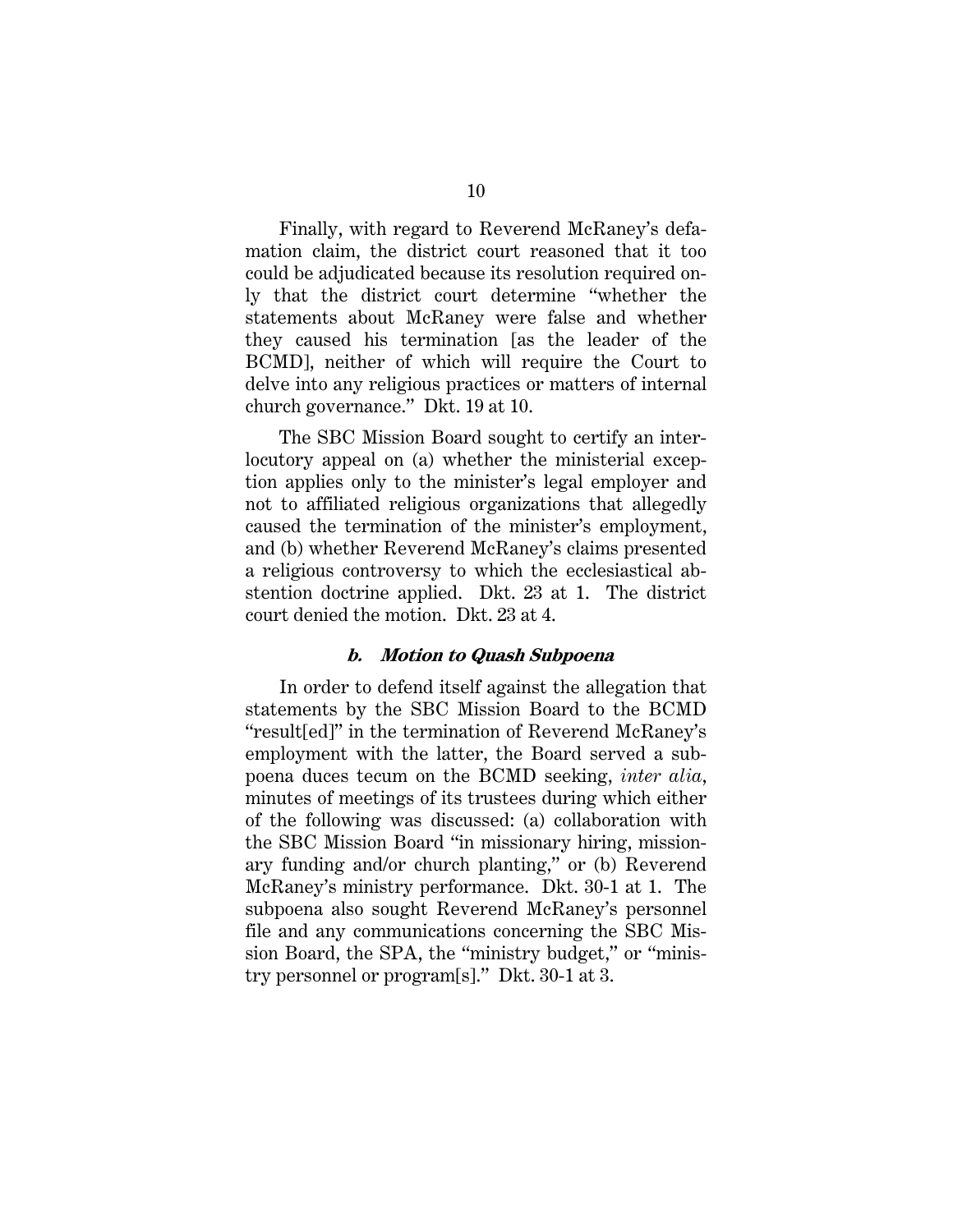The BCMD moved to quash the subpoena, citing *Hosanna-Tabor* and arguing that the subpoena "would directly implicate its employment decisions, namely, its reasons for terminating [Reverend McRaney's] employment." Dkt. 38 at 7. The SBC Mission Board opposed the motion to quash, arguing that either the case should be dismissed or the motion to quash should be denied so the Board could "defend itself," which it "cannot do … without having the opportunity to discover the documents and facts that are central to [Reverend McRaney's] claims." Dkt. 46 at 4. The district court granted the motion to quash, reasoning that the ministerial exception applied to the subpoena because it sought "information directly related to employment decisions made by McRaney's former employer, BCMD." Dkt. 50 at 2.

### **c. Motion for Partial Summary Judgment**

The SBC Mission Board moved for partial summary judgment on the ground that the district court's quashing of the Board's subpoena to BCMD evidenced that "this suit poses an unconstitutional intrusion into BCMD's 'choice of minister' and its internal governance and policy." Dkt. 49 at 6. Rather than rule on the summary judgment motion, the district court issued an order to show cause why the matter should not be remanded to state court for lack of subject matter jurisdiction given the ecclesiastical abstention doctrine. *See* Dkt. 60. The SBC Mission Board opposed remand, arguing that the state court would likewise lack jurisdiction pursuant to the ecclesiastical abstention doctrine. *See* Dkt. 61.

The district court converted the motion for partial summary judgment to a motion to dismiss for lack of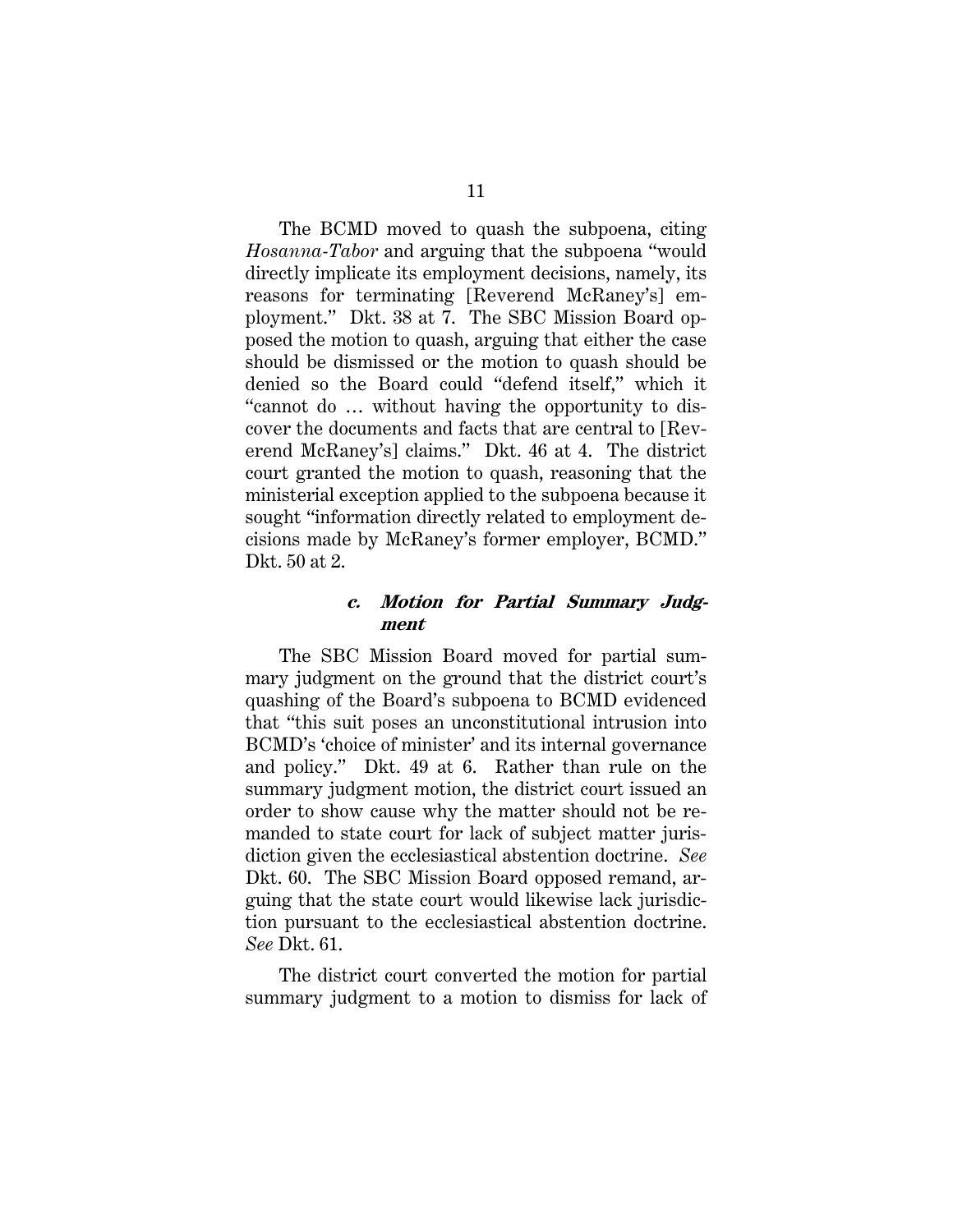jurisdiction and granted the motion. The district court reasoned that, given the ecclesiastical abstention doctrine, it lacked subject matter jurisdiction because "this case would delve into church matters." Dkt. 63 at 4. As the district court explained, "[r]eview of these claims will require the Court to determine why the BCMD fired McRaney—whether it was for a secular or religious purpose." Dkt. 63 at 4-5. Similarly, with regard to Reverend McRaney's claim concerning his disinvitation from speaking at the mission symposium, the district court observed that resolution of the claim would "require the Court to determine if the event canceled McRaney's speech for a valid religious reason." Dkt. 63 at 5. With regard to Reverend McRaney's claim that the posting of his photograph at the SBC Mission Board's headquarters conveyed that he was untrustworthy and an enemy of the Board, the district court explained that resolution of this claim would require the court "to make determinations about why the [SBC Mission Board] held these opinions of McRaney, and because the [Board] is a religious institution, the question will touch on matters of religious belief." *Id*. The district court concluded that dismissal, rather than remand, was the proper remedy as a state court would likewise be without jurisdiction to consider such religious questions. Dkt. 63 at 7.<sup>8</sup>

<sup>&</sup>lt;sup>8</sup> The lower court noted that it is "somewhat unclear" whether the church autonomy doctrine "serves as a jurisdictional bar requiring dismissal under Fed. R. Civ. P. 12(b)(1) or an affirmative defense requiring dismissal under Fed. R. Civ. P. 12(b)(6)." App. 2a n.1. This Court need not resolve that issue in this case. *Cf*. App. 75a (noting that this Court "did not have occasion to consider whether the [church autonomy] doctrine retains jurisdictional consequences" in *Our Lady of Guadalupe School* v. *Morrissey*, 140 S. Ct. 2049, 2060 (2020)).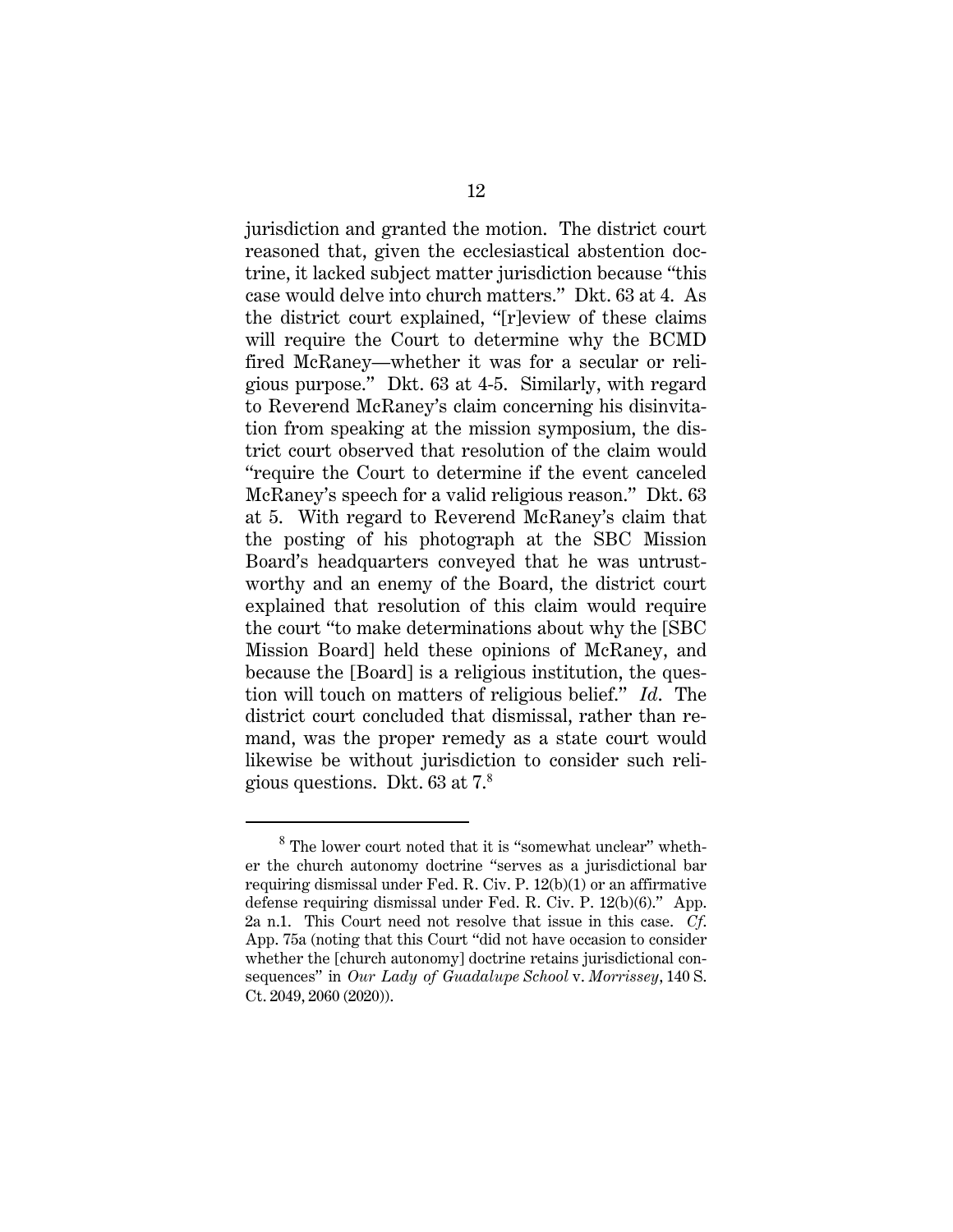#### **2. Proceedings On Appeal**

On appeal, Reverend McRaney argued that dismissal was inappropriate because his case could be adjudicated in a civil court. Central to Reverend McRaney's argument was the organizational structure of the SBC. Reverend McRaney stressed that, as a technical matter, his lawsuit was brought against a legal entity of the SBC other than the "autonomous" one by which he was employed. *See*, *e.g.*, Resp. C.A. Br. 17 (arguing that "the court can certainly resolve whether a tort has been committed by one separate and independent religious organization versus a former employee of a completely separate and autonomous religious organization as exists in the Southern Baptist Convention"). His reply brief was even more explicit in this regard. Resp. C.A. Reply 1-2.

Invoking his lifelong affiliation with the SBC, Reverend McRaney urged the court of appeals to allow him to explore, through litigation in a civil court, "[f]or what reason was he now being banned by the independent churches in two various states? Had he preached false doctrine or had he run afoul of the Southern Baptist Convention that wanted to control all of the various state organizations?" Resp. C.A. Br. 25. In Reverend McRaney's view, the actions taken against him "were done for [a] purely non-religious reason … that is control and power and retaliation against any who oppose. Let the termination [of] Dr. McRaney stand as an example for any other autonomous Southern Baptist Church and [state] Convention who dares to stand up to the power and might of the [SBC] Mission Board." Resp. C.A. Br. 23. The secular courts, in Reverend McRaney's view, must be open to resolve such denominational power struggles.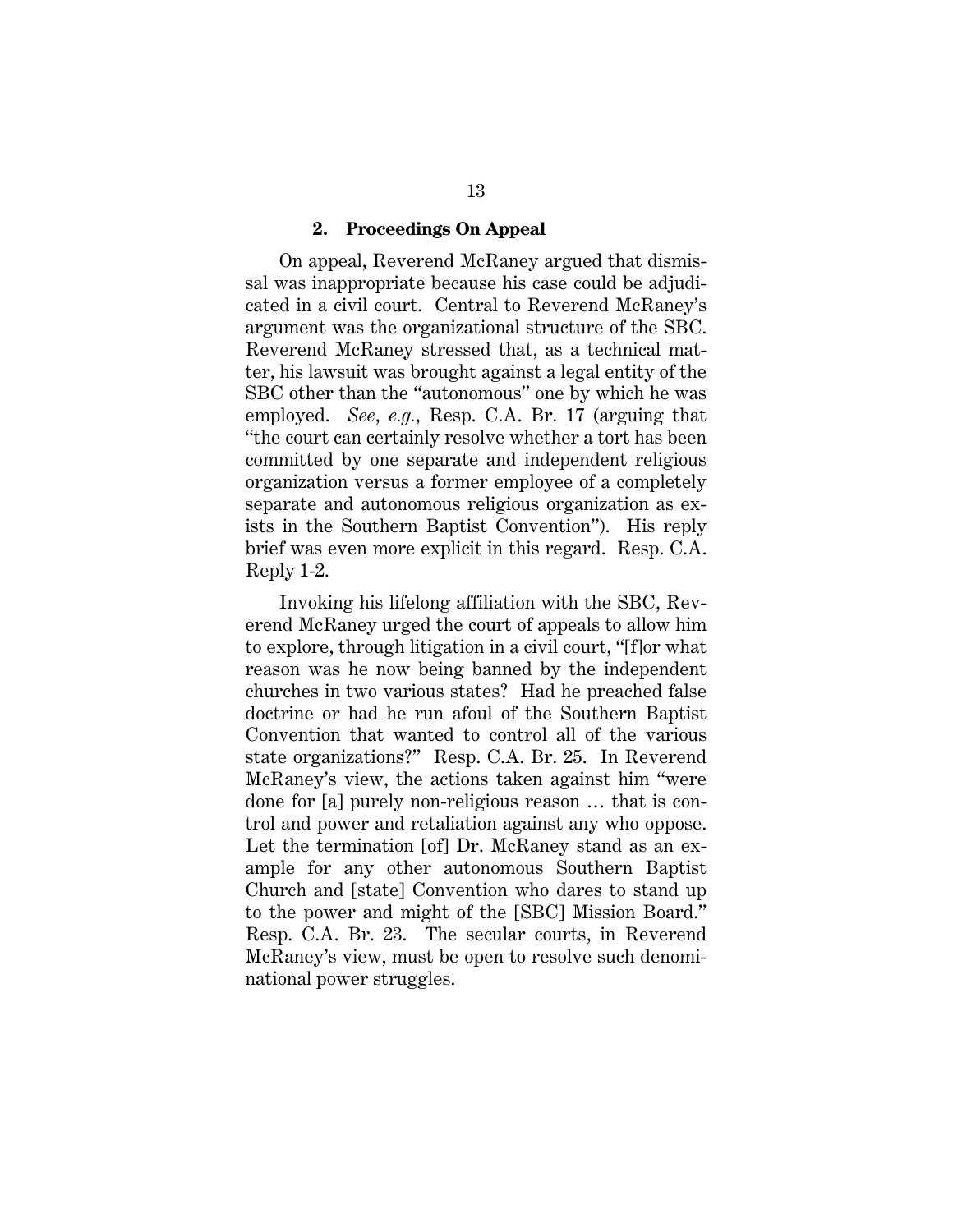#### **a. Panel Opinion**

The court of appeals reversed, holding that the district court's dismissal pursuant to the ecclesiastical abstention doctrine was "premature." App. 2a. Although the panel acknowledged that, under this Court's precedents, "matters of church government … constitute purely ecclesiastical questions" beyond the review of civil courts, App. 3a, the panel concluded that it would be permissible for a civil court "to apply neutral principles of tort law" to this dispute because Reverend McRaney was "not challenging the termination of his employment" and was "not asking the court to weigh in on issues of faith or doctrine," App. 4a. In response to the SBC Mission Board's assertion of "valid religious reasons" for its actions, the appellate panel noted that if the Board "presents evidence of these reasons" there may be cause to dismiss. App. 8a. But, in the appellate court's view, "it is not certain that resolution of McRaney's claims will require the court to interfere with matters of church government, matters of faith, or matters of doctrine." *Id*.

#### **b. Petition for Rehearing**

The SBC Mission Board petitioned the court of appeals for rehearing en banc. Reverend McRaney opposed the petition, arguing that the church autonomy doctrine recognized in *Hosanna-Tabor* was irrelevant because he was never employed by the SBC Mission Board, which he argued was "an independent, nonprofit organization, supported by the [SBC]" while the BCMD "is a totally separate religious organization." Resp. C.A. Reh'g Opp. 2.

By a vote of 9-8, the full court denied rehearing en banc. Judge Ho, joined by five judges, observed in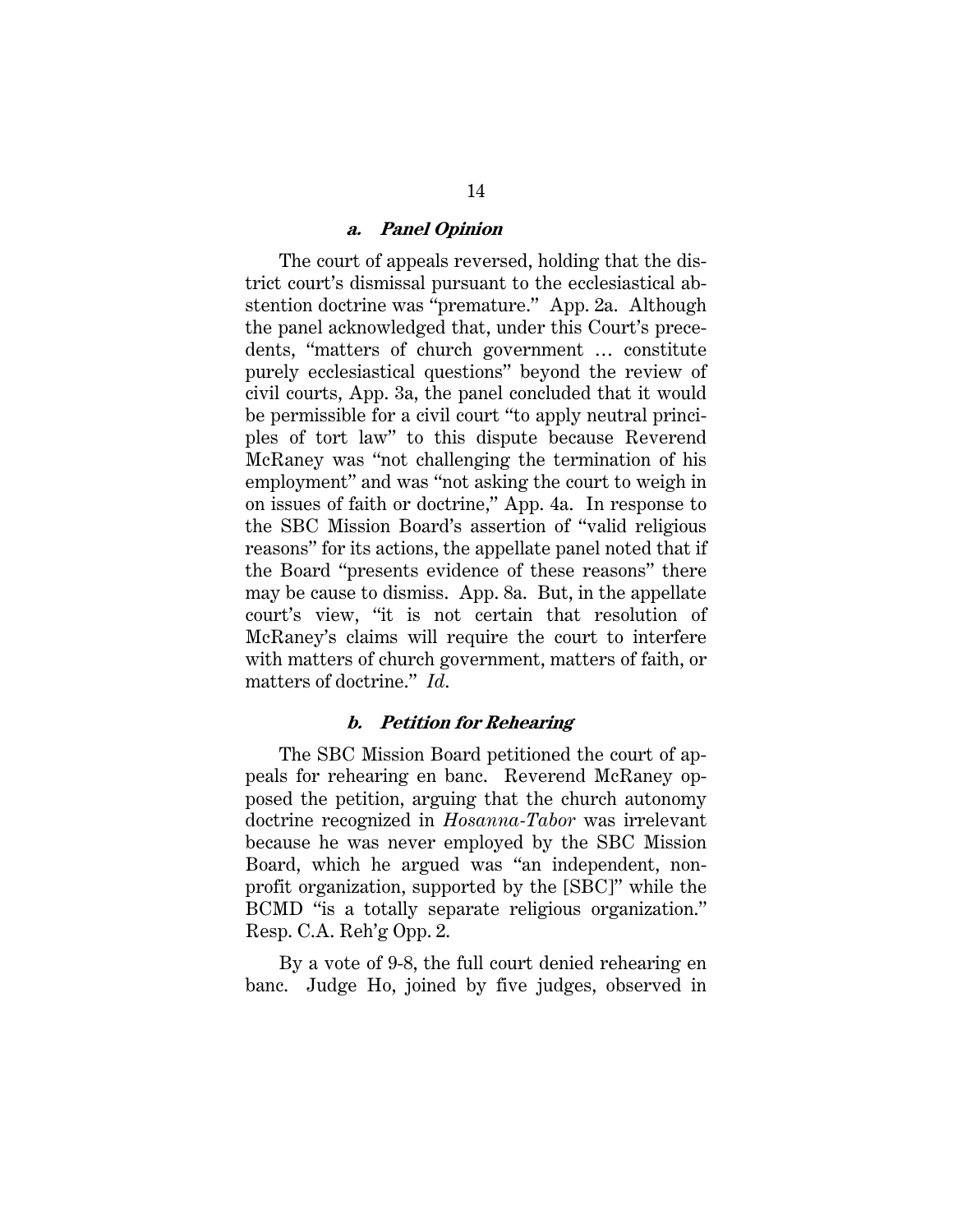dissent that the panel opinion was "troubling because it invite[d] future challenges to internal church decisions based on 'neutral principles of tort law.'" App. 62a. In the view of these six judges, the denial of rehearing en banc was "an 'ominous sign' and 'grave cause for concern' for 'those who value religious freedom.'" *Id*. (quoting *Stormans, Inc*. v. *Wiesman*, 136 S. Ct. 2433, 2433 (2016) (Alito, J., dissenting from denial of certiorari)). Similarly, Judge Oldham, joined by four judges, noted in dissent that "this case is rich with questions of exceptional importance," including the application of the church autonomy doctrine "to certain torts, like defamation." App. 77a.

#### **REASONS FOR GRANTING THE PETITION**

In *Hosanna-Tabor*, this Court held that the First Amendment's church autonomy doctrine precluded adjudication of a minister's federal employment discrimination claim against a religious organization. This case presents the frequently recurring question expressly left open in *Hosanna-Tabor*, 565 U.S. at 196, namely whether the church autonomy doctrine likewise precludes adjudication of a minister's state law tort claims arising from the church-minister employment relationship. Reverend McRaney's tort claims—tortious interference, intentional infliction of emotional distress, and defamation—are those regularly advanced by ministers in religious employment disputes.

The court of appeals' decision deviates from the reasoning of this Court's decisions concerning the justiciability of ecclesiastical disputes in secular courts. What is more, the court of appeals' holding that a secular court is permitted to adjudicate such disputes so long as it can do so by applying "neutral principles of tort law" conflicts with decisions of numerous other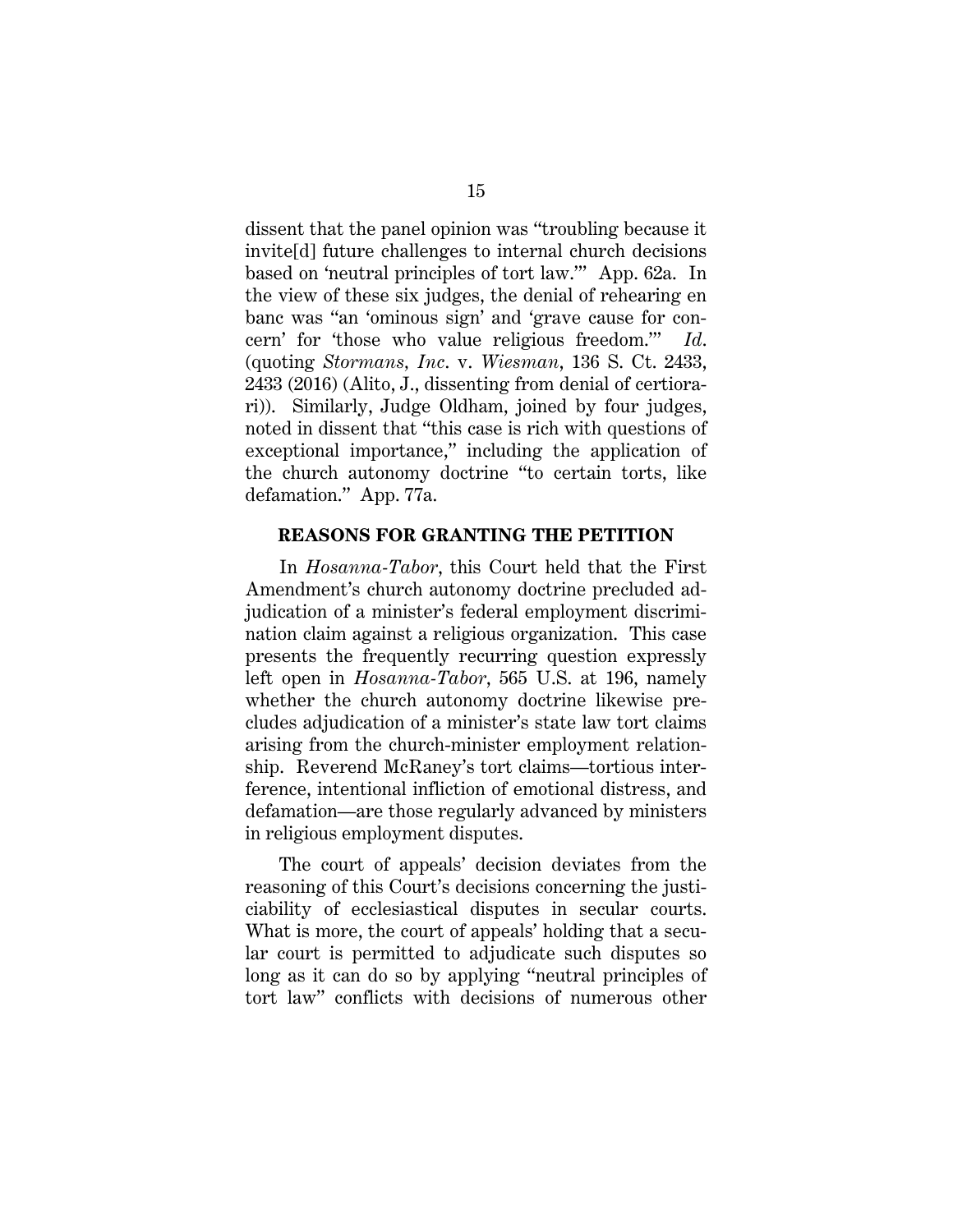federal courts of appeals and state appellate courts of last resort. Indeed, the court of appeals erroneously adopted what is by far the minority rule on this question.

The court of appeals' decision here—which the en banc court declined to correct—threatens a particularly egregious intrusion into church affairs, as the court of appeals directed the district court on remand to determine whether the SBC Mission Board has "evidence" of "valid religious reason[s]" for its response to Reverend McRaney's opposition to the revised SPA. App. 8a. The legal framework the court of appeals fashioned for evaluating disputes of this sort in effect renders a secular court an arbiter of the validity of religious reasoning. If a secular court has before undertaken such an intrusive review of church affairs, we are unaware of it. This Court's review is necessary to ensure that this improper interrogation does not take place.

### **I. THE FIFTH CIRCUIT'S DECISION DEPARTS FROM THIS COURT'S CHURCH AUTONOMY DECISIONS**

The court of appeals' decision permits secular courts to resolve an intra-denominational dispute concerning church policy and control—framed as a state law tort suit by a minister against a religious organization—so long as the courts can do so by reference to "neutral principles of tort law." This narrowing of the church autonomy doctrine conflicts with the reasoning of this Court's decisions dating back more than a century, which recognize that ecclesiastical disputes are categorically exempt from adjudication by secular courts.

The First Amendment's Religion Clauses together afford religious organizations the "power to decide for themselves, free from state interference, matters of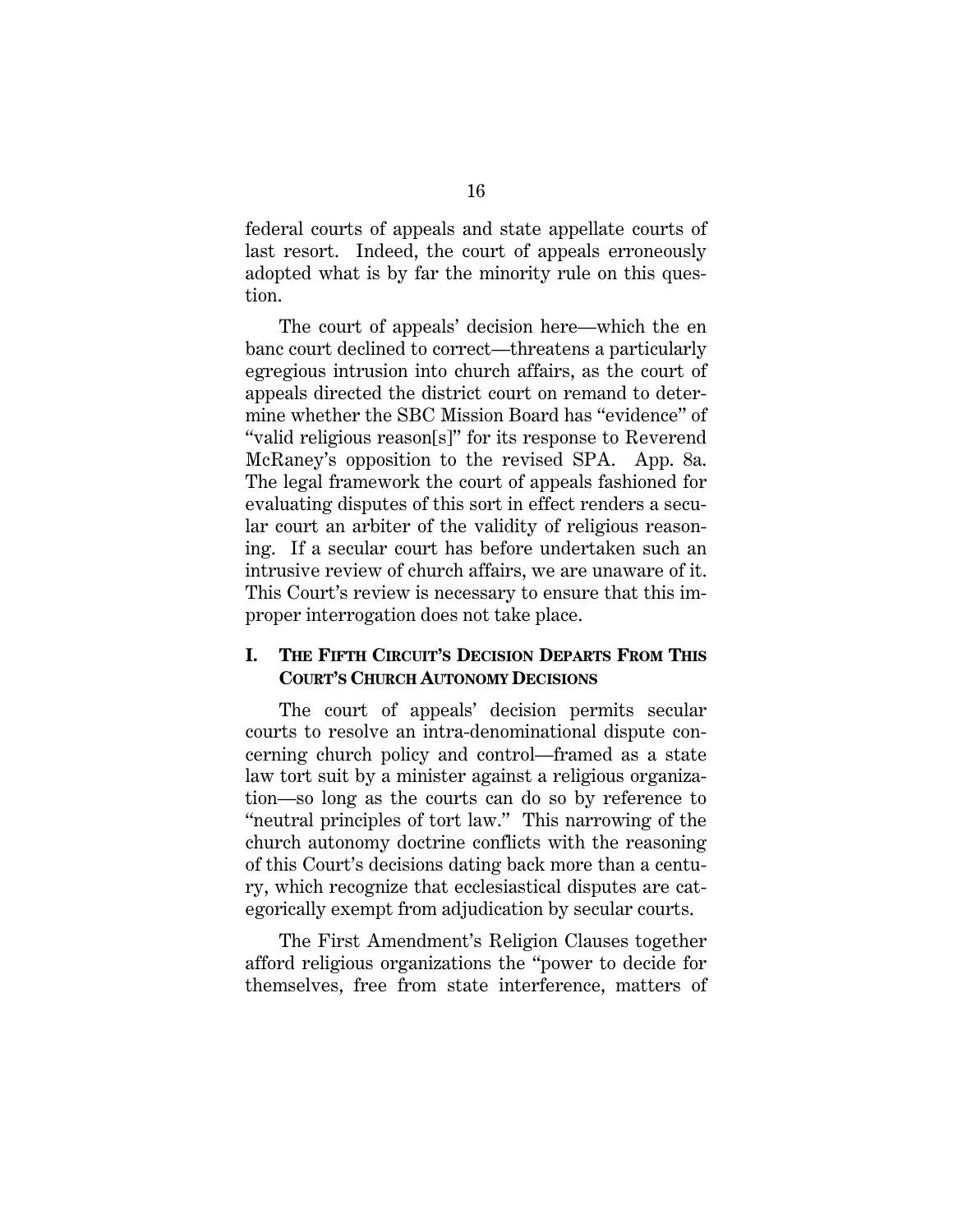church government as well as those of faith and doctrine." *Kedroff*, 344 U.S. at 116. A "component" of this "general principle of church autonomy" is the autonomy of religious institutions in "the selection of the individuals who play certain key roles." *Our Lady of Guadalupe Sch.* v. *Morrissey*, 140 S. Ct. 2049, 2060-2061 (2020).

Applying these general principles of church autonomy, this Court first recognized in *Hosanna-Tabor* a so-called "'ministerial exception,' grounded in the First Amendment, that precludes application of [federal employment discrimination] legislation to claims concerning the employment relationship between a religious institution and its ministers." 565 U.S. at 188. As this Court explained, "[r]equiring a church to accept or retain an unwanted minister, or punishing a church for failing to do so, intrudes upon more than a mere employment decision. Such action interferes with the internal governance of the church, depriving the church of control over the selection of those who will personify its beliefs." *Id*. Thus, under the First Amendment, "courts are bound to stay out of employment disputes involving those holding certain important positions with churches and other religious institutions." *Our Lady of Guadalupe*, 140 S. Ct. at 2060.

Of particular import here, the *Hosanna-Tabor* decision explained that the autonomy of religious institutions with regard to ministerial employment "is not to safeguard a church's decision to fire a minster only when it is made for a religious reason." 565 U.S. at 194. Rather, this Court explained, the church autonomy doctrine "ensures that the authority to select and control who will minister to the faithful—a matter 'strictly ecclesiastical'—is the church's alone." *Id*. at 194-195 (quoting *Kedroff*, 344 U.S. at 119). This holding was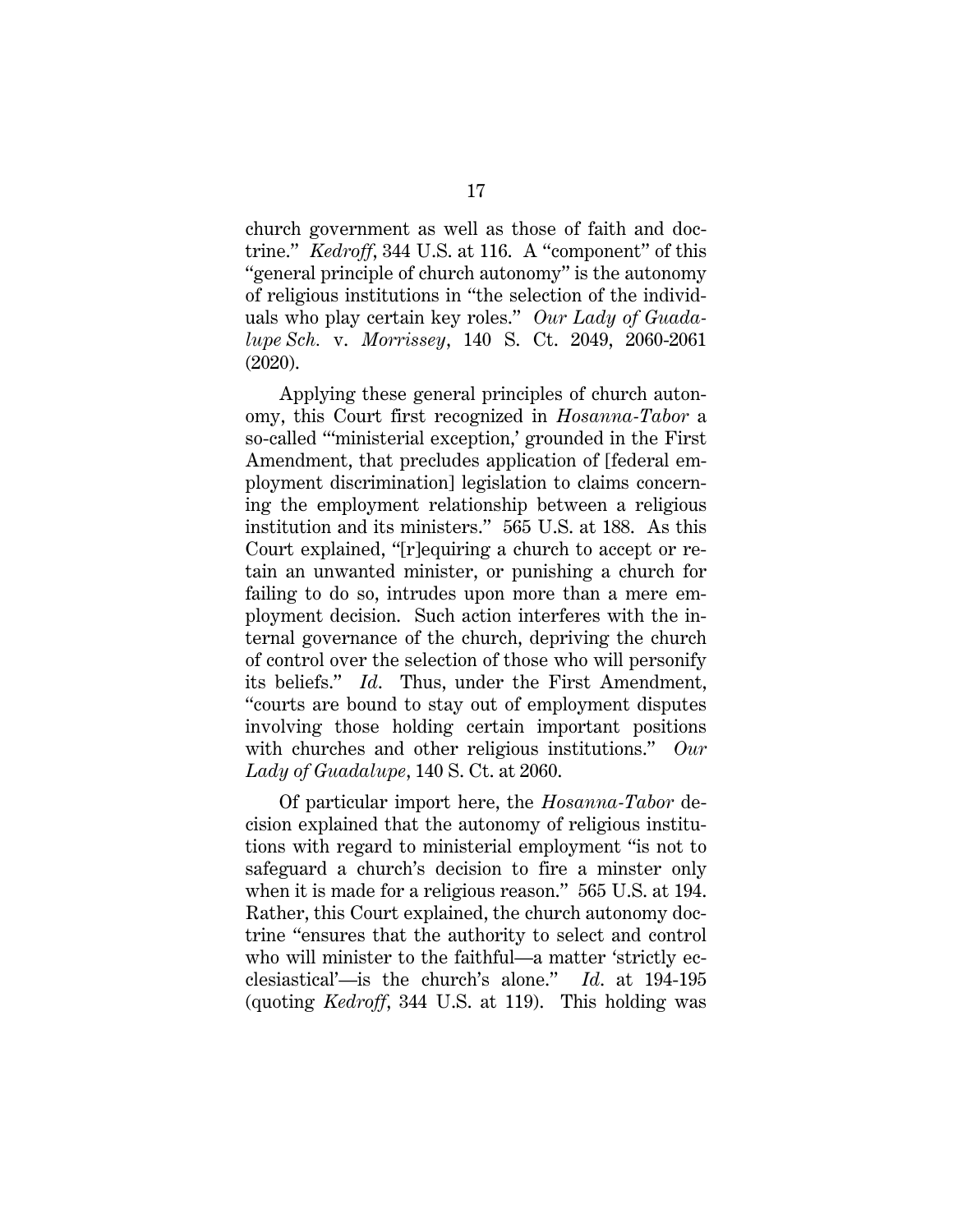sound, as questions of church hierarchy and control are not easily separated from questions of doctrine. *See*, *e.g.*, 2 González, *The Story of Christianity* 19-23 (1985) (discussing relationship between doctrine of justification, sale of indulgences, and papal authority leading to Protestant Reformation).

Reverend McRaney claims that this case concerns the SBC Mission Board's attempted exercise of control over the church-planting activities of the BCMD through an amended SPA. Accepting Reverend McRaney's allegations as true, the state is without authority to punish the SBC Mission Board with a tort law damages verdict for its decision about whether it would partner with him in gospel ministry. The particular ecclesiastical structure of the SBC is irrelevant to the analysis. The state can no more punish the SBC Mission Board for its refusal to partner in ministry with a state Baptist convention led by Reverend McRaney than it could punish the Board for refusing to employ Reverend McRaney directly. The First Amendment's church autonomy doctrine demands that this case be dismissed.

The court of appeals nonetheless concluded that, for two reasons, the church autonomy doctrine did not require dismissal of Reverend McRaney's lawsuit. First, the court of appeals believed that "neutral principles of tort law" could be applied to resolve this dispute without the need to assess doctrinal issues or religious reasons for the conduct at issue. App. 5a. Second, the court of appeals noted that Reverend McRaney was "not challenging the termination of his employment," *id*., presumably because he was suing a legal entity other than the one by which he had been employed. *See also* App. 4a (noting that the SBC Mission Board "has never been McRaney's employer").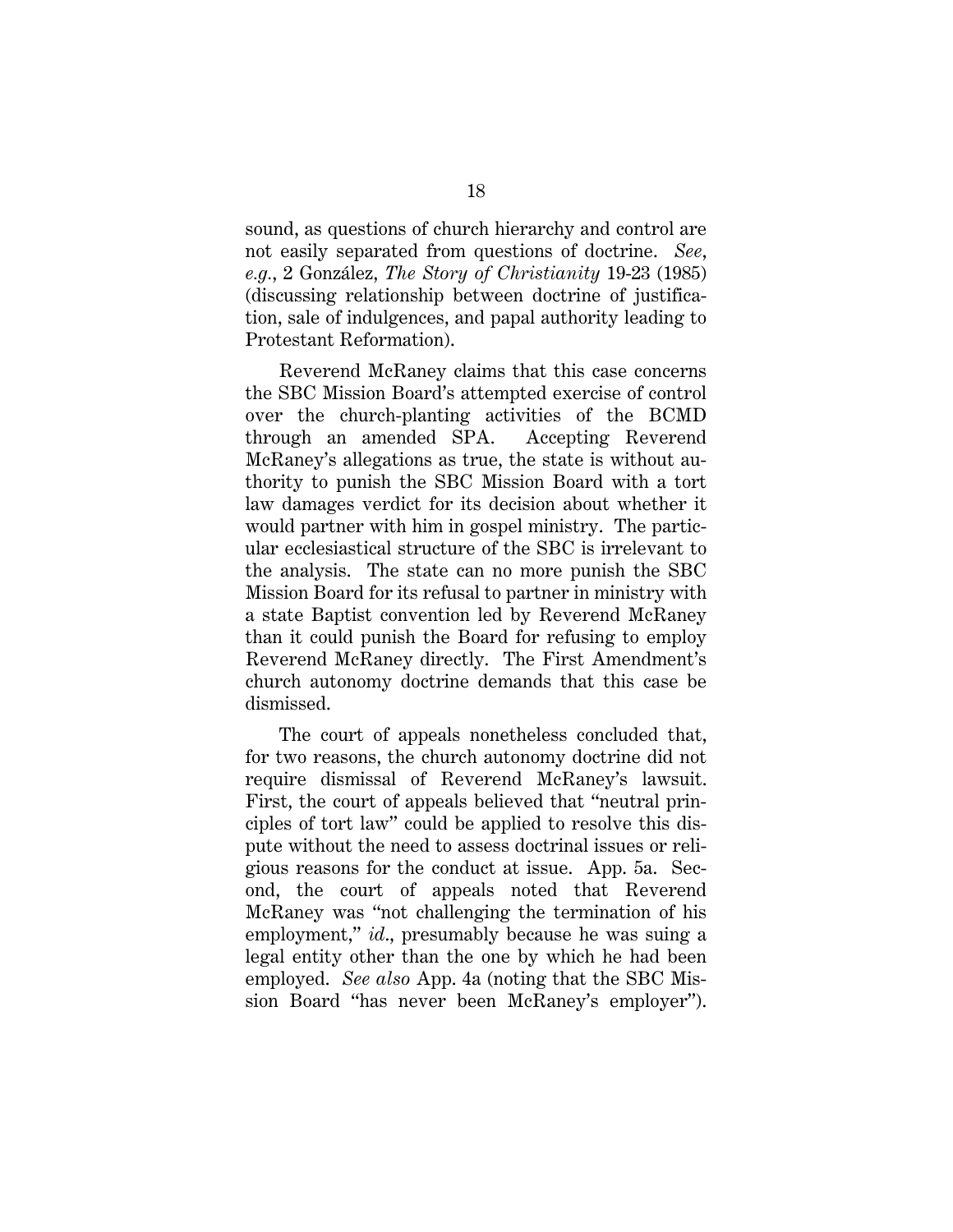Neither of these reasons is persuasive, and each conflicts with this Court's precedents.

## **A. The First Amendment's Church Autonomy Doctrine Precludes Secular Courts From Adjudicating A Minister's Employment-Related State Law Tort Claims Under "Neutral Principles Of Tort Law"**

Although *Hosanna-Tabor* addressed the application of the First Amendment's church autonomy doctrine only to federal employment discrimination laws, the reasoning in this Court's precedents suggests that the doctrine applies with equal force to state law tort claims.

1. The "ministerial exception" acknowledged in *Hosanna-Tabor* was not derived from the text of the federal employment discrimination statutes at issue there, but rather was "grounded" in the First Amendment's imperative of church autonomy. *Hosanna-Tabor*, 565 U.S. at 188. And while the remedies permitted by the discrimination statutes at issue in *Hosanna-Tabor* included both reinstatement and damages, *id*. at 176, this Court made clear that church autonomy would be offended if a church was *either* "[r]equir[ed] … to accept or retain an unwanted minister, or punish[ed] … for failing to do so," *id*. at 188. Reverend McRaney's state law tort claims, like the federal discrimination claims in *Hosanna-Tabor*, seek to punish the SBC Mission Board through a damages judgment for its alleged statements and beliefs about partnering with him in ministry.

2. The church autonomy doctrine applies with equal force to federal and state law claims. The First Amendment's Religion Clauses—in which the church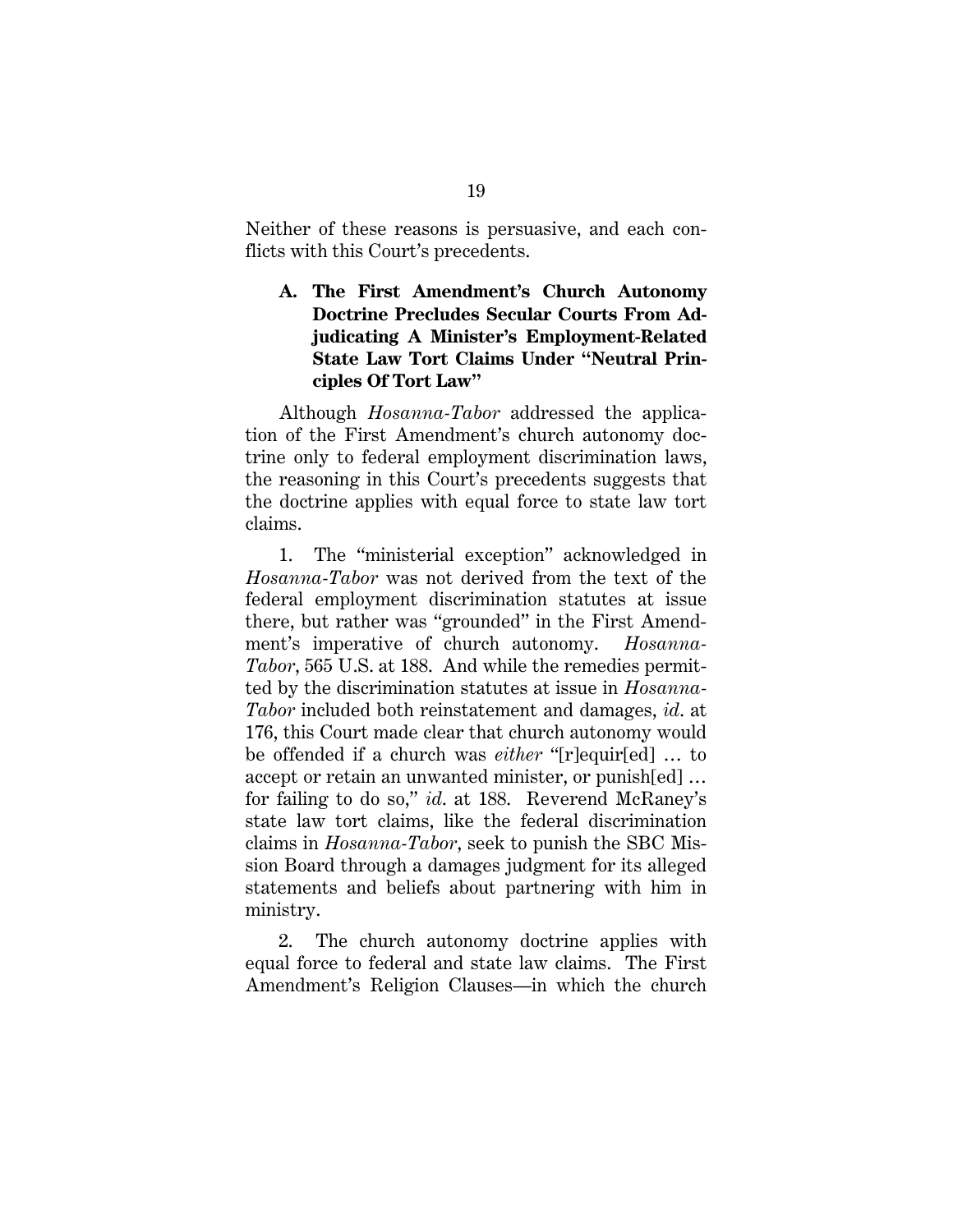autonomy doctrine is "grounded," *Hosanna-Tabor*, 565 U.S. at 188—have been made applicable to the states, and thus to state tort law, through the Fourteenth Amendment. *See Cantwell* v. *Connecticut*, 310 U.S. 296, 303 (1940); *cf*. *Hustler Magazine, Inc.* v. *Falwell*, 485 U.S. 46 (1988) (interpreting First Amendment's free speech clause to limit state law tort claim for intentional infliction of emotional distress). Accordingly, this Court's precedents applying the church autonomy doctrine have done so with regard to both state statutes, *see Kedroff*, 344 U.S. at 107-108 (holding that New York state "[l]egislation that regulates church administration … [or] the appointment of clergy … prohibits the free exercise of religion"), and state common law, *Presbyterian Church in United States.* v. *Hull Church*, 393 U.S. 440 (1969) (holding that claim under Georgia common law was barred by First Amendment).

3. The constitutional concerns arising from the application of federal employment discrimination laws to ministerial employment are present in equal, if not greater, measure with regard to state law tort claims. Allowing secular courts to punish religious organizations with damages awards for tortiously interfering with a minister's church employment infringes on "a religious group's right to shape its own faith and mission through its appointments," in violation of the Free Exercise Clause. *Hosanna-Tabor*, 565 U.S. at 188-189. Tort damages awards to clergy contesting ministerial employment decisions, in effect, accord "the state the power to determine which individuals will minister to the faithful," in violation of the Establishment Clause. *Id*. The potential for this interference in church affairs by means of state law is vast given the general police power of the states. *See*, *e.g.*, *United States* v. *Morrison*, 529 U.S. 598, 618 (2000) (discussing the police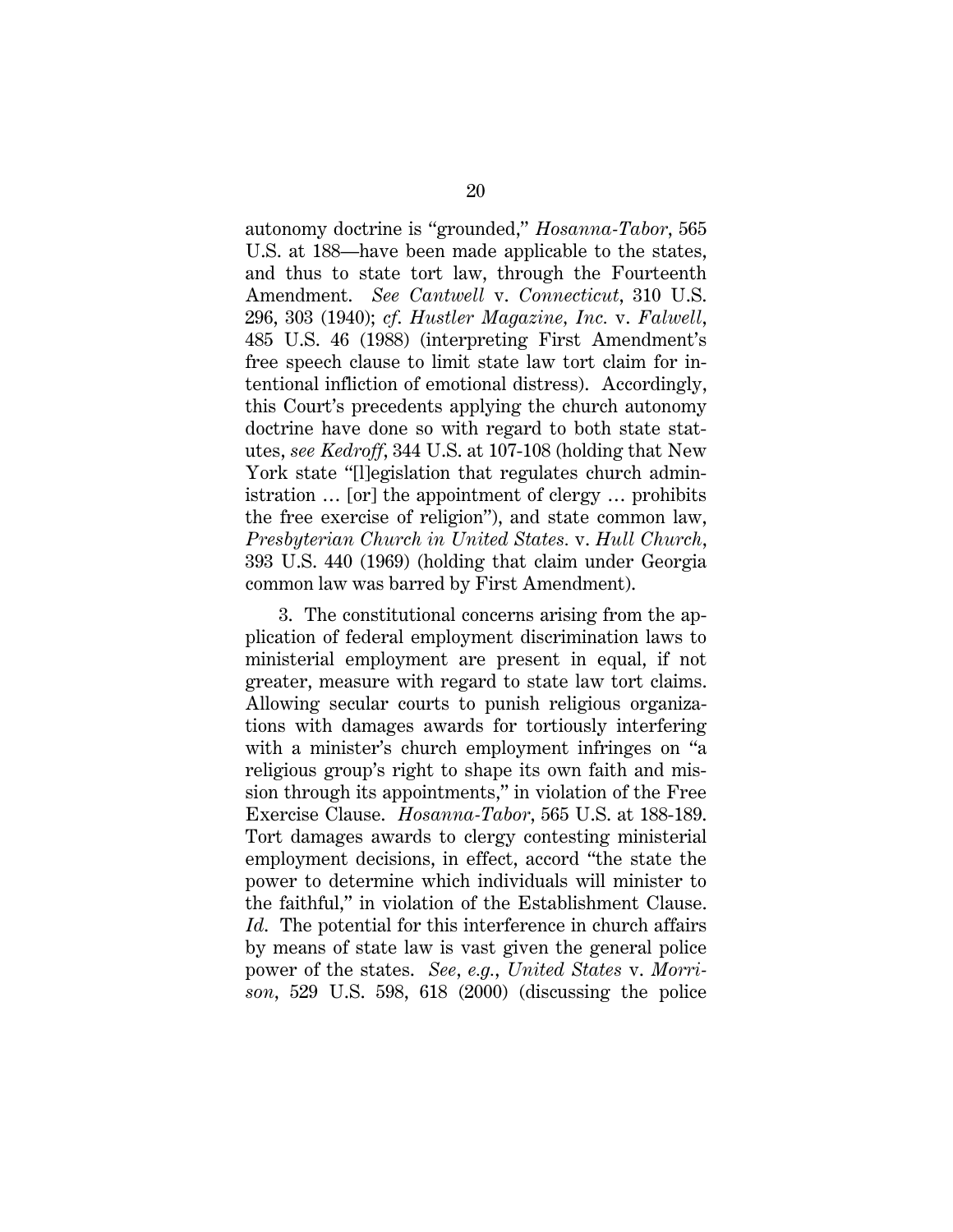power "which the Founders denied the National Government and reposed in the States").

4. The court of appeals' holding that a ministerial employment dispute could be adjudicated so long as only "neutral principles of tort law" are applied is inconsistent with this Court's reasoning in *Hosanna-Tabor* and *Our Lady of Guadalupe*, which categorically excluded such disputes from the jurisdiction of secular courts. *See Our Lady of Guadalupe*, 140 S. Ct. at 2060 (courts must "stay out of employment disputes involving those holding certain important positions within churches and other religious institutions"). In *Hosanna-Tabor*, the minister argued that the "asserted religious reason" for her firing "was pretextual." 565 U.S. at 194. As this Court explained, that argument "misses the point." *Id*. Religious organizations need not offer a religious reason for their ministerial employment decisions because the ministerial exception "is not to safeguard a church's decision to fire a minster only when it is made for a religious reason." *Id*. Rather, a ministerial employment decision is the church's "alone." *Id*. at 195. The court of appeals here held that a secular court could review a ministerial employment decision in the absence of a "valid religious reason" for the decision. App. 8a. That holding, like the minister's argument in *Hosanna-Tabor*, misses the point of the church autonomy doctrine, which is to reserve for religious organizations complete autonomy in their ministerial employment decisions.

### **B. The First Amendment's Church Autonomy Doctrine Does Not Depend On Denominational Corporate Structure**

Particularly troubling is the court of appeals' seeming view that the non-hierarchical organization of the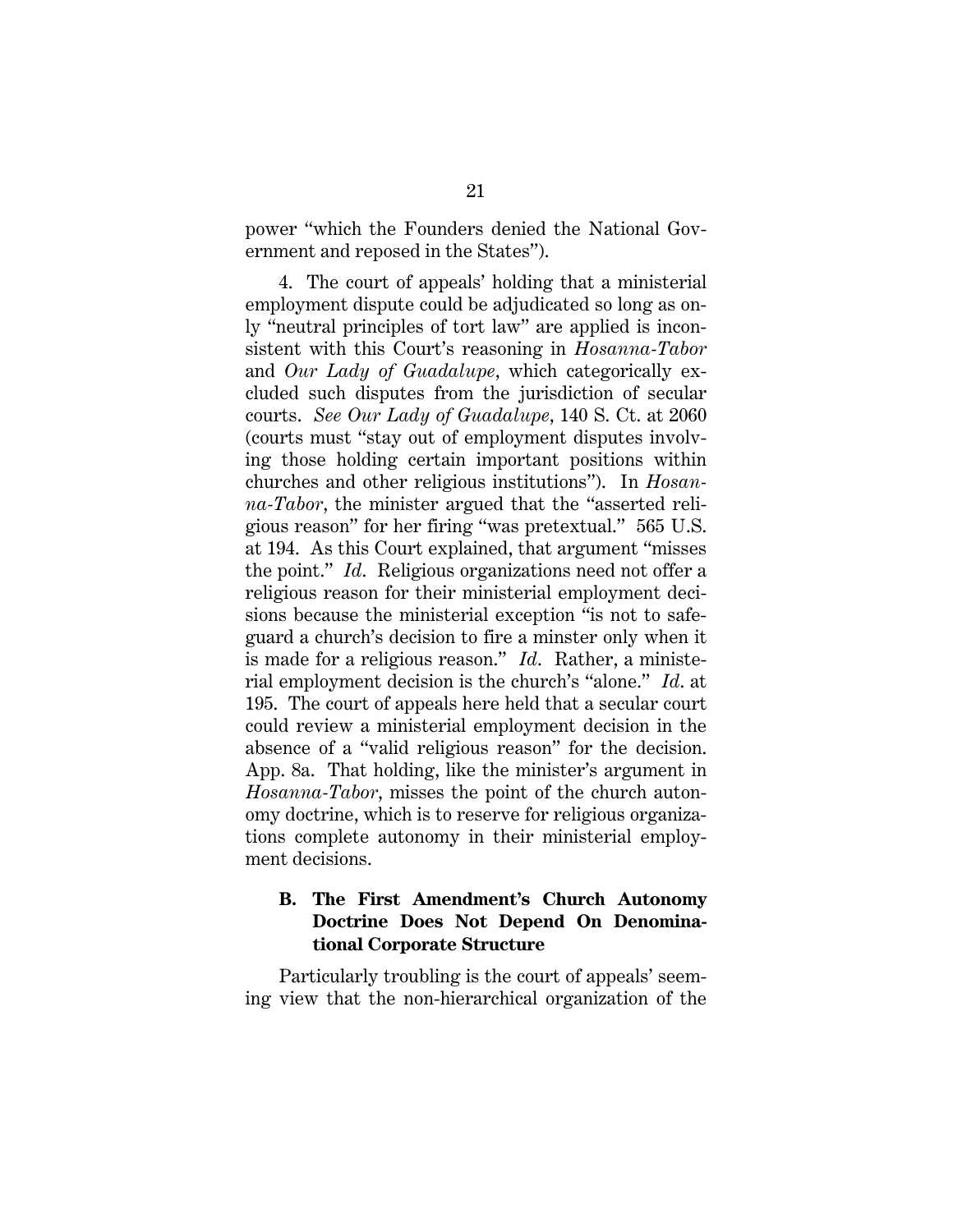SBC renders the SBC Mission Board worthy of less constitutional protection. The court of appeals asserted that Reverend McRaney—despite explicitly alleging that the SBC Mission Board's conduct "result[ed]" in his termination by the BCMD, Compl. 6—was "not challenging the termination of his employment." App. 5a. Given Reverend McRaney's complaint, it is hard to see how the court of appeals' statement is correct. While Reverend McRaney has not sued the legal entity by which he was employed, he explicitly alleged that his termination was *caused* by tortious interference and defamation from the SBC Mission Board.

To the extent the court of appeals' decision accorded constitutional significance to the organizational arrangement of the SBC, as compared to more hierarchical denominations, it erred as a matter of law. If Reverend McRaney's complaint is to be believed, the SBC Mission Board refused to partner with and finance the BCMD if led by Reverend McRaney. There is no reason why the SBC Mission Board's constitutional right to "control … the selection of those who will personify its beliefs," *Hosanna-Tabor*, 565 U.S. at 188, and "who will minister to the faithful," *id*. at 195, should extend only to those ministers with whom the Board directly contracts for employment and not to those with whom the Board indirectly partners through a SPA. An ecclesiastical dispute is no less so simply because it involves multiple incorporated religious agencies interacting with regard to a staffing issue that implicates how the two, in partnership, advance gospel work. Quite simply, church autonomy to select religious leaders free from legal interference cannot turn on ecclesiastical structure or technicalities of state incorporation law. Were it otherwise, the implications would be breathtaking, and not simply for Southern Baptists.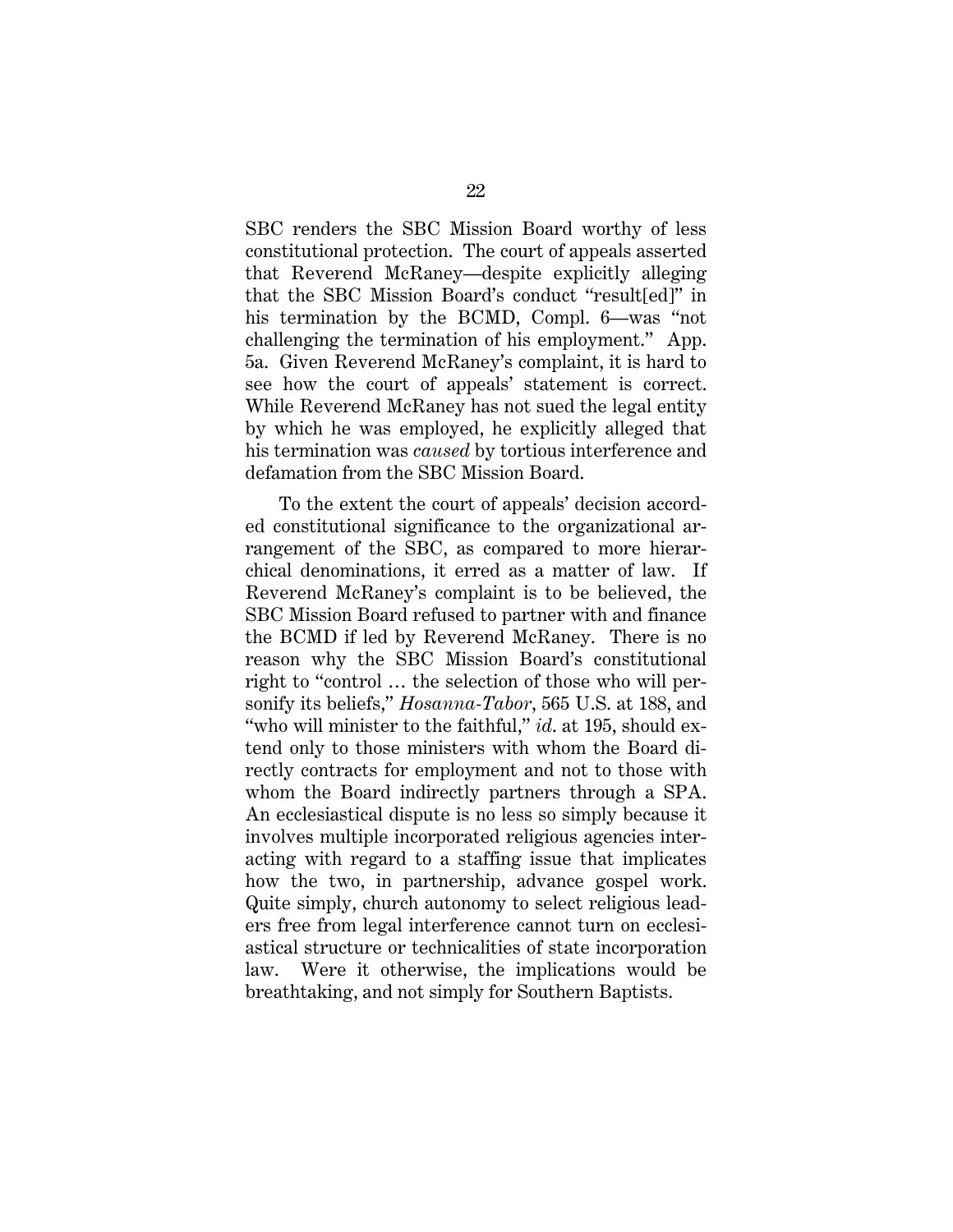From the founding, religious denominations have been free "to define their own doctrine, membership, organization, and internal requirements without state interference." McConnell, *The Origins and Historical Understanding of Free Exercise of Religion*, 103 Harv. L. Rev. 1409, 1464-1465 (1990). Accordingly, the Court has recognized that denominational structure may take multiple forms, *Jones* v. *Wolf*, 443 U.S. 595, 597 (1979), and this choice is "an ecclesiastical right" left to the church, *Kedroff*, 344 U.S. at 119. Because the organization of a church's structure "involves a matter of internal church government, an issue at the core of ecclesiastical affairs," *Milivojevich*, 426 U.S. at 721, the SBC, which utilizes a congregational model, cannot be treated differently under the law than the Roman Catholic Church or Lutheran Church Missouri Synod—the faith traditions at issue in *Our Lady of Guadalupe* and *Hosanna-Tabor*—simply because those denominations utilize a hierarchical model. *See*, *e.g.*, *Our Lady of Guadalupe*, 140 S. Ct. at 2064 (criticizing a lower court for "privileging religious traditions with formal organizational structures over those that are less formal").

Because each religion organizes itself according to its own faith and traditions, the relevant actors in church autonomy cases will vary from religion to religion. Not only may diverse religious denominations structure their constituent entities differently, the legal structure of a single faith tradition may also vary internally. To take one example, the legal structure of the Roman Catholic church differs by state. In the Diocese of Madison, Wisconsin, each parish is a separate legal entity.<sup>9</sup> In the Diocese of Los Angeles, California, the

<sup>9</sup> Catholic Diocese of Madison, *Parish Corporations* (last visited Feb. 16, 2021), https://madisondiocese.org/parish-corporations.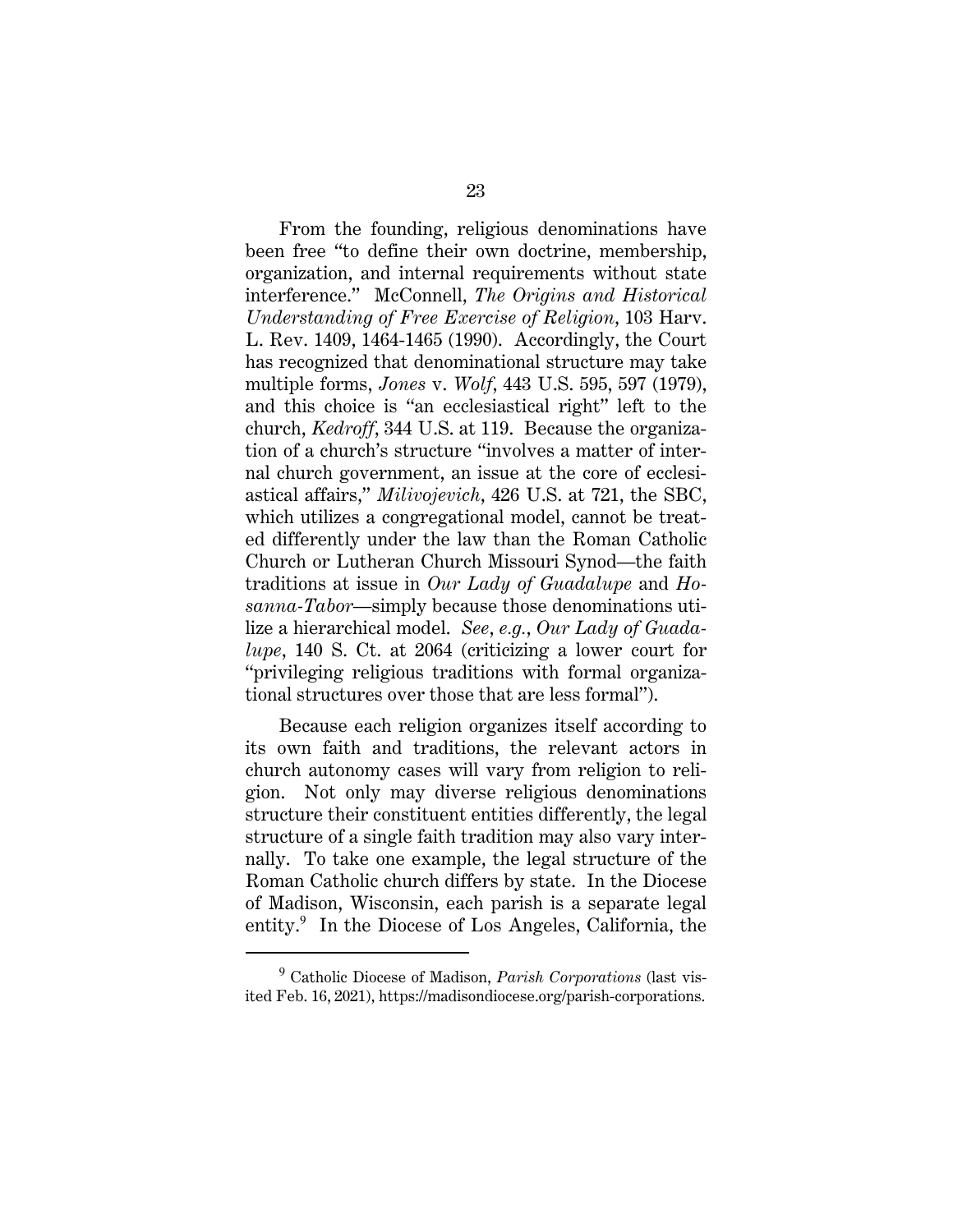only legal entity is the diocese.<sup>10</sup> It cannot be that the church autonomy doctrine allows a defrocked priest in Madison to bring an employment-related suit against the diocese (a separate legal entity from his parish), while a defrocked priest in Los Angeles cannot bring suit because there is only one legal entity (i.e., the diocese). Yet that was precisely the argument Reverend McRaney made with regard to the SBC's organizational structure, Resp. C.A. Reh'g Opp. 2, and seems to be the erroneous implication of the court of appeals' statement that this litigation can go forward because Reverend McRaney is supposedly "not challenging the termination of his employment," App. 5a.

### **II. THE FIFTH CIRCUIT'S DECISION CONFLICTS WITH DE-CISIONS OF OTHER FEDERAL COURTS OF APPEALS AND STATE APPELLATE COURTS OF LAST RESORT**

The court of appeals' decision here stands in stark contrast to *Bell* v. *Presbyterian Church (U.S.A.)*, 126 F.3d 328 (4th Cir. 1997), a case presenting remarkably similar facts. James Bell was an ordained minister who served as the executive director of Interfaith Impact, a Christian outreach program that was funded by several national religious denominations. *Id*. at 329. One of the supporting denominations threatened to withhold its financial support unless Reverend Bell's employment as executive director of Interfaith Impact was terminated. *Id*. at 330. In response, Interfaith Impact terminated Reverend Bell. *Id*. Thereafter, Reverend Bell sued the denomination, alleging state law tort claims

<sup>10</sup> Archdiocese of Los Angeles, *Administrative Handbook* § 2.2.2 (last visited Feb. 16, 2021), https://handbook.laarchdiocese.org/chapter-2/section-2-2/topic-2-2-2.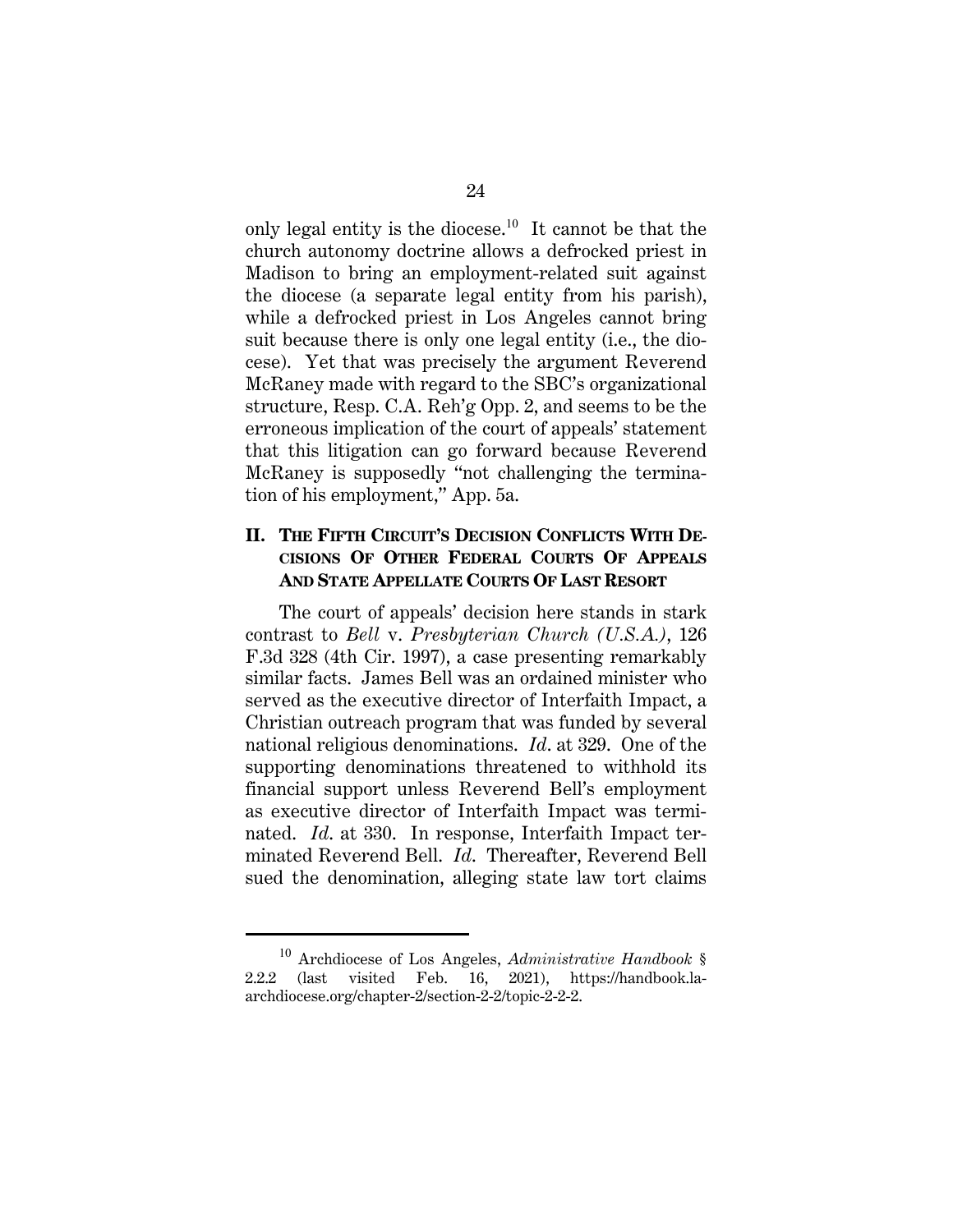for, inter alia, tortious interference and intentional infliction of emotional distress. *Id*.

The district court dismissed Reverend Bell's suit for lack of subject matter jurisdiction, and the Fourth Circuit affirmed. Invoking this Court's decision in *Watson* v. *Jones*, the Fourth Circuit concluded that the dispute was an ecclesiastical one, not a "purely secular disput[e]." *Bell*, 126 F.3d at 331. As the Fourth Circuit explained, Reverend Bell's complaint "center[ed] on" one supporting denomination's "withholding of funding" from Interfaith Impact and the resulting termination of Reverend Bell's employment. *Id*. Noting Reverend Bell's argument that the withholding of funds was an attempt by the denomination to "tak[e] over the Interfaith Impact ministry," *id*., the Fourth Circuit concluded that, "[a]t bottom," Reverend Bell's lawsuit "focuses on how the constituent churches spend their religious outreach funds," and resolution of the dispute "would interpose the judiciary into the" decisions of the supporting denominations "relating to how and by whom they spread their message and specifically their decision to select their outreach ministry through the granting or withholding of funds," *id*. at 332.

Reverend Bell argued that he was "not challenging the internal decisions of the national churches but their external conduct in interfering with his relationship with Interfaith Impact." *Bell*, 126 F.3d at 332. The Fourth Circuit rejected this argument, explaining that it "overlooks Interfaith Impact's role as the joint ministry of its constituent churches and [Reverend] Bell's role as executive director." *Id*. As the Fourth Circuit went on to explain, "Interfaith Impact is not a secular organization with which the national constituent churches had a secular relationship," but rather "a ministry of [the] constituent churches" and the means by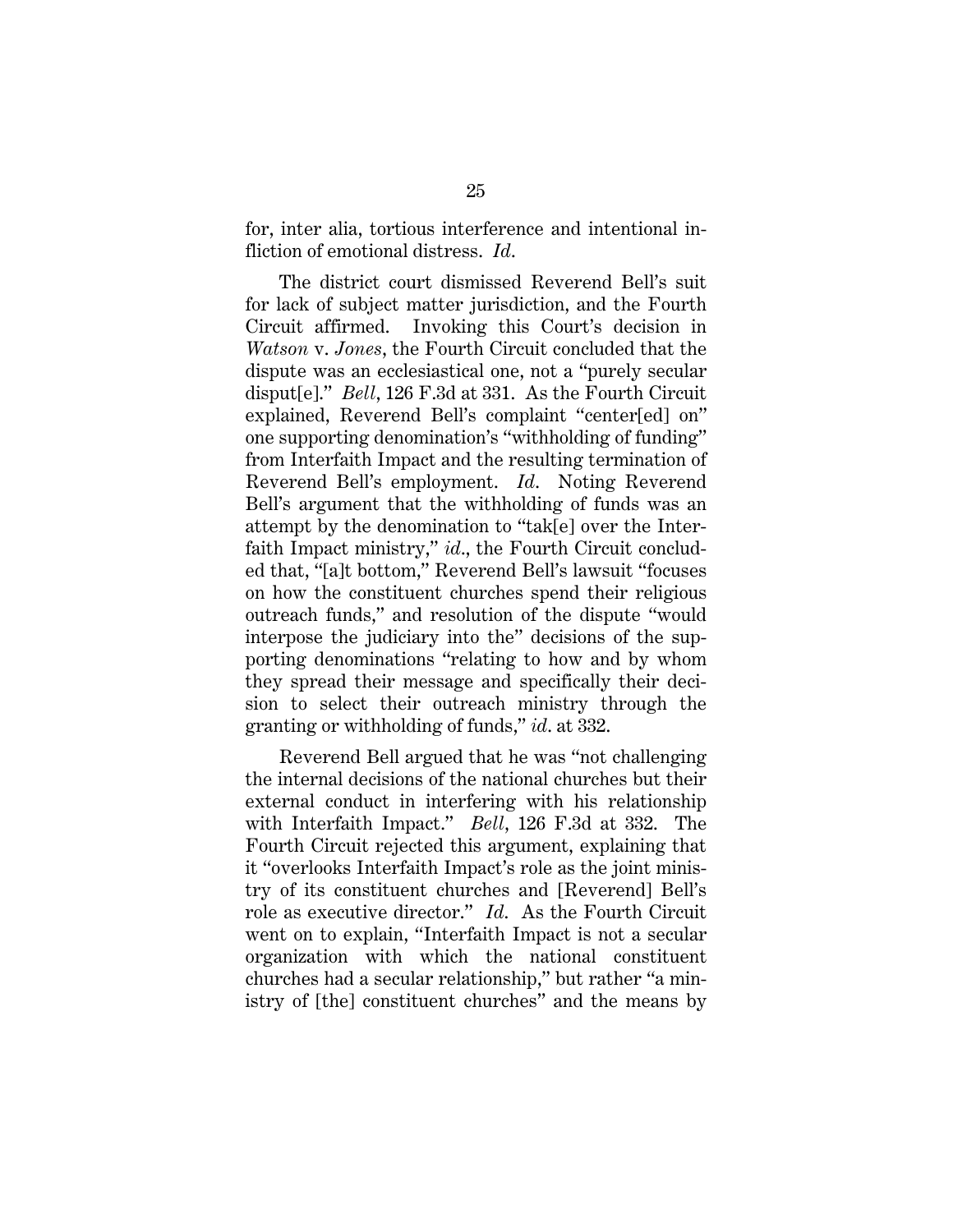which "they were engaging in ministry as directed by scripture." *Id*.

The Fifth Circuit's decision here is irreconcilable with the Fourth Circuit's decision in *Bell*. Like Reverend Bell, Reverend McRaney alleged that he was terminated from his employment as a result of a threat by a separate denominational organization to withhold funding if he was not terminated. And like Reverend Bell, Reverend McRaney argued that his state law tort claims against the funding organization were cognizable in federal court because the legal entity that he sued was not the entity by which he had been employed. The Fourth Circuit rejected this argument, reasoning that a denominational decision to withhold funding from Reverend Bell's employer, thereby resulting in his termination, was "a decision about the nature, extent, administration and termination of a religious ministry [that] falls within the ecclesiastical sphere that the First Amendment protects from civil court intervention." *Bell*, 126 F.3d at 332-333. The Fifth Circuit, by contrast, allowed Reverend McRaney's state law tort claims to proceed, noting that, because he was "not challenging the termination of his employment," his claims centering on a dispute over ministry control and his resulting termination could proceed in a secular court. App. 5a.

Even before this Court's decision in *Hosanna-Tabor*, most appellate courts had followed the approach in *Bell* and declined to adjudicate state law tort claims against religious organizations concerning ministerial employment decisions. And as in *Bell*, appellate courts had consistently extended the church autonomy doctrine to individuals and entities other than a minister's immediate employer. The Fifth Circuit's adoption of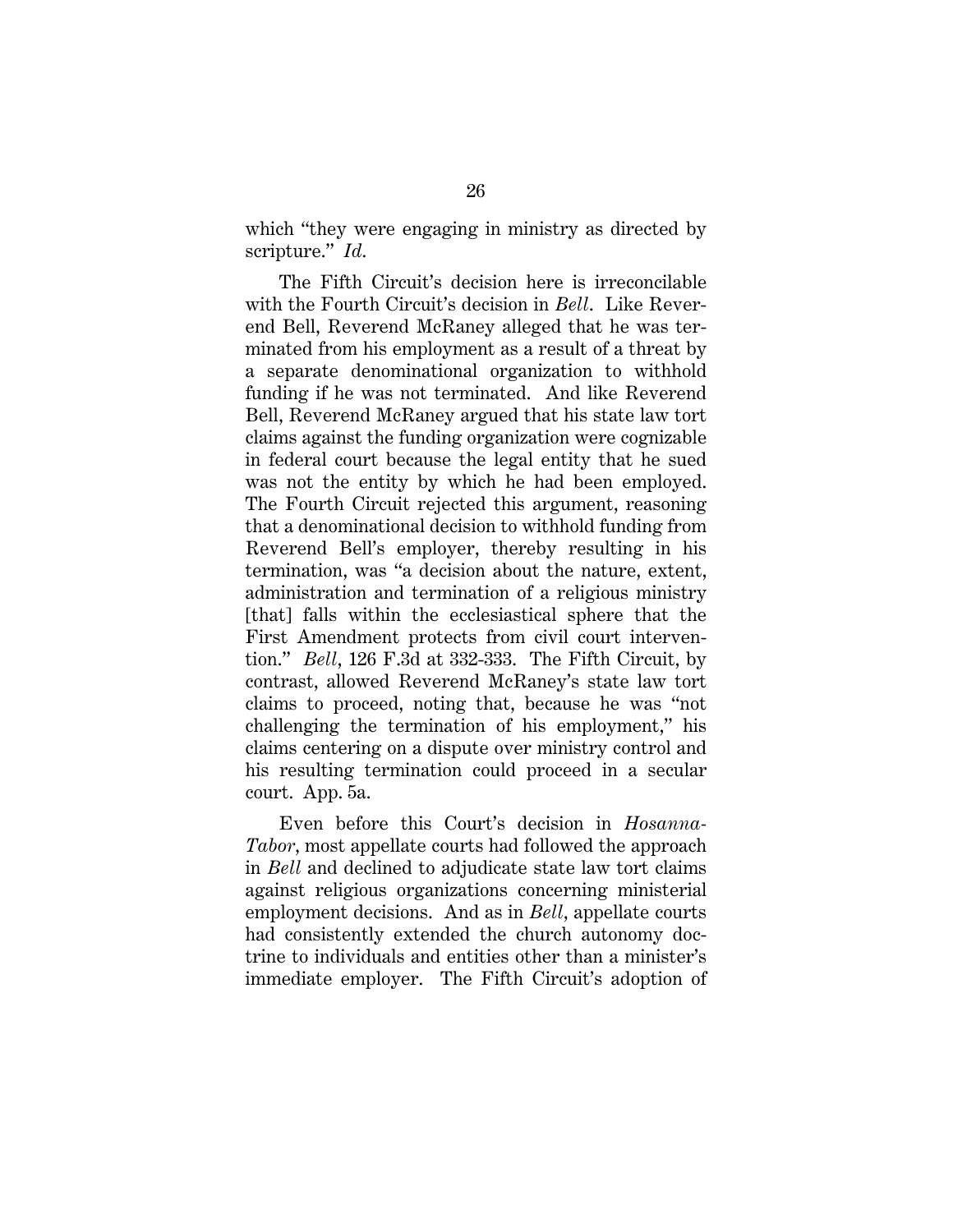the minority rule on both of these points deepens a conflict that warrants this Court's review.

## **A. The Lower Courts Are Divided Over Whether A Minister's Employment-Related State Law Tort Claims Against A Religious Organization May Be Resolved By Secular Courts Under "Neutral Principles of Tort Law"**

The Fifth Circuit's holding that ministerial employment disputes can be adjudicated in secular courts pursuant to "neutral principles of tort law" joins a minority of courts (specifically, the Eighth Circuit and the supreme courts of Alaska and South Carolina) in conflict with the decisions of the Third, Fourth, and Sixth Circuits and the appellate courts of last resort in Arkansas, Colorado, the District of Columbia, Indiana, Massachusetts, Virginia, and Washington.

In *Hutchison* v. *Thomas*, 789 F.2d 392 (6th Cir. 1986), the court expressly considered and rejected a "neutral principles of law" exception to the church autonomy doctrine as applied to state law tort claims. There, the court was presented with a minister's tort claims (including defamation and intentional infliction of emotional distress) against the United Methodist Church challenging his forced retirement. *Id*. at 392- 393. The minister argued that his claims were cognizable in a secular court if resolved pursuant to "neutral principles of law." *Id*. at 396. The Sixth Circuit disagreed, explaining that "the 'neutral principles' exception to the usual rule of deference applies only to cases involving disputes over church property" and "has never been extended to religious controversies in the areas of church government, order and discipline, nor should it be." *Id*. Because the minister's claim "relate[d] to [his] status and employment as a minister of the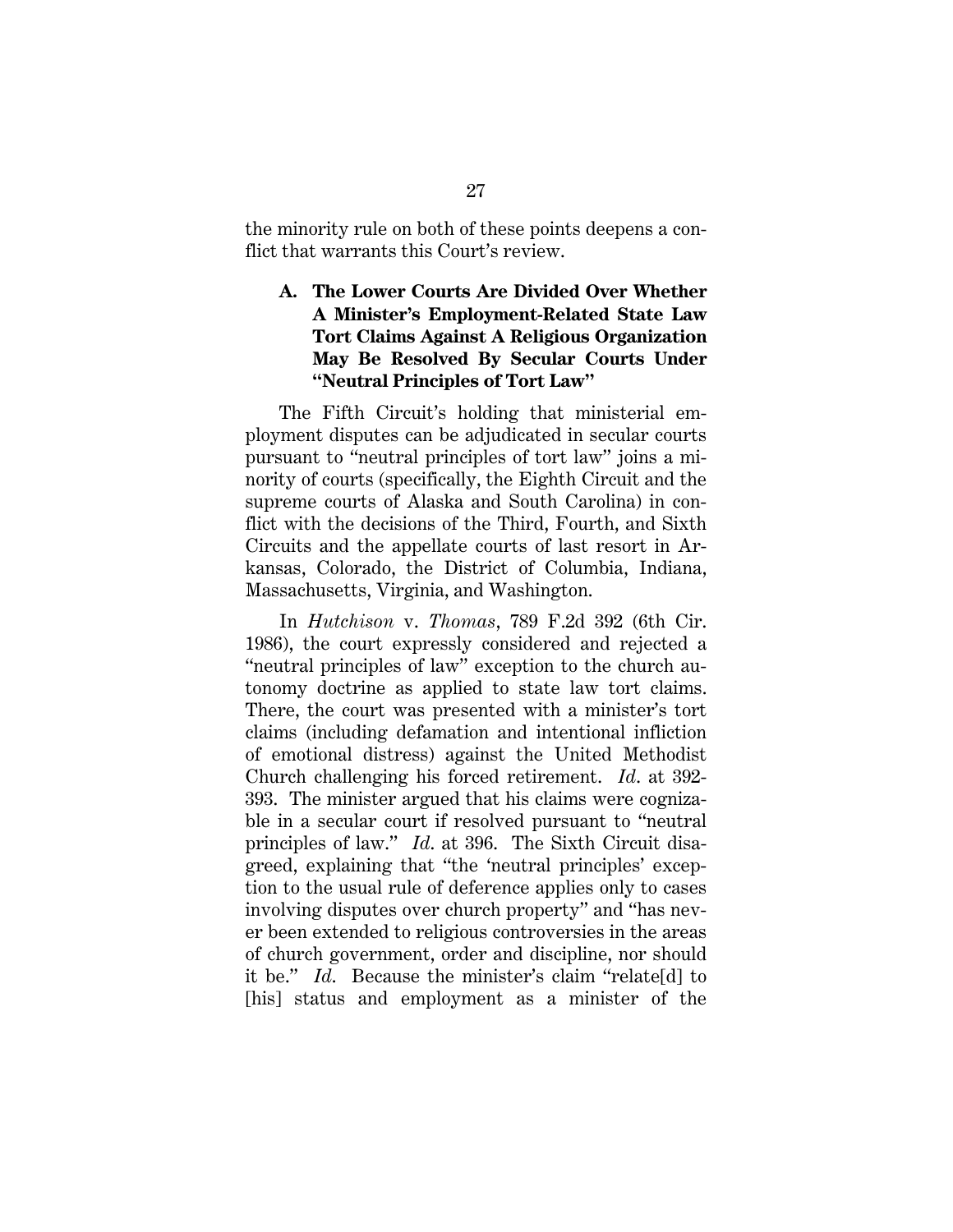church," the Sixth Circuit concluded that "[t]he neutral principles doctrine relating to church property is simply not applicable." *Id*.

Reverend McRaney's suit here is similar in all relevant respects. Like the discharged minister in *Hutchison*, Reverend McRaney brought defamation and intentional infliction of emotional distress claims against a religious organization concerning the termination of his ministerial employment. But unlike the Sixth Circuit, which explicitly rejected the argument that it could adjudicate the ministerial employment dispute pursuant to "neutral principles of [tort] law," 789 F.2d at 396, the Fifth Circuit allowed Reverend McRaney's claims to proceed under that very rationale. The Third and Fourth Circuits have also sided with the Sixth Circuit against the position adopted by the Fifth Circuit here. *See Petruska* v. *Gannon Univ.*, 462 F.3d 294, 309 (3d Cir. 2006); *Bell*, 126 F.3d at 331-332.

The court of appeals' decision here likewise conflicts with decisions of several state supreme courts. In *Erdman* v. *Chapel Hill Presbyterian Church*, 286 P.3d 357 (Wash. 2012) (en banc), the Washington Supreme Court explicitly rejected the "neutral principles of law" exception to the church autonomy doctrine as applied to state law tort claims touching on ministerial employment. In *Erdman*, the church terminated the employment of one of its ministers after concluding that, in her interactions with the church's senior minister, she had "failed to follow the scriptural teaching concerning our relationships within the body of Christ." *Id.* at 664. Thereafter, the terminated minister sued both the church and its senior minister, alleging discrimination in violation of Title VII and state law tort claims. *Id*. at 665. The Washington Supreme Court dismissed the tort claims, holding that "there is no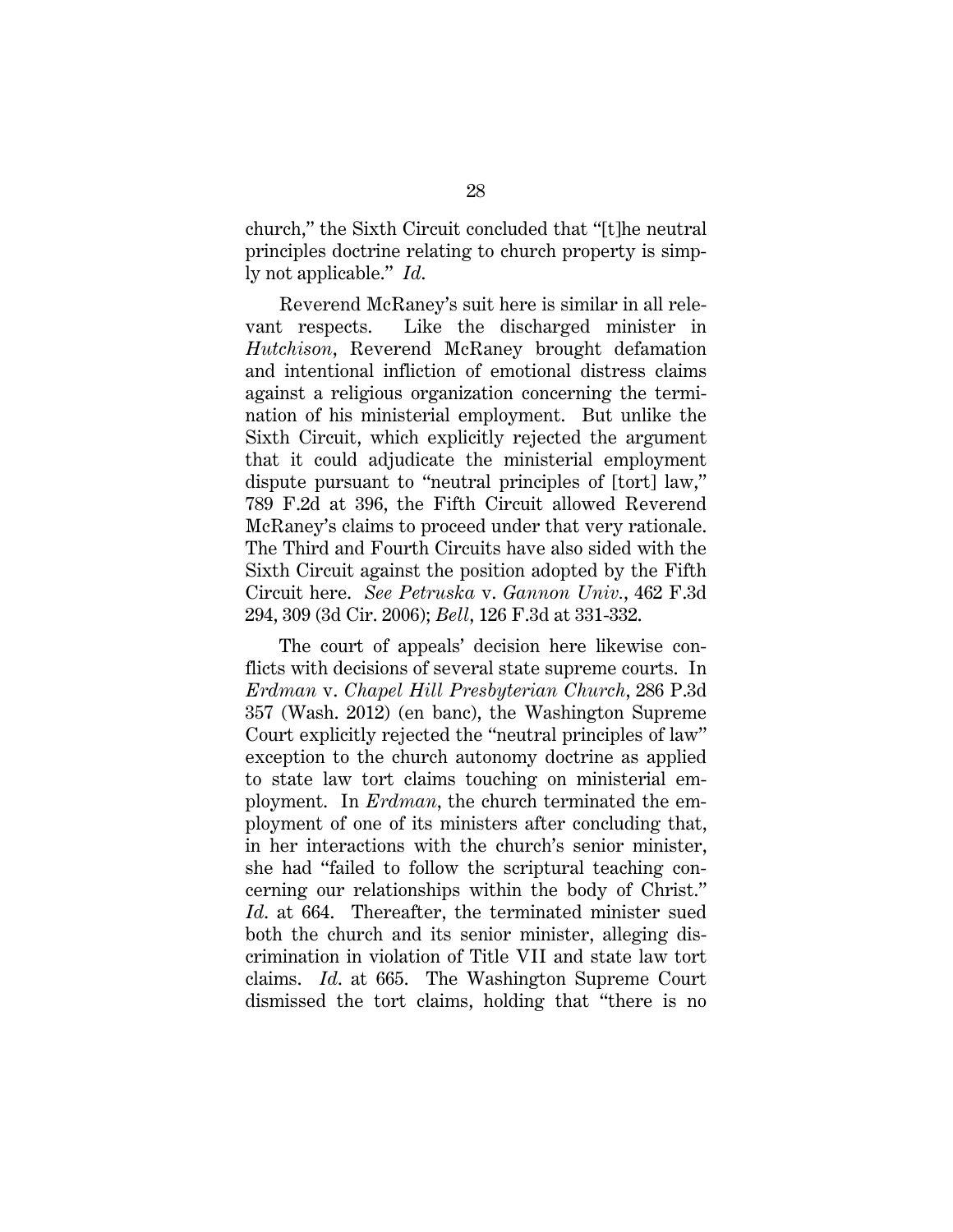room for the 'neutral principles of law' approach in the case of civil tort claims brought against a church involving its authority to hire and control its ministers." *Id*. at 677. Mirroring the reasoning of *Hosanna-Tabor*, the Washington Supreme Court further explained that a civil court was categorically barred from adjudicating such tort claims regardless of "[w]hether the situation involves religious reasons or interpretation of religious scripture or doctrine." *Id*.

Similarly, in *Brazaukas* v. *Fort Wayne-South Bend Diocese, Inc.*, 796 N.E.2d 286 (Ind. 2003), the pastor of Sacred Heart Parish dismissed the church's Director of Religious Education and Liturgy, who then sued the parish pastor and the diocese, on a variety of grounds. *Id*. at 289. The former Religious Education Director thereafter applied for a position at the University of Notre Dame, for which she was rejected because of her pending lawsuit. *Id*. The former Religious Education Director then amended her lawsuit against the parish pastor and diocese to add a claim for tortious interference. *Id*. The trial court dismissed the tortious interference claim, and the court of appeals affirmed. *Id*. On further appeal, the Indiana Supreme Court affirmed the dismissal, holding that the First Amendment's church autonomy doctrine precluded the use of "tort law to penalize communication and coordination among church officials (all answerable to higher church authority that has directed them to work cooperatively) on a matter of internal church policy and administration." *Id*. at 294.

In *Hiles* v. *Episcopal Diocese of Massachusetts*, 773 N.E.2d 929 (Mass. 2002), the Massachusetts intermediate appellate court held—in language reminiscent of the Fifth Circuit's "neutral principles of tort law" formulation—that a minister's state law tort claim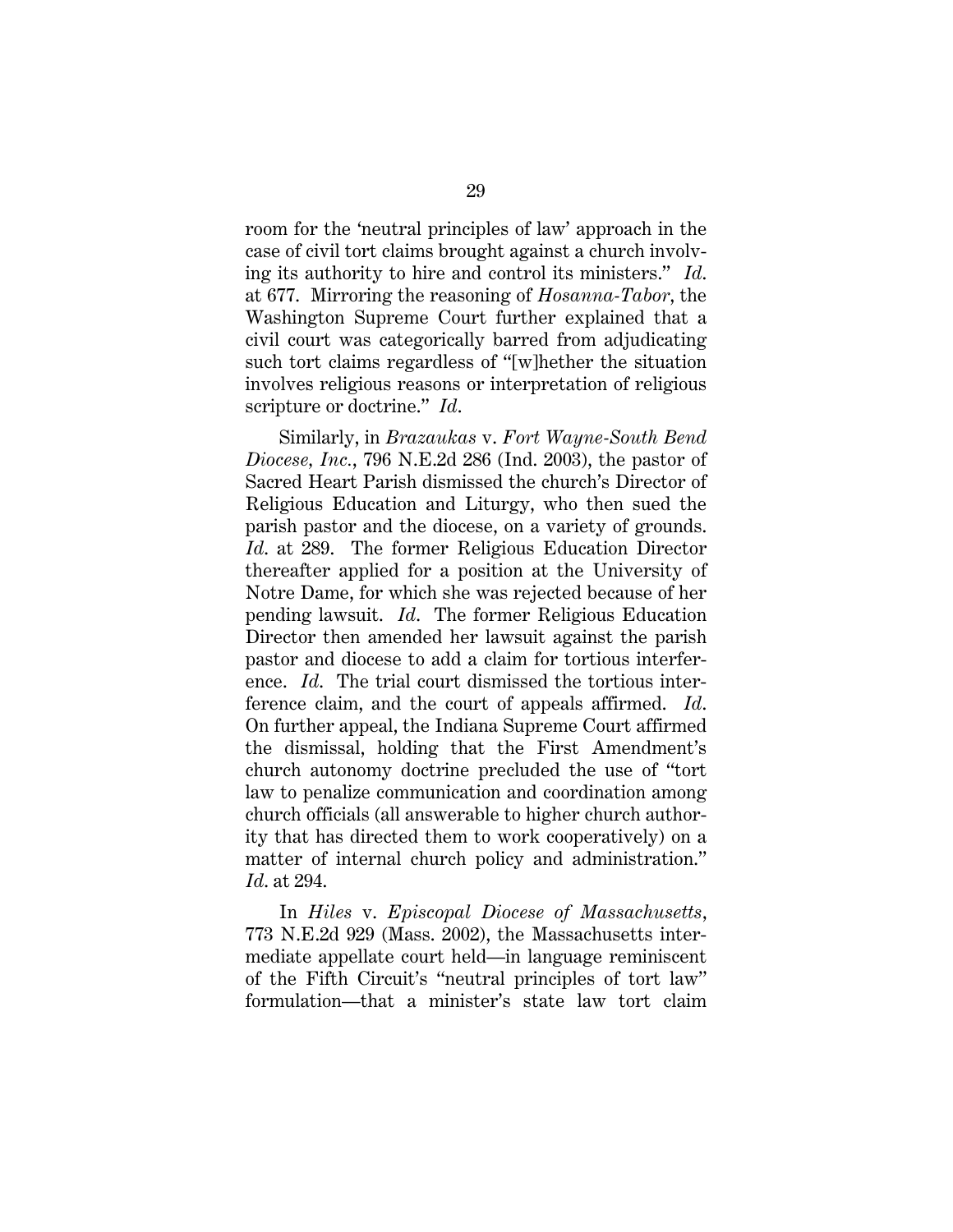against his employing church was "a secular dispute that may be adjudicated according to the established rules of common law" without running afoul of the First Amendment's Religion Clauses. *Id*. at 935. The Massachusetts Supreme Judicial Court reversed, holding that defamation claims "arising out of the church-minister relationship … are entitled to absolute protection" from judicial review. *Id*. at 936.

Other state appellate courts of last resort have similarly declined, on First Amendment church autonomy grounds, to adjudicate ministers' state law tort claims against a religious organization and arising out of ministerial employment decisions. *See Ex parte Bole*, 103 So.3d 40, 72 (Ala. 2012) (holding that minister's employment-related intentional infliction of emotional distress and defamation claims were barred by First Amendment); *El-Farra* v. *Sayyed*, 226 S.W.3d 792, 795- 797 (Ark. 2006) (rejecting "neutral principles of law" doctrine as basis to permit secular court to adjudicate imam's tortious interference and defamation claims against Islamic center); *Callahan* v. *First Congregational Church of Haverhill*, 808 N.E.2d 301, 312 (Mass. 2004) (dismissing minister's claims against church for tortious interference and intentional infliction of emotional distress); *Heard* v. *Johnson*, 810 A.2d 871, 880 & n.5 (D.C. 2002) (dismissing minister's intentional infliction of emotional distress and defamation claims against church trustees, holding that "neutral principles of law" exception to church autonomy doctrine was inapplicable); *Cha* v. *Korean Presbyterian Church of Wash.*, 553 S.E.2d 511, 515-516 (Va. 2001) (dismissing minister's tortious interference claim and noting that "most courts that have considered the question whether the Free Exercise Clause divests a civil court of subject matter jurisdiction to consider a pastor's defamation claims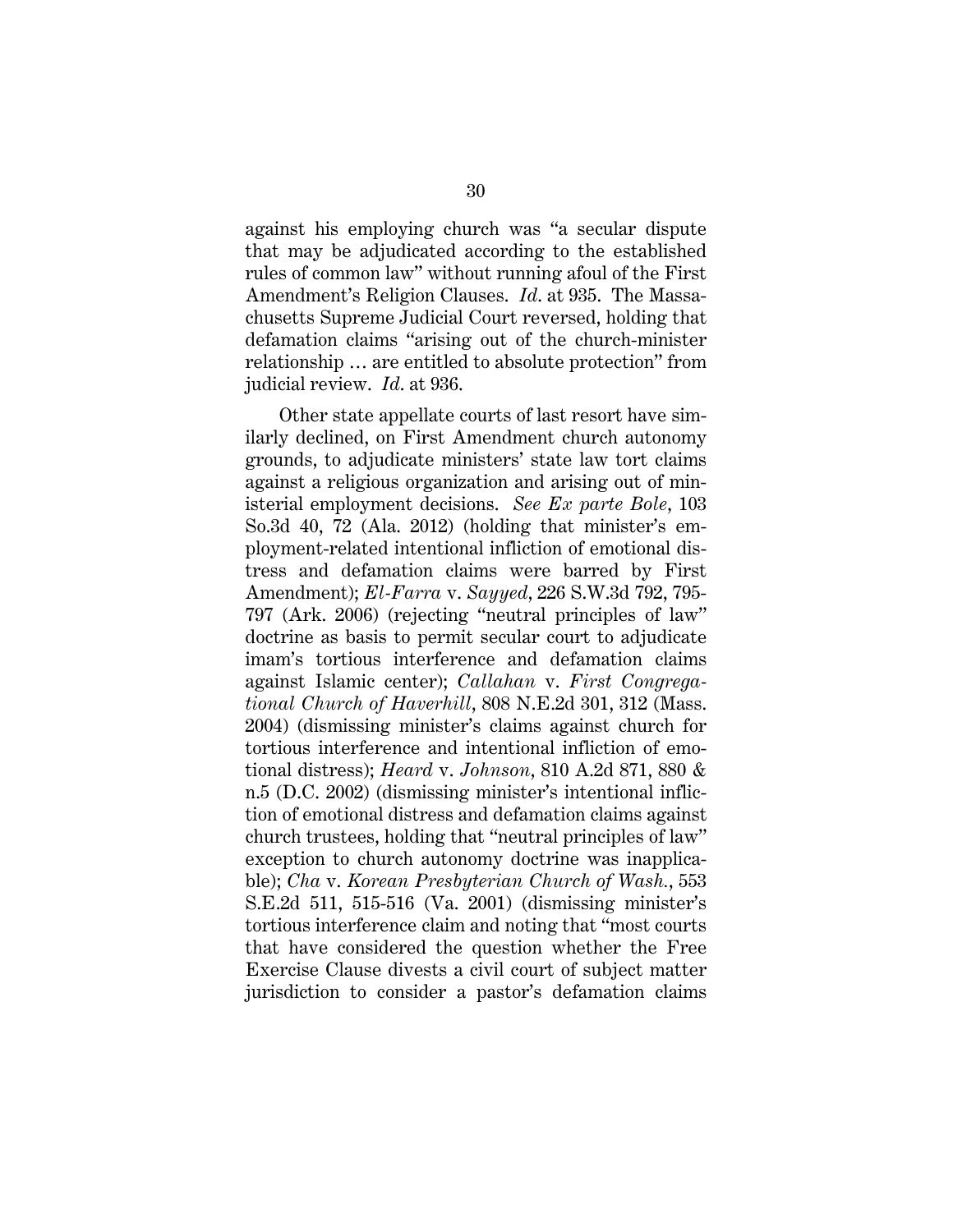against a church and its officials have answered the question in the affirmative" (collecting cases)); *Van Osdol* v. *Vogt*, 908 P.2d 1122, 1134 (Colo. 1996) (dismissing minister's tortious interference claim, holding that "a church's choice of who shall serve as its minister is inextricably related to religious belief and therefore invokes the protection of the First Amendment").<sup>11</sup>

Admittedly, the court of appeals' decision here does not stand alone. A few courts have erroneously permitted the adjudication of ministers' employment-related state tort claims. For example, the South Carolina Supreme Court held that church trustees who had been dismissed from their position in a dispute with the church's pastor could litigate a defamation claim against the pastor, notwithstanding the First Amendment, because the court was called upon only to apply "neutral principles of law." *Banks* v. *St. Matthew Baptist Church*, 750 S.E.2d 605, 606 (S.C. 2013). Similarly, the Alaska Supreme Court held that a minister's suit against the Executive Presbyter alleging tortious interference and defamation that resulted in his termination was justiciable because "the court need only decide based upon the secular common law of torts." *Marshall* v. *Munro*, 845 P.2d 424, 427-428 (Alaska 1993). Finally, the Eighth Circuit held that a minister's employmentrelated tortious interference and libel claims were justiciable notwithstanding the First Amendment because "[t]he Synod has not offered any religious explanation

<sup>11</sup> *See also St. Joseph Catholic Orphan Soc'y* v. *Edwards*, 449 S.W.3d 727, 739 (Ky. 2014) (holding that "the neutral-principles doctrine does not extend to issues of ecclesiastical governance"); *Miller* v. *Catholic Diocese of Great Falls*, 728 P.2d 794, 797 (Mont. 1986) (holding that Catholic school teacher whose employment was terminated could not, consistent with the First Amendment, bring state law tort claim of bad faith).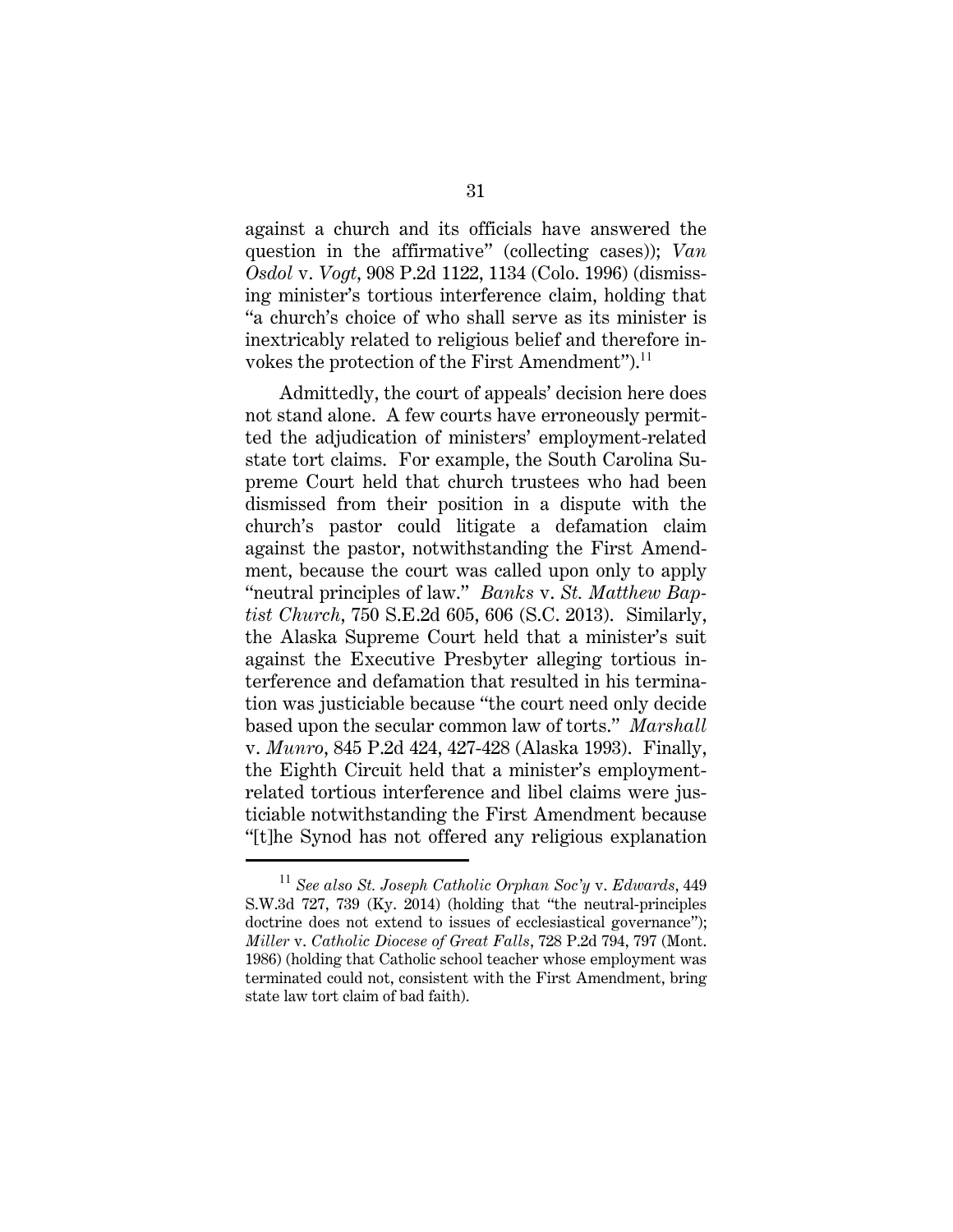for its actions." *Drevlow* v. *Lutheran Church, Mo. Synod*, 991 F.2d 468, 471-472 (8th Cir. 1993).

But these decisions represent a decidedly minority view, and most courts have declined on First Amendment grounds to adjudicate a ministerial employment dispute fashioned as a state law tort claim, with several of those courts expressly considering and rejecting the "neutral principles" doctrine. Had Reverend McRaney's claims arisen in any of those jurisdictions, binding precedent would have mandated dismissal pursuant to the First Amendment's church autonomy doctrine. This Court should grant review to resolve this conflict—an issue this Court expressly left open in *Hosanna-Tabor* for future resolution, 565 U.S. at 196 and hold that constitutional church autonomy principles preclude judicial resolution of state law tort claims concerning ministerial employment. *See also*, *e.g.*, App. 77a (observing that how the church autonomy doctrine applies "to certain torts, like defamation" is a question of "exceptional importance").

### **B. The Lower Courts Are Divided Over Whether The Church Autonomy Doctrine Applies Only To Preclude Actions Against The Legal Entity That Was The Minister's Employer**

The court of appeals premised its holding on the fact that Reverend McRaney was "not challenging the termination of his employment"—which is true, if at all, only because of the organizational structure of the SBC and its affiliated entities. To be sure, Reverend McRaney was not employed by the legal entity he sued. But he argued that the SBC Mission Board tortiously interfered with his employment by engaging in actions that "result[ed]" in his termination, which necessarily implies that his termination was wrongfully caused by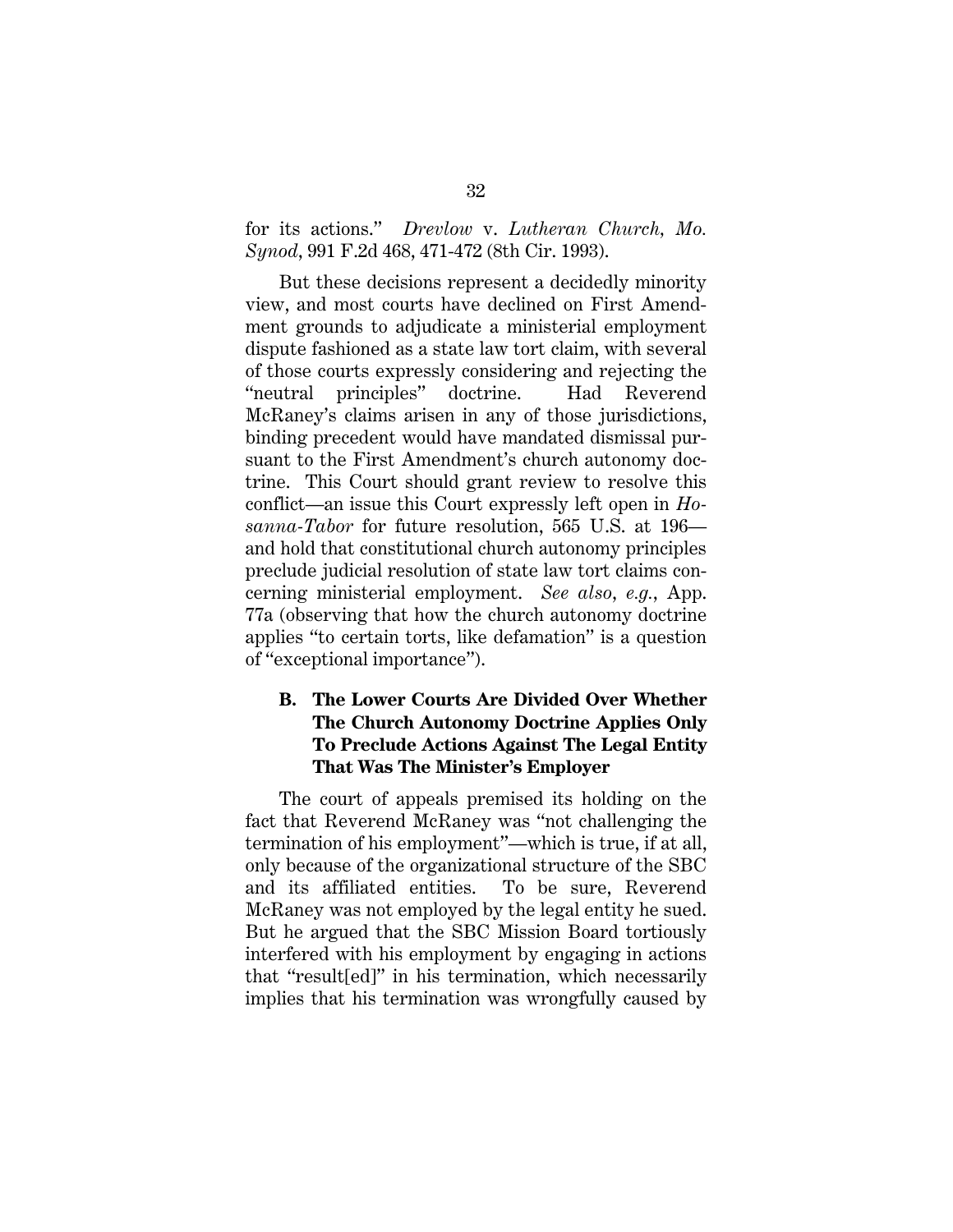the Board. Thus, Reverend McRaney is most certainly challenging the propriety of his termination. To the extent the court of appeals' reasoning was meant to limit the application of the church autonomy doctrine to those suits by a minister against the legal entity that is his or her direct employer, that holding conflicts with the Fourth Circuit's contrary holding in *Bell* v. *Presbyterian Church (U.S.A.)*, *supra*.

As Justices Alito and Thomas discussed in a recent case before the Court, "the degree to which the First Amendment permits civil authorities to question a religious body's own understanding of its structure and the relationship between associated entities" is a "difficult question[]" which "may well merit our review." *Roman Catholic Archdiocese of San Juan, P.R.* v. *Acevedo Feliciano*, 140 S. Ct. 696, 702 (2020) (Alito, J., concurring). The Fifth Circuit's errant understanding of church autonomy, and the havoc its opinion may wreak on the long-held freedom of a church to structure its own body, provides such an opportunity for review.

#### **III. THE QUESTIONS PRESENTED ARE IMPORTANT**

*Hosanna-Tabor* left unresolved whether state law torts arising out of the church-minister employment relationship were exempt under the same principles as inform the ministerial exception. Predictably, lower courts have been wrestling with the question ever since. In addition to the cases cited above, state intermediate appellate courts and federal district courts have addressed the question over 60 times since *Hosanna-Tabor* was decided in 2012.<sup>12</sup> *See*, *e.g.*, Chopko &

 $12$  For instance, just days before filing this petition, the Supreme Court of Illinois affirmed the judgment of an intermediate appellate court that had dismissed a state law tort claim on eccle-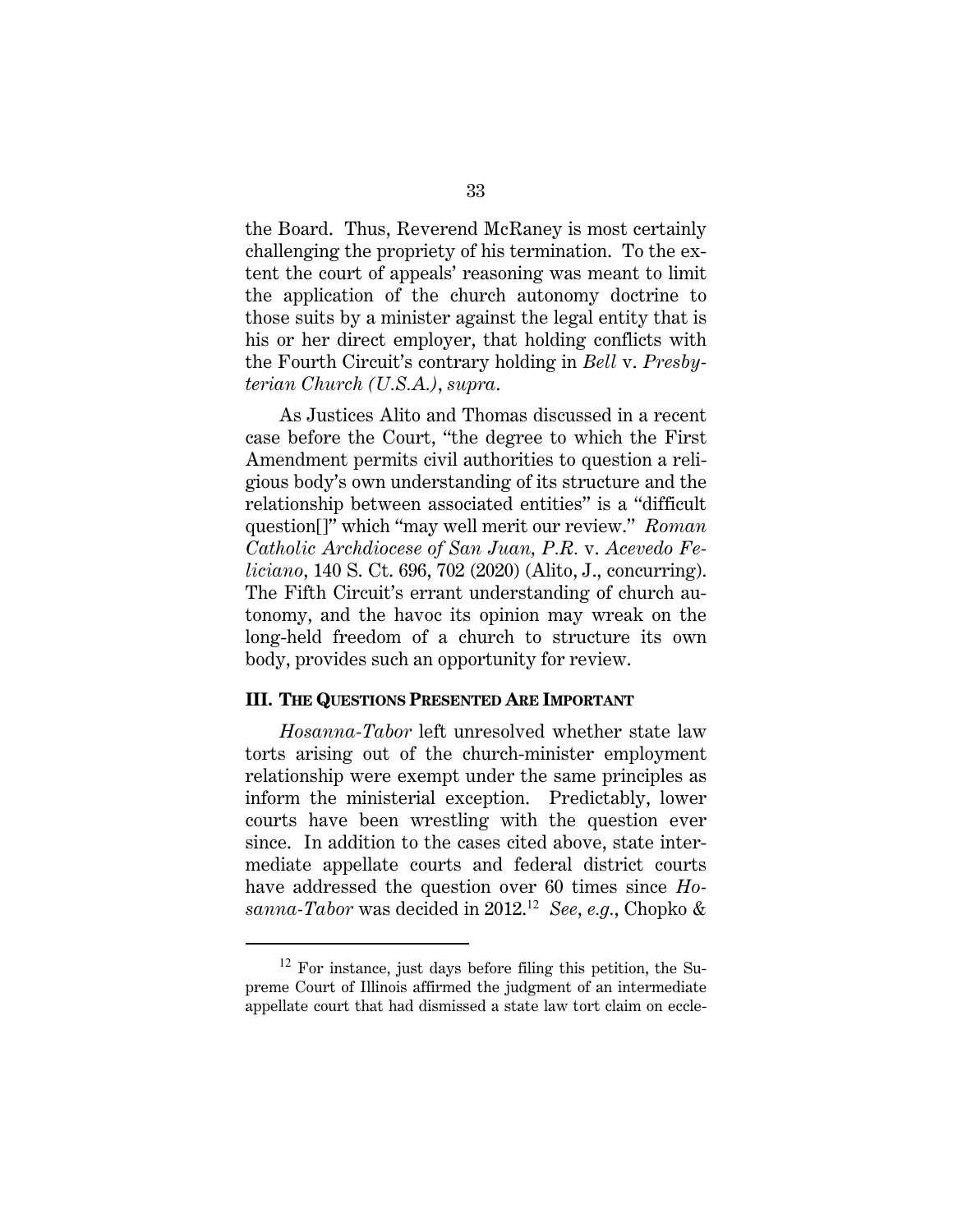Parker, *Still a Threshold Question: Refining the Ministerial Exception Post*-Hosanna-Tabor, 10 First Amend. L. Rev. 233, 298-299 (2012) ("Because the Supreme Court left open certain kinds of employment-related actions sounding in contract or tort, one can reasonably predict that soon all terminations of 'ministerial' employees will invoke those characteristics of claims permitted by the Court, leading to more, not less, litigation.").

These church-minister employment cases form an integral part of maintaining the protections the court acknowledged in *Hosanna-Tabor* and reinforced in *Our Lady of Guadalupe*. Without further guidance from the Court, the current state of the law means that a national religious organization could be protected from intrusion in one jurisdiction and subject to inquiry on "valid religious reasons" for termination in another. Likewise, a hierarchical denomination might be shielded from liability while a non-hierarchical denomination might be scrutinized for statements made while hiring or firing a minister. The questions presented here are vitally important to maintaining the integrity of the ministerial exception and ensuring consistent protection for churches of varying organizational structures.

Finally, this case warrants this Court's review because it denies religious groups the special solicitude afforded to them by the First Amendment. The court of appeals' unduly narrow application of the church autonomy doctrine was apparently influenced by its view that the First Amendment "does not categorically insulate religious relationships from judicial scrutiny" because doing so "would impermissibly place a religious

siastical abstention grounds. *Rehfield* v. *Diocese of Joliet*, \_\_ N.E.3d \_\_, 2021 WL 382458 (Ill. Feb. 4, 2021).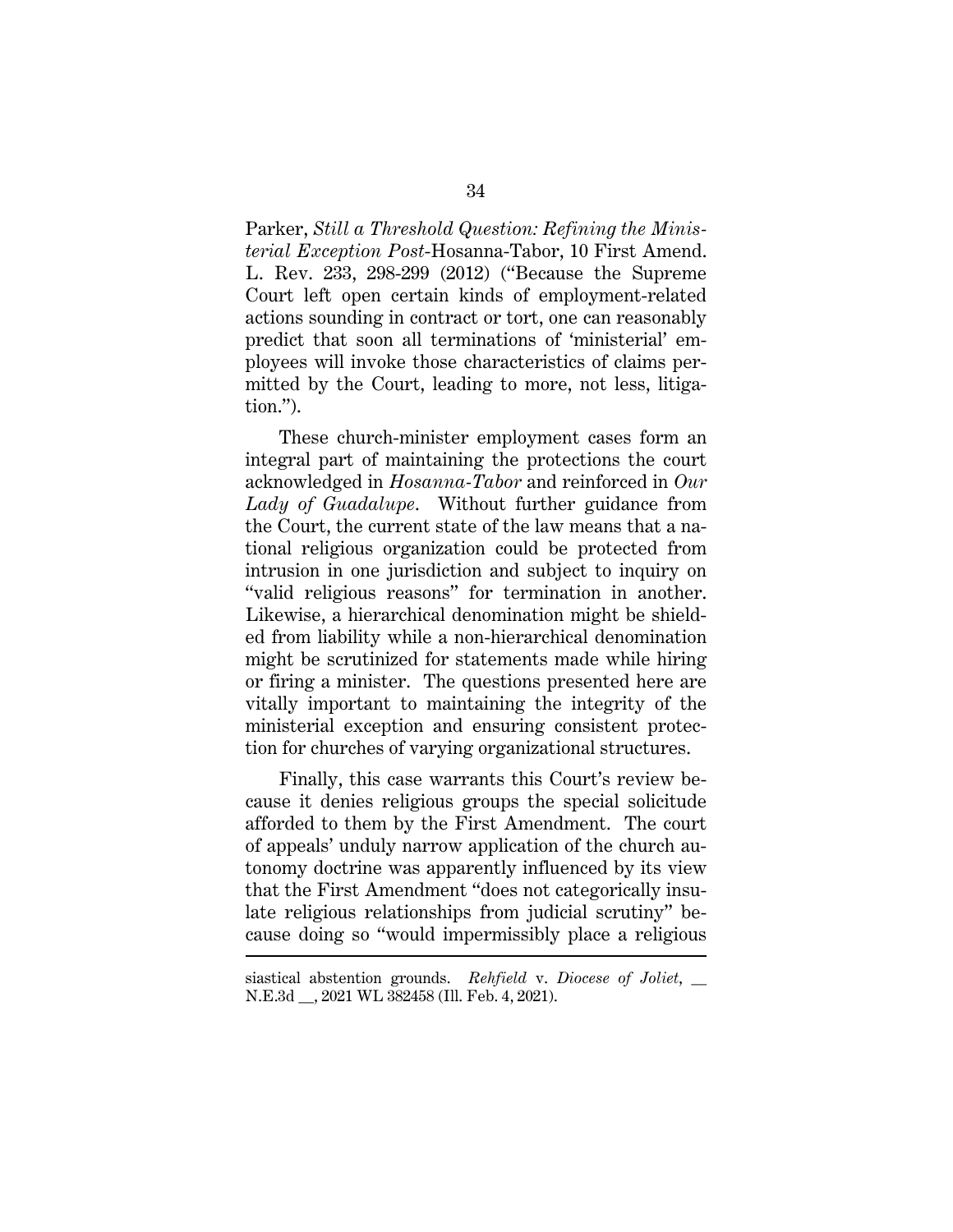leader in a preferred position in our society." App. 3a (first internal quotation marks omitted). Contrary to the court of appeals' assertion, however, religious organizations *do* enjoy a preferred position in our society given the importance of keeping church and state independent from one another. As this Court unanimously recognized in *Hosanna-Tabor*, "the text of the First Amendment itself … gives special solicitude to the rights of religious organizations." 565 U.S. at 189. If left unchecked, the court of appeals' opinion will disadvantage religious institutions in the Fifth Circuit in contravention of the First Amendment and this Court's precedents.

### **CONCLUSION**

The petition for a writ of certiorari should be granted.